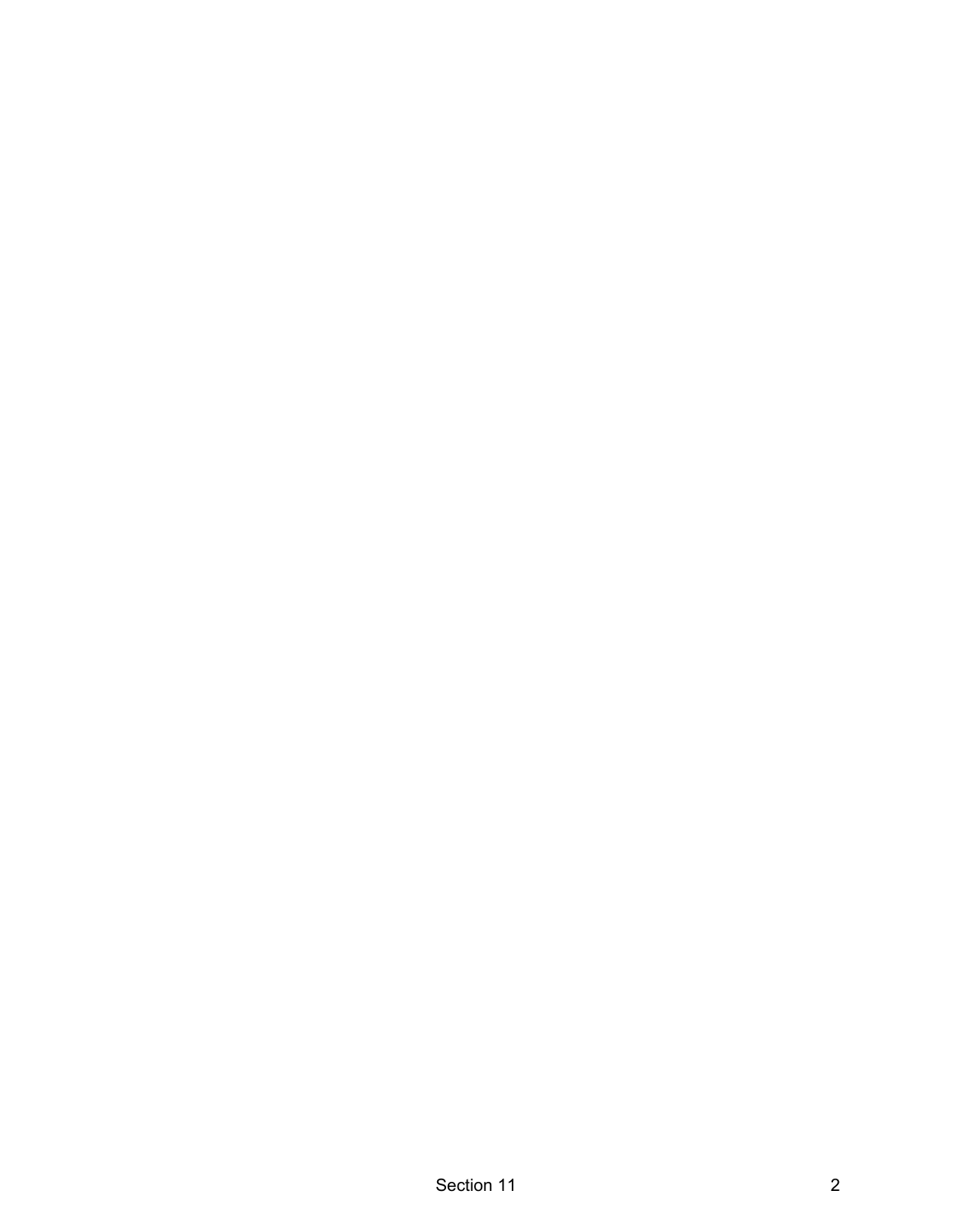#### **DEPARTMENTAL SUMMARY BY FUND**

#### **FISCAL 2019 OPERATING BUDGET**

| Department<br>No.<br>Office of Education |                                          |            |                                                         |                       |                           |                          |                           |                     |
|------------------------------------------|------------------------------------------|------------|---------------------------------------------------------|-----------------------|---------------------------|--------------------------|---------------------------|---------------------|
|                                          |                                          |            |                                                         |                       |                           |                          |                           | 66                  |
|                                          |                                          |            |                                                         | Fiscal 2017<br>Actual | Fiscal 2018               | Fiscal 2018<br>Estimated | Fiscal 2019               | Increase            |
|                                          | Fund                                     | Class      | Description                                             |                       | Original<br>Appropriation | Obligations              | Proposed<br><b>Budget</b> | or<br>(Decrease)    |
| No.<br>(1)                               | (2)                                      | (3)        | (4)                                                     | Obligations<br>(5)    | (6)                       | (7)                      | (8)                       | (9)                 |
| 01                                       |                                          | 100        | Employee Compensation                                   |                       |                           |                          |                           |                     |
|                                          | General                                  | a)         | <b>Personal Services</b>                                | 1,933,963             | 2,679,927                 | 2,592,084                | 2,592,084                 |                     |
|                                          | Fund                                     | b)         | <b>Employee Benefits</b>                                |                       |                           |                          |                           |                     |
|                                          |                                          | 200        | <b>Purchase of Services</b>                             | 11,924,801            | 39,407,000                | 20,454,045               | 21,711,818                | 1,257,773           |
|                                          |                                          | 300        | Materials and Supplies                                  | 17,602                | 338,750                   | 43,050                   | 43,050                    |                     |
|                                          |                                          | 400        | Equipment                                               |                       | 26,000                    | 2,500                    | 2,500                     |                     |
|                                          |                                          | 500        | Contributions, etc.                                     |                       | 100,000                   | 100,000                  | 100,000                   |                     |
|                                          |                                          | 800        | Payments to Other Funds                                 |                       |                           |                          |                           |                     |
|                                          |                                          |            | Total                                                   | 13,876,366            | 42,551,677                | 23,191,679               | 24,449,452                | 1,257,773           |
| $\overline{08}$                          |                                          | 100        | <b>Employee Compensation</b>                            |                       |                           |                          |                           |                     |
|                                          | Grants                                   | a)         | <b>Personal Services</b>                                |                       |                           | 63,889                   | 76,667                    | 12,778              |
|                                          | Revenue<br>Fund                          | b)         | <b>Employee Benefits</b><br><b>Purchase of Services</b> |                       |                           | 28,386<br>123,314        | 34,063<br>189,631         | 5,677<br>66,317     |
|                                          |                                          | 200<br>300 | Materials and Supplies                                  |                       |                           | 2,500                    | 1,500                     | (1,000)             |
|                                          |                                          | 400        | Equipment                                               |                       |                           | 2,250                    |                           | (2, 250)            |
|                                          |                                          | 500        | Contributions, etc.                                     |                       |                           |                          |                           |                     |
|                                          |                                          | 800        | Payments to Other Funds                                 |                       |                           |                          |                           |                     |
|                                          |                                          | 900        | Advances and Misc. Payments                             |                       |                           |                          |                           |                     |
|                                          |                                          |            | Total                                                   |                       |                           | 220,339                  | 301,861                   | 81,522              |
|                                          |                                          | 100        | <b>Employee Compensation</b>                            |                       |                           |                          |                           |                     |
|                                          |                                          | a)         | <b>Personal Services</b>                                |                       |                           |                          |                           |                     |
|                                          |                                          | b)         | <b>Employee Benefits</b>                                |                       |                           |                          |                           |                     |
|                                          |                                          | 200        | <b>Purchase of Services</b>                             |                       |                           |                          |                           |                     |
|                                          |                                          | 300        | Materials and Supplies                                  |                       |                           |                          |                           |                     |
|                                          |                                          | 400<br>500 | Equipment<br>Contributions, etc.                        |                       |                           |                          |                           |                     |
|                                          |                                          | 800        | Payments to Other Funds                                 |                       |                           |                          |                           |                     |
|                                          |                                          |            | Total                                                   |                       |                           |                          |                           |                     |
|                                          |                                          | 100        | <b>Employee Compensation</b>                            |                       |                           |                          |                           |                     |
|                                          |                                          | a)         | <b>Personal Services</b>                                |                       |                           |                          |                           |                     |
|                                          |                                          | b)         | <b>Employee Benefits</b>                                |                       |                           |                          |                           |                     |
|                                          |                                          | 200        | <b>Purchase of Services</b>                             |                       |                           |                          |                           |                     |
|                                          |                                          | 300        | Materials and Supplies                                  |                       |                           |                          |                           |                     |
|                                          |                                          | 400        | Equipment                                               |                       |                           |                          |                           |                     |
|                                          |                                          | 500        | Contributions, etc.                                     |                       |                           |                          |                           |                     |
|                                          |                                          | 800        | Payments to Other Funds<br>Total                        |                       |                           |                          |                           |                     |
|                                          |                                          |            |                                                         |                       |                           |                          |                           |                     |
|                                          |                                          | 100        | <b>Employee Compensation</b>                            |                       |                           |                          |                           |                     |
|                                          |                                          | a)<br>b)   | <b>Personal Services</b><br><b>Employee Benefits</b>    |                       |                           |                          |                           |                     |
|                                          |                                          | 200        | <b>Purchase of Services</b>                             |                       |                           |                          |                           |                     |
|                                          |                                          | 300        | Materials and Supplies                                  |                       |                           |                          |                           |                     |
|                                          |                                          | 400        | Equipment                                               |                       |                           |                          |                           |                     |
|                                          |                                          | 500        | Contributions, etc.                                     |                       |                           |                          |                           |                     |
|                                          |                                          | 800        | Payments to Other Funds                                 |                       |                           |                          |                           |                     |
|                                          |                                          |            | Total                                                   |                       |                           |                          |                           |                     |
|                                          |                                          | 100        | <b>Employee Compensation</b>                            |                       |                           |                          |                           |                     |
|                                          |                                          | a)         | <b>Personal Services</b>                                | 1,933,963             | 2,679,927                 | 2,655,973                | 2,668,751                 | 12,778              |
|                                          |                                          | b)         | <b>Employee Benefits</b>                                |                       |                           | 28,386                   | 34,063                    | 5,677               |
|                                          | Departmental                             | 200        | <b>Purchase of Services</b>                             | 11,924,801            | 39,407,000                | 20,577,359               | 21,901,449                | 1,324,090           |
|                                          | Total<br>All Funds                       | 300<br>400 | Materials and Supplies<br>Equipment                     | 17,602                | 338,750<br>26,000         | 45,550<br>4,750          | 44,550<br>2,500           | (1,000)<br>(2, 250) |
|                                          |                                          | 500        | Contributions, etc.                                     |                       | 100,000                   | 100,000                  | 100,000                   |                     |
|                                          |                                          | 800        | Payments to Other Funds                                 |                       |                           |                          |                           |                     |
|                                          |                                          | 900        | Advances and Misc. Payments                             |                       |                           | 20,031                   | 27,442                    |                     |
|                                          |                                          |            | Total                                                   | 13,876,366            | 42,551,677                | 23,432,049               | 24,778,755                | 1,339,295           |
|                                          | 71-53B (Program Based Budgeting Version) |            |                                                         |                       |                           |                          |                           |                     |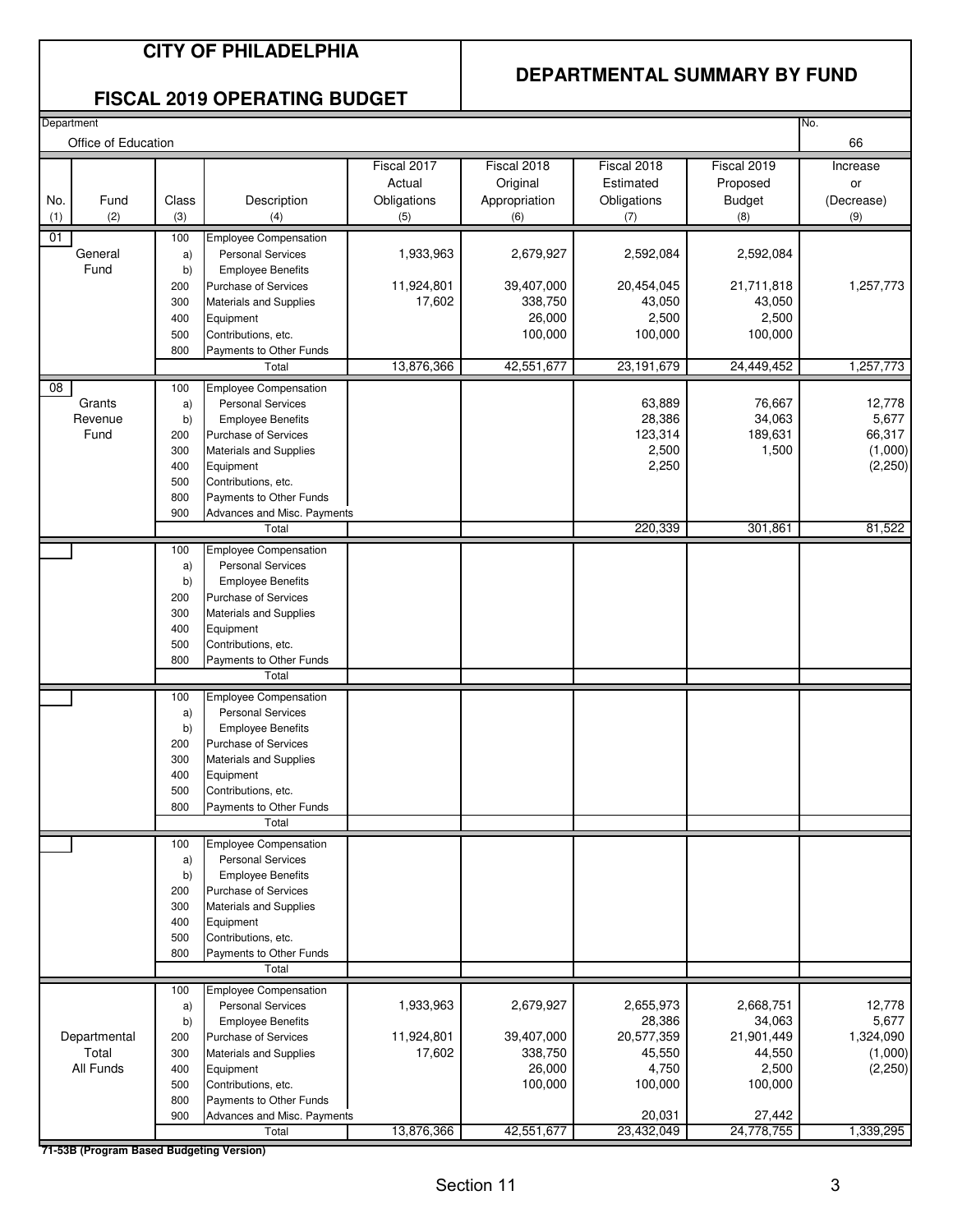#### **FISCAL 2019 OPERATING BUDGET ALL FUNDS**

## **CITY OF PHILADELPHIA DEPARTMENTAL SUMMARY INCREASES AND DECREASES**

| .<br>Department               | - -                 |                     |                         | _________           |                         | No.          |
|-------------------------------|---------------------|---------------------|-------------------------|---------------------|-------------------------|--------------|
| Office of Education           |                     |                     |                         |                     |                         | 66           |
| <b>Budget Comments</b><br>(1) | Class<br>100<br>(2) | Class<br>200<br>(3) | Class<br>300/400<br>(4) | Class<br>500<br>(5) | Other<br>Classes<br>(6) | Total<br>(7) |
| General Fund (01)             |                     |                     |                         |                     |                         |              |
| Year 3 of CS and PreK rollout |                     | 1,257,773           |                         |                     |                         | 1,257,773    |
| Grants Revenue Fund (08)      |                     |                     |                         |                     |                         |              |
| ProSPER Grant                 | 18,455              | 66,317              | (3,250)                 |                     |                         | 81,522       |
|                               |                     |                     |                         |                     |                         |              |

**71-53C (Program Based Budgeting Version)**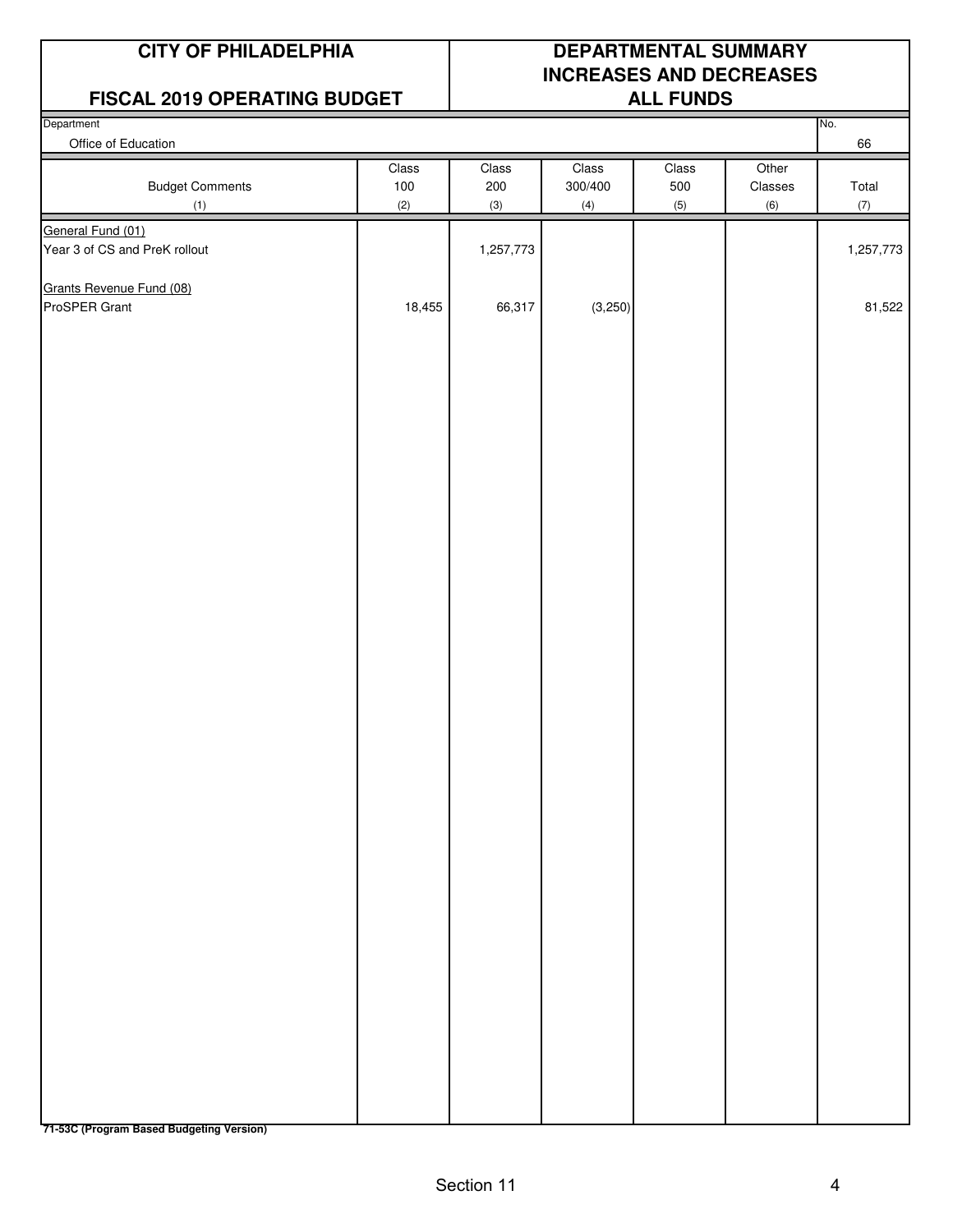#### **CITY OF PHILADELPHIA DEPARTMENTAL SUMMARY PERSONAL SERVICES**

#### **FISCAL 2019 OPERATING BUDGET**

|                     | Department                                                         |           |                |           |                 | No.       |           |             |                 |                   |
|---------------------|--------------------------------------------------------------------|-----------|----------------|-----------|-----------------|-----------|-----------|-------------|-----------------|-------------------|
|                     | Office of Education<br>66                                          |           |                |           |                 |           |           |             |                 |                   |
|                     |                                                                    |           | Fiscal 2017    |           | Fiscal 2018     |           |           | Fiscal 2019 | Increase        | Increase          |
| Line                |                                                                    | Actual    | Actual         | Budgeted  | Estimated       | Increment | Budgeted  | Department  | (Decrease)      | (Decrease)        |
| No.                 | Category                                                           | Positions | Obligations    | Positions | Obligations     | Run -PPE  | Positions | Request     | in Pos.         | in Requirements   |
|                     |                                                                    | 6/30/17   |                |           |                 | 11/26/17  |           |             | (Col. 8 less 5) | (Col. 9 less 6)   |
| (1)                 | (2)                                                                | (3)       | (4)            | (5)       | (6)             | (7)       | (8)       | (9)         | (10)            | (11)              |
|                     | A. Summary by Object Classification - All Funds                    |           |                |           |                 |           |           |             |                 |                   |
| $\mathbf{1}$        | Lump Sum                                                           |           | 6,226          |           | 6,294           |           |           |             |                 | (6, 294)          |
| $\overline{c}$      | Full Time - Civilian                                               | 31        | 1,917,793      | 36        | 2,568,225       | 32        | 37        | 2,626,167   | 1               | 57,942            |
| 3                   | Bonus, Gross Adj.                                                  |           | 3,663          |           | 1,923           |           |           |             |                 | (1,923)           |
| $\overline{4}$      | PT, Temp/Seas, Bd, SCG                                             |           | 6,282          |           | 15,642          |           |           | 42,584      |                 | 26,942            |
| 5                   | Overtime - Civilian                                                |           |                |           |                 |           |           |             |                 |                   |
| 6                   | Holiday Overtime - Civilian                                        |           |                |           |                 |           |           |             |                 |                   |
| 7                   | Shift/Stress                                                       |           |                |           |                 |           |           |             |                 |                   |
| 8                   | H&L, IOD, LT-Sick                                                  |           |                |           |                 |           |           |             |                 |                   |
| 9                   |                                                                    |           |                |           |                 |           |           |             |                 |                   |
|                     | Total                                                              | 31        | 1,933,964      | 36        | 2,592,084       | 32        | 37        | 2,668,751   | $\mathbf{1}$    | 76,667            |
|                     | B. Summary of Uniformed Personnel Included in Above - All Funds    |           |                |           |                 |           |           |             |                 |                   |
| $\mathbf{1}$        | Lump Sum                                                           |           |                |           |                 |           |           |             |                 |                   |
| $\overline{c}$      | Full Time - Uniform                                                |           |                |           |                 |           |           |             |                 |                   |
| 3                   | Bonus, Gross Adj.                                                  |           |                |           |                 |           |           |             |                 |                   |
| 4                   | PT, Temp/Seas, Bd, SCG                                             |           |                |           |                 |           |           |             |                 |                   |
| 5                   | Overtime - Uniform                                                 |           |                |           |                 |           |           |             |                 |                   |
| 6                   | Unused Uniform Leave                                               |           |                |           |                 |           |           |             |                 |                   |
| $\overline{7}$      | Shift/Stress                                                       |           |                |           |                 |           |           |             |                 |                   |
| 8                   | H&L, IOD, LT-Sick                                                  |           |                |           |                 |           |           |             |                 |                   |
| 9                   |                                                                    |           |                |           |                 |           |           |             |                 |                   |
|                     | Total                                                              |           |                |           |                 |           |           |             |                 |                   |
|                     | C. Summary by Object Classification - General Fund                 |           |                |           |                 |           |           |             |                 |                   |
| $\overline{1}$      | Lump Sum                                                           |           | 6,226          |           | 6,294           |           |           |             |                 | (6, 294)          |
| $\overline{c}$      | Full Time - Civilian                                               | 31        | 1,917,793      | 36        | 2,568,225       | 32        | 36        | 2,549,500   |                 | (18, 725)         |
| 3<br>$\overline{4}$ | Bonus, Gross Adj.<br>PT, Temp/Seas, Bd, SCG                        |           | 3,663<br>6,282 |           | 1,923<br>15,642 |           |           | 42,584      |                 | (1,923)<br>26,942 |
|                     |                                                                    |           |                |           |                 |           |           |             |                 |                   |
| 5                   | Overtime - Civilian                                                |           |                |           |                 |           |           |             |                 |                   |
| 6<br>$\overline{7}$ | Holiday Overtime - Civilian<br>Shift/Stress                        |           |                |           |                 |           |           |             |                 |                   |
| 8                   | H&L, IOD, LT-Sick                                                  |           |                |           |                 |           |           |             |                 |                   |
| 9                   | Expense Transfer to Grant Fu                                       |           |                |           |                 |           |           |             |                 |                   |
|                     | Total                                                              | 31        | 1,933,964      | 36        | 2,592,084       | 32        | 36        | 2,592,084   |                 |                   |
|                     | D. Summary of Uniformed Personnel Included in Above - General Fund |           |                |           |                 |           |           |             |                 |                   |
| $\overline{1}$      | Lump Sum                                                           |           |                |           |                 |           |           |             |                 |                   |
| $\overline{c}$      | Full Time - Uniform                                                |           |                |           |                 |           |           |             |                 |                   |
| 3                   | Bonus, Gross Adj.                                                  |           |                |           |                 |           |           |             |                 |                   |
| $\overline{4}$      | PT, Temp/Seas, Bd, SCG                                             |           |                |           |                 |           |           |             |                 |                   |
| 5                   | Overtime - Uniform                                                 |           |                |           |                 |           |           |             |                 |                   |
| 6                   | Unused Uniform Leave                                               |           |                |           |                 |           |           |             |                 |                   |
| $\overline{7}$      | Shift/Stress                                                       |           |                |           |                 |           |           |             |                 |                   |
| 8                   | H&L, IOD, LT-Sick                                                  |           |                |           |                 |           |           |             |                 |                   |
| 9                   |                                                                    |           |                |           |                 |           |           |             |                 |                   |
|                     | Total                                                              |           |                |           |                 |           |           |             |                 |                   |
|                     | 71-53D (Program Based Budgeting Version)                           |           |                |           |                 |           |           |             |                 |                   |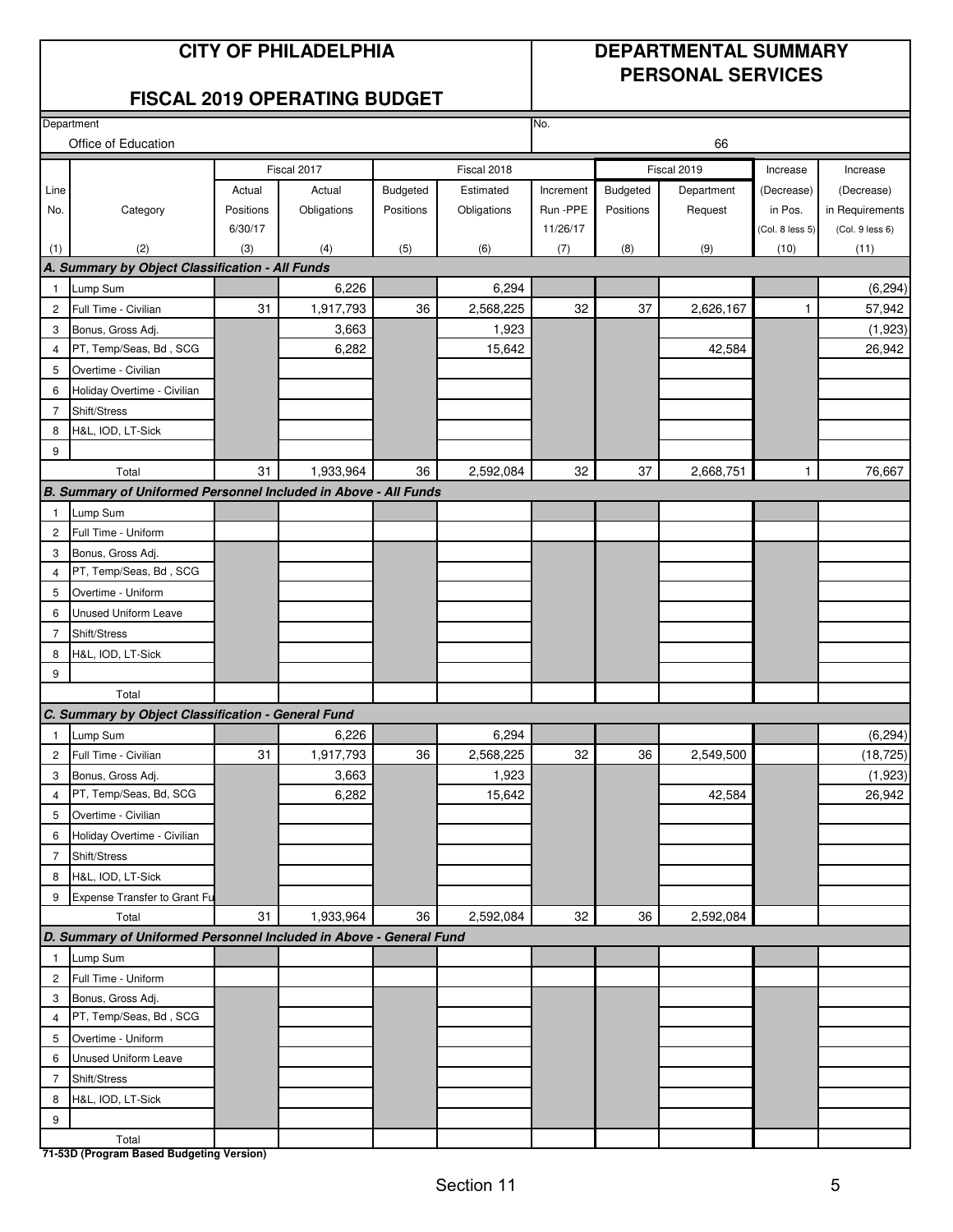|            | <b>CITY OF PHILADELPHIA</b>                                                                                                                                                                                                                                                                                                                                                                                                                                                                                                                                                                                              |                |                                               |                                        |                          |                        |  |  |
|------------|--------------------------------------------------------------------------------------------------------------------------------------------------------------------------------------------------------------------------------------------------------------------------------------------------------------------------------------------------------------------------------------------------------------------------------------------------------------------------------------------------------------------------------------------------------------------------------------------------------------------------|----------------|-----------------------------------------------|----------------------------------------|--------------------------|------------------------|--|--|
|            | <b>FISCAL 2019 OPERATING BUDGET</b>                                                                                                                                                                                                                                                                                                                                                                                                                                                                                                                                                                                      |                |                                               | <b>PROGRAM SUMMARY - ALL FUNDS</b>     |                          |                        |  |  |
| Department |                                                                                                                                                                                                                                                                                                                                                                                                                                                                                                                                                                                                                          | No.            | Program                                       |                                        |                          | No.                    |  |  |
|            | Office of Education                                                                                                                                                                                                                                                                                                                                                                                                                                                                                                                                                                                                      | 66             |                                               | Policy, Programs and Public Engagement |                          | 01                     |  |  |
|            |                                                                                                                                                                                                                                                                                                                                                                                                                                                                                                                                                                                                                          |                | <b>Program Description</b>                    |                                        |                          |                        |  |  |
|            | This program collaborates with diverse external stakeholders to develop policy and programs that are dedicated to strengthening local                                                                                                                                                                                                                                                                                                                                                                                                                                                                                    |                |                                               |                                        |                          |                        |  |  |
|            | schools and supporting educational initiatives across the city. PPPE advocates at all levels of government for both increased education<br>funding for pre-K to 12th grade and the fair and equitable distribution of educational resources. This advocacy is key to the sustainability of<br>MOE's two key initiatives, PHLpreK and Community Schools. PPPE also connects constituents to citywide educational programs and<br>resources, monitors MOE's budgets and contract compliance, and supports the Administration in the transition of the School Reform<br>Commission to a mayor-appointed Board of Education. |                |                                               |                                        |                          |                        |  |  |
|            |                                                                                                                                                                                                                                                                                                                                                                                                                                                                                                                                                                                                                          |                | <b>Program Objectives</b>                     |                                        |                          |                        |  |  |
|            | • Continue to support constituents in accessing educational resources and services.<br>Support the smooth transition to a locally-appointed Board of Education.<br>. Expand outreach to high school seniors eligible to apply for the City of Philadelphia Scholarship.                                                                                                                                                                                                                                                                                                                                                  |                |                                               |                                        |                          |                        |  |  |
|            |                                                                                                                                                                                                                                                                                                                                                                                                                                                                                                                                                                                                                          |                | <b>Performance Measures</b>                   |                                        |                          |                        |  |  |
|            |                                                                                                                                                                                                                                                                                                                                                                                                                                                                                                                                                                                                                          |                | Fiscal 2017                                   | Fiscal 2018                            | Fiscal 2018              | Fiscal 2019            |  |  |
|            | Description                                                                                                                                                                                                                                                                                                                                                                                                                                                                                                                                                                                                              |                | Year-End                                      | Target                                 | Year-to-Date<br>12/31/17 | Target                 |  |  |
|            | (1)                                                                                                                                                                                                                                                                                                                                                                                                                                                                                                                                                                                                                      |                | (2)                                           | (3)                                    | (4)                      | (5)                    |  |  |
|            | Average response time for constituent requests and referrals to                                                                                                                                                                                                                                                                                                                                                                                                                                                                                                                                                          |                |                                               |                                        |                          |                        |  |  |
|            | outside education services, where applicable (days)                                                                                                                                                                                                                                                                                                                                                                                                                                                                                                                                                                      |                | 3                                             | 3                                      | $\overline{c}$           | $\overline{c}$         |  |  |
|            |                                                                                                                                                                                                                                                                                                                                                                                                                                                                                                                                                                                                                          |                |                                               |                                        |                          |                        |  |  |
|            |                                                                                                                                                                                                                                                                                                                                                                                                                                                                                                                                                                                                                          |                | <b>Summary by Fund</b>                        |                                        |                          |                        |  |  |
|            |                                                                                                                                                                                                                                                                                                                                                                                                                                                                                                                                                                                                                          | Fiscal 2017    | Fiscal 2018                                   | Fiscal 2018                            | Fiscal 2019              | Increase               |  |  |
| Fund       | Fund                                                                                                                                                                                                                                                                                                                                                                                                                                                                                                                                                                                                                     | Actual         | Original                                      | Estimated                              | Proposed                 | or                     |  |  |
| No.        |                                                                                                                                                                                                                                                                                                                                                                                                                                                                                                                                                                                                                          | Obligations    | Appropriations                                | Obligations                            | <b>Budget</b>            | (Decrease)             |  |  |
| (1)        | (2)                                                                                                                                                                                                                                                                                                                                                                                                                                                                                                                                                                                                                      | (3)            | (4)                                           | (5)                                    | (6)                      | (7)                    |  |  |
| 01         | General Fund                                                                                                                                                                                                                                                                                                                                                                                                                                                                                                                                                                                                             | 567,696        | 704,864                                       | 704,864                                | 704,864                  |                        |  |  |
|            |                                                                                                                                                                                                                                                                                                                                                                                                                                                                                                                                                                                                                          |                |                                               |                                        |                          |                        |  |  |
|            |                                                                                                                                                                                                                                                                                                                                                                                                                                                                                                                                                                                                                          |                |                                               |                                        |                          |                        |  |  |
|            |                                                                                                                                                                                                                                                                                                                                                                                                                                                                                                                                                                                                                          |                |                                               |                                        |                          |                        |  |  |
|            |                                                                                                                                                                                                                                                                                                                                                                                                                                                                                                                                                                                                                          |                |                                               |                                        |                          |                        |  |  |
|            | Total                                                                                                                                                                                                                                                                                                                                                                                                                                                                                                                                                                                                                    | 567,696        | 704,864                                       | 704,864                                | 704,864                  |                        |  |  |
|            |                                                                                                                                                                                                                                                                                                                                                                                                                                                                                                                                                                                                                          |                | <b>Summary of Full Time Positions by Fund</b> |                                        |                          |                        |  |  |
| Fund       |                                                                                                                                                                                                                                                                                                                                                                                                                                                                                                                                                                                                                          | Actual         | Fiscal 2018                                   | Increment Run                          | Fiscal 2019              | Inc. $/$ (Dec.)        |  |  |
| No.<br>(1) | Fund<br>(2)                                                                                                                                                                                                                                                                                                                                                                                                                                                                                                                                                                                                              | 6/30/17<br>(3) | <b>Budgeted</b><br>(4)                        | PPE 11/26/17<br>(5)                    | <b>Budgeted</b><br>(6)   | (Col. 6 less 4)<br>(7) |  |  |
| 01         | General Fund                                                                                                                                                                                                                                                                                                                                                                                                                                                                                                                                                                                                             | 8              | 9                                             | $\overline{7}$                         | 9                        |                        |  |  |
|            |                                                                                                                                                                                                                                                                                                                                                                                                                                                                                                                                                                                                                          |                |                                               |                                        |                          |                        |  |  |
|            |                                                                                                                                                                                                                                                                                                                                                                                                                                                                                                                                                                                                                          |                |                                               |                                        |                          |                        |  |  |
|            |                                                                                                                                                                                                                                                                                                                                                                                                                                                                                                                                                                                                                          |                |                                               |                                        |                          |                        |  |  |
|            |                                                                                                                                                                                                                                                                                                                                                                                                                                                                                                                                                                                                                          |                |                                               |                                        |                          |                        |  |  |
|            |                                                                                                                                                                                                                                                                                                                                                                                                                                                                                                                                                                                                                          |                |                                               |                                        |                          |                        |  |  |
|            | <b>Total Full Time</b>                                                                                                                                                                                                                                                                                                                                                                                                                                                                                                                                                                                                   | 8              | 9                                             | $\overline{7}$                         | 9                        |                        |  |  |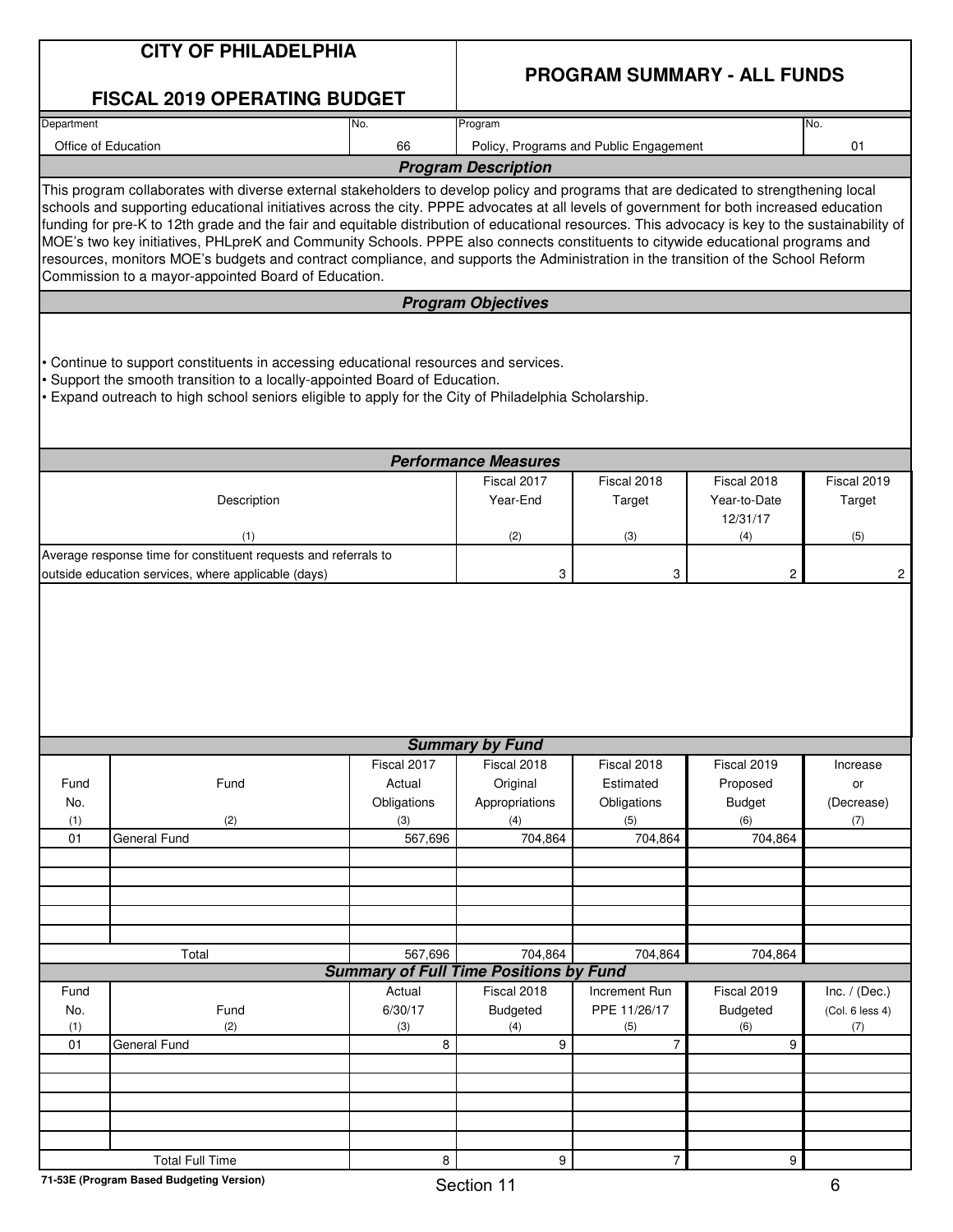# **PROGRAM SUMMARY - ALL FUNDS**

#### **FISCAL 2019 OPERATING BUDGET**

| Department          |                              | No.         | Program                                             |                                        |                 | No.                 |
|---------------------|------------------------------|-------------|-----------------------------------------------------|----------------------------------------|-----------------|---------------------|
| Office of Education |                              | 66          |                                                     | Policy, Programs and Public Engagement |                 | 01                  |
|                     |                              |             | <b>Selected Associated Non-Tax Revenues by Fund</b> |                                        |                 |                     |
|                     |                              | Fiscal 2017 | Fiscal 2018                                         | Fiscal 2018                            | Fiscal 2019     | Increase            |
| Fund                | Fund                         | Actual      | Original                                            | Estimate                               | Proposed        | or                  |
| No.                 |                              | Revenues    | <b>Budget</b>                                       |                                        | <b>Budget</b>   | (Decrease)          |
| (1)                 | (2)                          | (3)         | (4)                                                 | (5)                                    | (6)             | (7)                 |
|                     |                              |             |                                                     |                                        |                 |                     |
|                     |                              |             |                                                     |                                        |                 |                     |
|                     |                              |             |                                                     |                                        |                 |                     |
|                     |                              |             |                                                     |                                        |                 |                     |
|                     |                              |             | <b>Selected Associated Capital Projects</b>         |                                        |                 |                     |
| Dept.               |                              | Carry       | Fiscal 2018                                         | Fiscal 2018                            | Fiscal 2019     | Fiscal 2019         |
| Where               | Description                  | Forward     | Original Approp.                                    | Original Approp.                       | Proposed Budget | Proposed Bdgt       |
| Appropriated        |                              |             | (GO Only)                                           | (All Other Sources)                    | (GO Only)       | (All Other Sources) |
| (1)                 | (2)                          | (3)         | (4)                                                 | (5)                                    | (6)             | (7)                 |
|                     |                              |             |                                                     |                                        |                 |                     |
|                     |                              |             |                                                     |                                        |                 |                     |
|                     |                              |             |                                                     |                                        |                 |                     |
|                     |                              |             |                                                     |                                        |                 |                     |
|                     |                              |             |                                                     |                                        |                 |                     |
|                     |                              |             |                                                     |                                        |                 |                     |
|                     |                              |             |                                                     |                                        |                 |                     |
|                     |                              |             |                                                     |                                        |                 |                     |
|                     |                              |             |                                                     |                                        |                 |                     |
|                     |                              |             |                                                     |                                        |                 |                     |
|                     |                              |             |                                                     |                                        |                 |                     |
|                     |                              |             |                                                     |                                        |                 |                     |
|                     |                              |             |                                                     |                                        |                 |                     |
|                     |                              |             | <b>Selected Associated Operating Costs</b>          |                                        |                 |                     |
| Dept.               |                              | Fiscal 2017 | Fiscal 2018                                         | Fiscal 2018                            | Fiscal 2019     | Increase            |
| Where               | Description                  | Calculated  | Calculated                                          | Calculated                             | Calculated      | or                  |
| Appropriated        |                              | Obligations | Appropriations                                      | Obligations                            | <b>Budget</b>   | (Decrease)          |
| (1)                 | (2)                          | (3)         | (4)                                                 | (5)                                    | (6)             | (7)                 |
| Finance             | Employee Benefits - Civilian | 217,726     | 278,822                                             | 278,822                                | 278,822         |                     |
| Finance             | Employee Benefits - Uniform  |             |                                                     |                                        |                 |                     |

**71-53E (Program Based Budgeting Version)**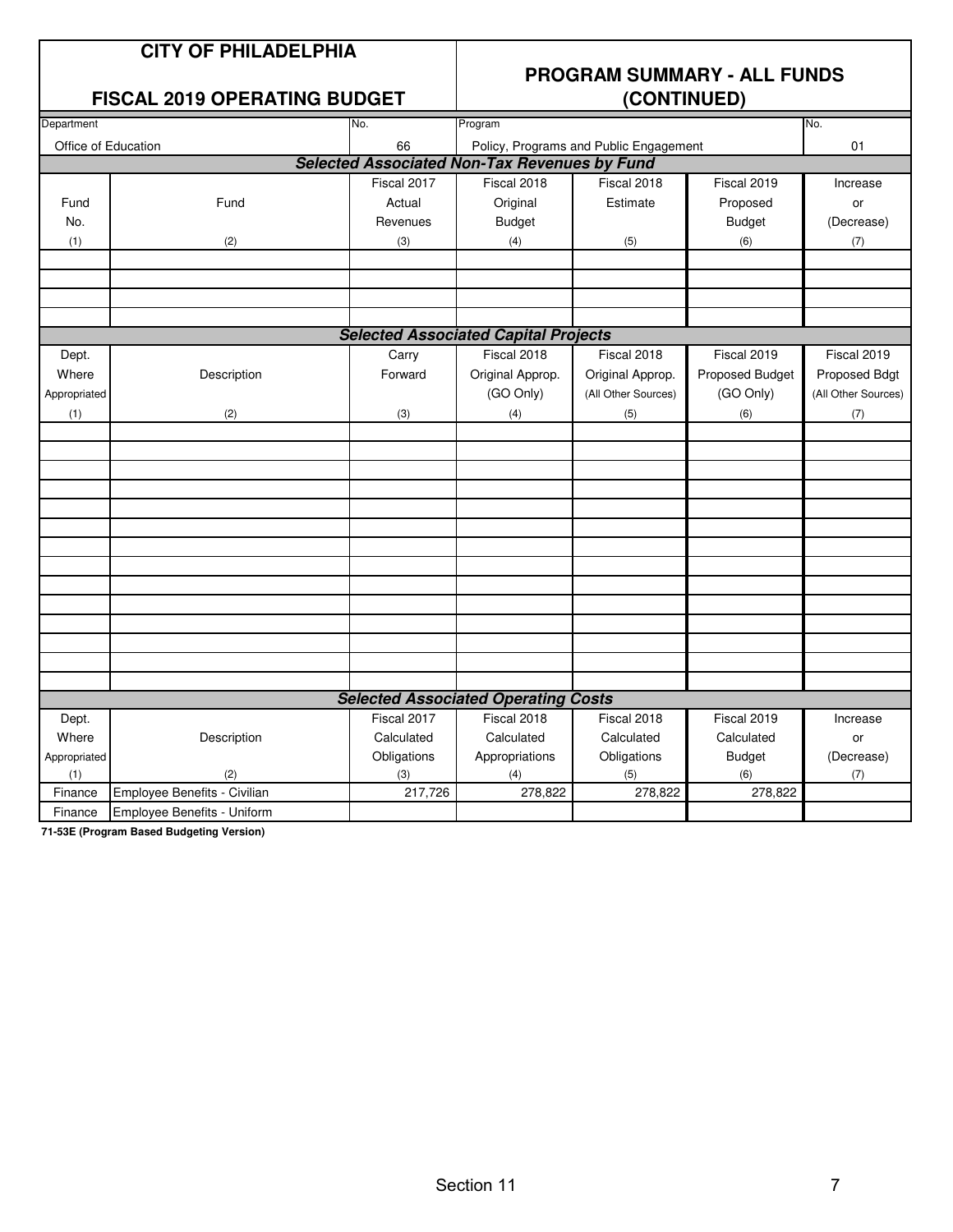|                    | <b>CITY OF PHILADELPHIA</b><br><b>FISCAL 2019 OPERATING BUDGET</b> |                                                     | <b>PROGRAM SUMMARY</b>      |                                        |                 |            |  |  |  |
|--------------------|--------------------------------------------------------------------|-----------------------------------------------------|-----------------------------|----------------------------------------|-----------------|------------|--|--|--|
| Department         |                                                                    | No.                                                 | Program                     |                                        |                 | No.        |  |  |  |
|                    | Office of Education                                                | 66                                                  |                             | Policy, Programs and Public Engagement |                 | 01         |  |  |  |
| Fund               |                                                                    | No.                                                 |                             |                                        |                 |            |  |  |  |
| General Fund       |                                                                    | 01                                                  |                             |                                        |                 |            |  |  |  |
|                    |                                                                    |                                                     | <b>Summary by Class</b>     |                                        |                 |            |  |  |  |
|                    |                                                                    | Fiscal 2017                                         | Fiscal 2018                 | Fiscal 2018                            | Fiscal 2019     | Increase   |  |  |  |
| Class              | Description                                                        | Actual                                              | Original                    | Estimated                              | Proposed        | or         |  |  |  |
|                    |                                                                    | Obligations                                         | Appropriations              | Obligations                            | <b>Budget</b>   | (Decrease) |  |  |  |
| (1)                | (2)                                                                | (3)                                                 | (4)                         | (5)                                    | (6)             | (7)        |  |  |  |
| 100                | <b>Employee Compensation</b>                                       |                                                     |                             |                                        |                 |            |  |  |  |
| a)                 | <b>Personal Services</b>                                           | 499,372                                             | 652,084                     | 652,084                                | 652,084         |            |  |  |  |
| b)                 | <b>Employee Benefits</b>                                           |                                                     |                             |                                        |                 |            |  |  |  |
| 200                | <b>Purchase of Services</b>                                        | 61,335                                              | 37,000                      | 37,000                                 | 37,000          |            |  |  |  |
| 300                | <b>Materials and Supplies</b>                                      | 6,989                                               | 15,780                      | 15,780                                 | 15,780          |            |  |  |  |
| 400                | Equipment                                                          |                                                     |                             |                                        |                 |            |  |  |  |
| 500                | Contributions, Indemnities and Taxes                               |                                                     |                             |                                        |                 |            |  |  |  |
| 700                | <b>Debt Service</b>                                                |                                                     |                             |                                        |                 |            |  |  |  |
| 800                | Payments to Other Funds                                            |                                                     |                             |                                        |                 |            |  |  |  |
| 900                | Advances and Misc. Payments                                        |                                                     |                             |                                        |                 |            |  |  |  |
|                    | Total                                                              | 567,696                                             | 704,864                     | 704,864                                | 704,864         |            |  |  |  |
|                    |                                                                    |                                                     | <b>Summary of Positions</b> |                                        |                 |            |  |  |  |
|                    |                                                                    | Actual                                              | Fiscal 2018                 | Increment                              | Fiscal 2019     | Increase   |  |  |  |
|                    |                                                                    | Positions                                           | <b>Budgeted</b>             | Run                                    | <b>Budgeted</b> | or         |  |  |  |
| Code               | Category                                                           | 6/30/17                                             | Positions                   | PPE 11/26/17                           | Positions       | (Decrease) |  |  |  |
| (1)                | (2)                                                                | (3)                                                 | (4)                         | (5)                                    | (6)             | (7)        |  |  |  |
| 101                | Full Time - Civilian                                               | 8                                                   | 9                           | $\overline{7}$                         | 9               |            |  |  |  |
| 105                | Full Time - Uniform                                                |                                                     |                             |                                        |                 |            |  |  |  |
|                    | Total                                                              | 8                                                   | 9                           | $\overline{7}$                         | 9               |            |  |  |  |
|                    |                                                                    | <b>Selected Associated Non-Tax Revenues by Type</b> |                             |                                        |                 |            |  |  |  |
|                    |                                                                    | Fiscal 2017                                         | Fiscal 2018                 | Fiscal 2018                            | Fiscal 2019     | Increase   |  |  |  |
|                    | Description                                                        | Actual                                              | Original                    | Estimate                               | Proposed        | or         |  |  |  |
|                    |                                                                    | Revenues                                            | <b>Budget</b>               |                                        | <b>Budget</b>   | (Decrease) |  |  |  |
|                    | (1)                                                                | (2)                                                 | (3)                         | (4)                                    | (5)             | (6)        |  |  |  |
| Local              |                                                                    |                                                     |                             |                                        |                 |            |  |  |  |
| Federal            |                                                                    |                                                     |                             |                                        |                 |            |  |  |  |
| State              |                                                                    |                                                     |                             |                                        |                 |            |  |  |  |
|                    | <b>Other Governments</b>                                           |                                                     |                             |                                        |                 |            |  |  |  |
| <b>Other Funds</b> |                                                                    |                                                     |                             |                                        |                 |            |  |  |  |

**71-53F (Program Based Budgeting Version)**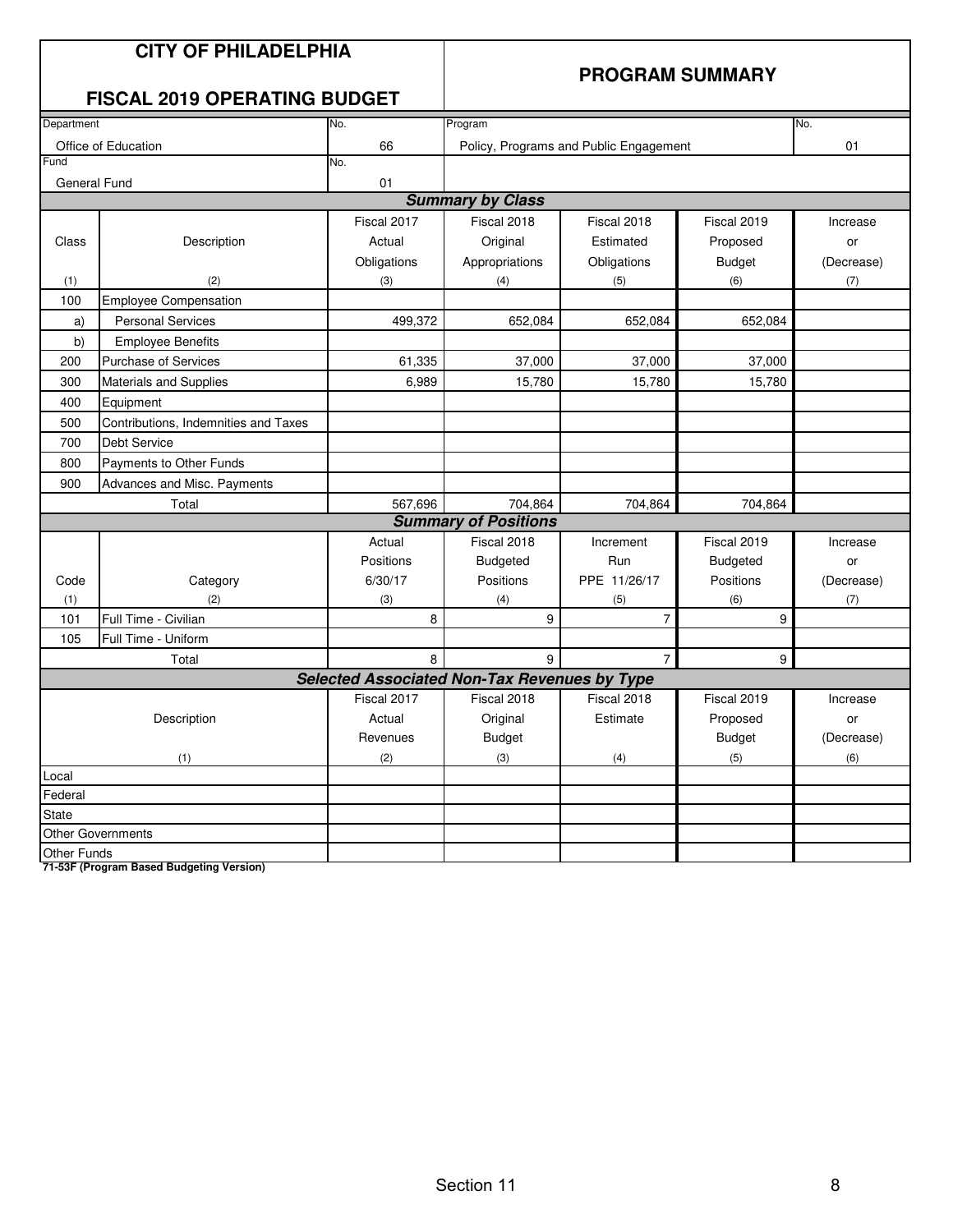|                |                     | <b>CITY OF PHILADELPHIA</b>                                                 |           |                             | <b>SCHEDULE 100</b><br><b>LIST OF POSITIONS</b> |                |                                        |                 |                    |                      |                      |
|----------------|---------------------|-----------------------------------------------------------------------------|-----------|-----------------------------|-------------------------------------------------|----------------|----------------------------------------|-----------------|--------------------|----------------------|----------------------|
|                |                     | <b>FISCAL 2019 OPERATING BUDGET</b>                                         |           |                             |                                                 |                |                                        |                 | <b>BY PROGRAM</b>  |                      |                      |
| Department     |                     |                                                                             |           |                             | No.                                             | Program        |                                        |                 |                    |                      | No.                  |
|                |                     | Office of Education                                                         |           |                             | 66                                              |                | Policy, Programs and Public Engagement |                 |                    |                      | 01                   |
| Fund           | <b>General Fund</b> |                                                                             |           |                             | No.<br>01                                       |                |                                        |                 |                    |                      |                      |
|                |                     |                                                                             |           |                             |                                                 | Fiscal         | Fiscal                                 |                 | Fiscal             |                      | Inc.                 |
|                |                     |                                                                             |           |                             | Salary                                          | 2017           | 2018                                   | Increment       | 2019               | Annual               | (Dec.)               |
| Line           | Class               | Title                                                                       |           |                             | Range                                           | Actual Pos.    | <b>Budgeted</b>                        | Run -PPE        | Budgeted           | Salary               | (Col. 8)             |
| No.<br>(1)     | Code<br>(2)         | (3)                                                                         |           |                             | (in dollars)<br>(4)                             | 6/30/17<br>(5) | Positions<br>(6)                       | 11/26/17<br>(7) | Positions<br>(8)   | 7/1/18<br>(9)        | less Col. 6)<br>(10) |
| $\mathbf{1}$   | A065                | Administrative Services Director                                            |           |                             | 85,000 - 95,000                                 |                |                                        |                 | $\mathbf{1}$       | \$92,500             | -1                   |
| $\overline{c}$ | A444                | Assistant to the Chief Education Officer                                    |           |                             | 85,000 - 95,000                                 |                |                                        |                 |                    |                      | (1)                  |
| 3              |                     | C136 Chief Education Advisor to the Mayor                                   |           |                             | 150,000                                         |                |                                        |                 | $\mathbf{1}$       | \$150,000            |                      |
| 4              | C <sub>157</sub>    | <b>Chief of Staff</b>                                                       |           |                             | 85,000 - 110,000                                |                |                                        | 1               | -1                 | \$85,000             |                      |
| 5              | C365                | <b>Communications Coordinator</b>                                           |           |                             | 35,000 - 40,000                                 |                |                                        |                 | $\mathbf{1}$       | \$40,000             |                      |
| 6              |                     | C415 Communications Director for Education                                  |           |                             | 65,000 - 75,000                                 | 1              |                                        | 1               | -1                 | \$65,000             |                      |
| $\overline{7}$ |                     | C366 Communications Manager                                                 |           |                             | 45,000 - 55,000                                 |                |                                        |                 | -1                 | \$55,000             |                      |
| 8              |                     | D726 Director of Education Policy                                           |           |                             | 55,000 - 65,000                                 | 1              |                                        |                 |                    |                      | (1)                  |
| 9<br>10        |                     | E695 Executive Assistant<br>M123 Manager Special Projects and Communication |           |                             | 40,000 - 50,000<br>55,000 - 65,000              | 1              | 1                                      | $\mathbf{1}$    | $\mathbf{1}$<br>-1 | \$42,000<br>\$65,000 | $\mathbf{1}$         |
| 11             |                     | P583 Project Coordinator                                                    |           |                             | 45,000                                          | $\mathbf{1}$   | $\mathbf{1}$                           | $\mathbf{1}$    | $\mathbf{1}$       | \$45,000             |                      |
|                |                     |                                                                             |           |                             |                                                 | 8              | 9                                      | $\overline{7}$  | 9                  | 639,500              |                      |
|                |                     |                                                                             |           |                             |                                                 |                |                                        |                 |                    |                      |                      |
| 12             |                     | PT, Temp/Seas, Bd, SCG                                                      |           |                             |                                                 |                |                                        |                 |                    | \$12,584             |                      |
|                |                     |                                                                             |           |                             |                                                 |                |                                        |                 |                    |                      |                      |
|                |                     |                                                                             |           |                             |                                                 |                |                                        |                 |                    |                      |                      |
|                |                     |                                                                             |           |                             |                                                 |                |                                        |                 |                    |                      |                      |
|                |                     |                                                                             |           |                             |                                                 |                |                                        |                 |                    |                      |                      |
|                |                     |                                                                             |           |                             |                                                 |                |                                        |                 |                    |                      |                      |
|                |                     |                                                                             |           |                             |                                                 |                |                                        |                 |                    |                      |                      |
|                |                     |                                                                             |           |                             |                                                 |                |                                        |                 |                    |                      |                      |
|                |                     |                                                                             |           |                             |                                                 |                |                                        |                 |                    |                      |                      |
|                |                     | <b>Total Gross Requirements</b>                                             |           |                             |                                                 | 8              | 9                                      | $\overline{7}$  | 9                  | 652,084              |                      |
|                |                     | Plus: Earned Increment                                                      |           |                             |                                                 |                |                                        |                 |                    |                      |                      |
|                |                     | Plus: Longevity                                                             |           |                             |                                                 |                |                                        |                 |                    |                      |                      |
|                |                     | Less: (Vacancy Allowance)                                                   |           |                             |                                                 |                |                                        |                 |                    |                      |                      |
|                |                     |                                                                             |           | <b>Total Budget Request</b> |                                                 |                |                                        |                 |                    | 652,084              |                      |
|                |                     |                                                                             |           | Fiscal 2017                 | <b>Summary of Personal Services</b>             | Fiscal 2018    |                                        |                 | Fiscal 2019        | Inc. $/$ (Dec.)      | Inc. $/$ (Dec.)      |
| Line           |                     |                                                                             | Actual    | Actual                      | Budgeted                                        | Estimated      | Increment                              | Budgeted        | Department         | in Require.          | in Bud. Pos.         |
| No.            |                     | Category                                                                    | Positions | Obligations                 | Positions                                       | Obligations    | Run - PPE                              | Positions       | Request            | (Col.9               | (Col. 8              |
|                |                     |                                                                             | 6/30/17   |                             |                                                 |                | 11/26/17                               |                 |                    | less Col. 6)         | less Col. 5)         |
| (1)            |                     | (2)                                                                         | (3)       | (4)                         | (5)                                             | (6)            | (7)                                    | (8)             | (9)                | (10)                 | (11)                 |
| $\mathbf{1}$   | Lump Sum            |                                                                             |           | 2,138                       |                                                 | 1,341          |                                        |                 |                    | (1, 341)             |                      |
| $\overline{2}$ |                     | Full Time - Civilian                                                        | 8         | 489,330                     | 9                                               | 635,485        | $\overline{7}$                         | 9               | 639,500            | 4,015                |                      |
| 3              |                     | Full Time - Uniform                                                         |           |                             |                                                 |                |                                        |                 |                    |                      |                      |
| 4              |                     | Bonus, Gross Adj.                                                           |           | 2,582                       |                                                 |                |                                        |                 |                    |                      |                      |
| 5              |                     | PT, Temp/Seas, Bd, SCG                                                      |           | 5,322                       |                                                 | 15,258         |                                        |                 | 12,584             | (2,674)              |                      |
| 6              |                     | Overtime - Civilian                                                         |           |                             |                                                 |                |                                        |                 |                    |                      |                      |
| $\overline{7}$ |                     | Overtime - Uniform                                                          |           |                             |                                                 |                |                                        |                 |                    |                      |                      |
| 8              |                     | Holiday Overtime - Civilian                                                 |           |                             |                                                 |                |                                        |                 |                    |                      |                      |
| 9              |                     | Unused Uniform Leave                                                        |           |                             |                                                 |                |                                        |                 |                    |                      |                      |
| 10             | Shift/Stress        |                                                                             |           |                             |                                                 |                |                                        |                 |                    |                      |                      |
| 11             |                     | H&L, IOD, LT-Sick                                                           |           |                             |                                                 |                |                                        |                 |                    |                      |                      |
| 12             |                     |                                                                             |           |                             |                                                 |                |                                        |                 |                    |                      |                      |
|                |                     | Total                                                                       | 8         | 499,372                     | 9                                               | 652,084        | $\overline{7}$                         | 9               | 652,084            |                      |                      |

**71-53J (Program Based Budgeting Version)**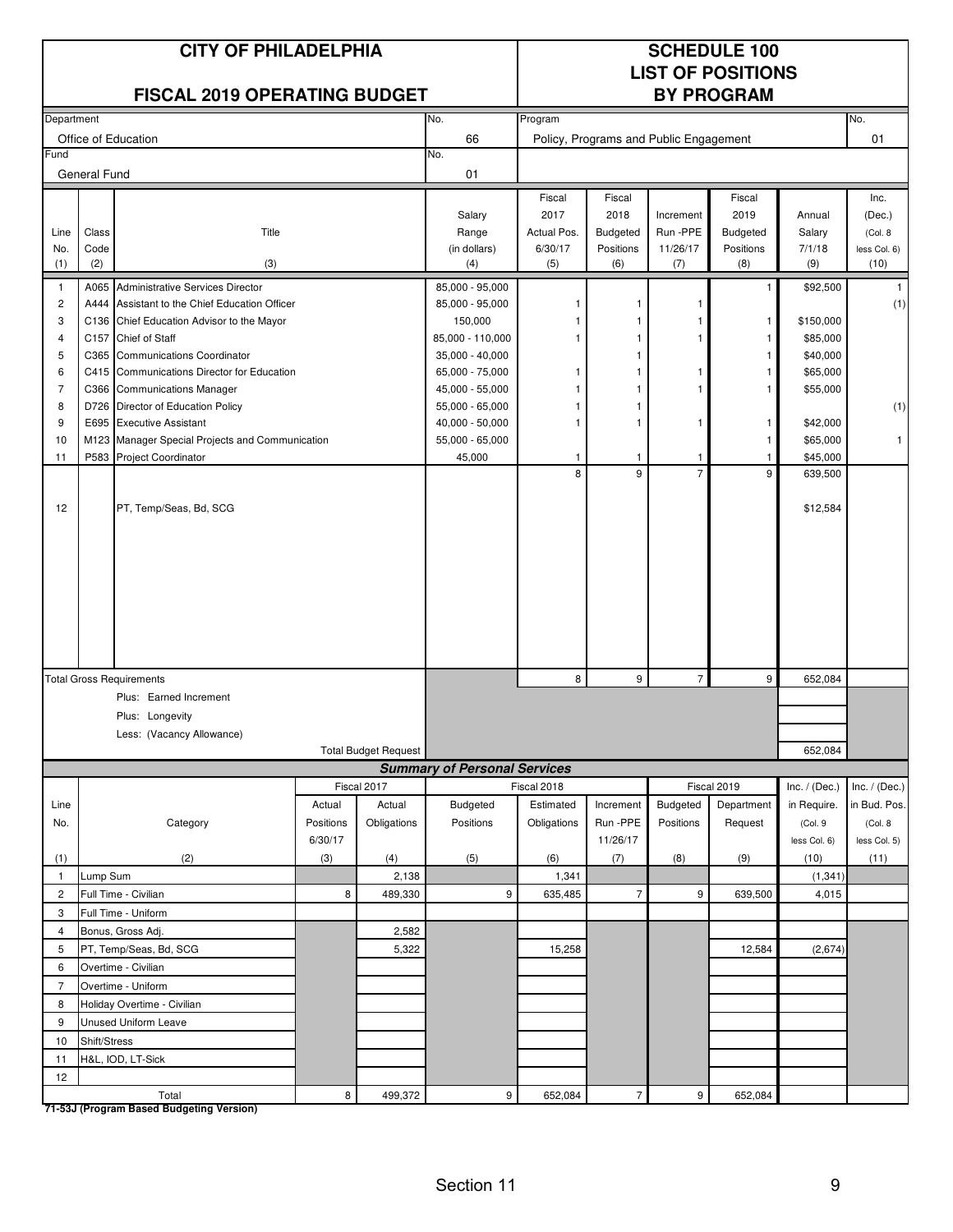#### **CITY OF PHILADELPHIA SCHEDULE 200**

#### **FISCAL 2019 OPERATING BUDGET**

# **PURCHASE OF SERVICES**

| Department |                                                  |                                            | No.            |                                        |              |            |
|------------|--------------------------------------------------|--------------------------------------------|----------------|----------------------------------------|--------------|------------|
|            |                                                  | No.                                        | Program        |                                        |              |            |
| Fund       | Office of Education                              | 66                                         |                | Policy, Programs and Public Engagement |              | 01         |
|            |                                                  | No.                                        |                |                                        |              |            |
|            | General Fund                                     | 01                                         |                |                                        |              |            |
|            |                                                  | Fiscal 2017                                | Fiscal 2018    | Fiscal 2018                            | Fiscal 2019  | Increase   |
| Code       | Description                                      | Actual                                     | Original       | Estimated                              | Departmental | or         |
|            |                                                  | Obligations                                | Appropriations | Obligations                            | Request      | (Decrease) |
| (1)        | (2)                                              | (3)                                        | (4)            | (5)                                    | (6)          | (7)        |
|            |                                                  | <b>Schedule 200 - Purchase of Services</b> |                |                                        |              |            |
| 201        | Cleaning & Laundering                            |                                            |                |                                        |              |            |
| 202        | <b>Janitorial Services</b>                       |                                            |                |                                        |              |            |
| 205        | Refuse, Garbage, Silt and Sludge Removal         |                                            |                |                                        |              |            |
| 209        | Telephone & Communication                        | 7,927                                      | 4,000          | 4,000                                  | 4,000        |            |
| 210        | <b>Postal Services</b>                           |                                            |                |                                        |              |            |
| 211        | Transportation                                   | 286                                        | 2,500          | 2,500                                  | 2,500        |            |
| 215        | Licenses, Permits & Inspection Charges           |                                            |                |                                        |              |            |
| 216        | Commercial off the Shelf Software Licenses       |                                            |                |                                        |              |            |
| 220        | <b>Electric Current</b>                          |                                            |                |                                        |              |            |
| 221        | <b>Gas Services</b>                              |                                            |                |                                        |              |            |
| 222        | Steam for Heating                                |                                            |                |                                        |              |            |
| 230        | Meals (non-travel) & Official Entertaining       |                                            |                |                                        |              |            |
| 231        | <b>Overtime Meals</b>                            |                                            |                |                                        |              |            |
| 240        | Advertising & Promotional Activities             | 6,835                                      |                |                                        |              |            |
| 250        | <b>Professional Services</b>                     | 46,287                                     | 30,000         | 30,000                                 | 30,000       |            |
| 251        | Professional Svcs. - Information Technology      |                                            |                |                                        |              |            |
| 252        | Accounting & Auditing Services                   |                                            |                |                                        |              |            |
| 253        | <b>Legal Services</b>                            |                                            |                |                                        |              |            |
| 254        | Mental Health & Intellectual Disability Services |                                            |                |                                        |              |            |
| 255        | Dues                                             |                                            | 500            | 500                                    | 500          |            |
| 256        | Seminar & Training Sessions                      |                                            |                |                                        |              |            |
| 257        | Architectural & Engineering Services             |                                            |                |                                        |              |            |
| 258        | <b>Court Reporters</b>                           |                                            |                |                                        |              |            |
| 259        | <b>Arbitration Fees</b>                          |                                            |                |                                        |              |            |
| 260        | Repair & Maintenance Charges                     |                                            |                |                                        |              |            |
| 261        | Repaving, Repairing & Resurfacing Streets        |                                            |                |                                        |              |            |
| 262        | Demolition of Buildings                          |                                            |                |                                        |              |            |
| 264        | Abatement of Nuisances                           |                                            |                |                                        |              |            |
| 265        | Rehabilitation of Property                       |                                            |                |                                        |              |            |
| 266        | Maint. & Support - Comp. Hardware & Software     |                                            |                |                                        |              |            |
| 275        | Juror Fees                                       |                                            |                |                                        |              |            |
| 276        | Juror Expenses                                   |                                            |                |                                        |              |            |
| 277        | <b>Witness Fees</b>                              |                                            |                |                                        |              |            |
| 280        | Insurance & Official Bonds                       |                                            |                |                                        |              |            |
| 282        | Lease Purchase - Computer Systems                |                                            |                |                                        |              |            |
| 283        | Lease Purchase - Vehicles                        |                                            |                |                                        |              |            |
| 284        | Ground & Building Rental                         |                                            |                |                                        |              |            |
| 285        | Rents - Other                                    |                                            |                |                                        |              |            |
| 286        | Rental of Parking Spaces                         |                                            |                |                                        |              |            |
| 290        | Payments for Care of Individuals                 |                                            |                |                                        |              |            |
| 295        | <b>Imprest Advances</b>                          |                                            |                |                                        |              |            |
| 298        | Payments for Burials & Graves                    |                                            |                |                                        |              |            |
| 299        | Other Expenses (not otherwise classified)        |                                            |                |                                        |              |            |
|            |                                                  |                                            |                |                                        |              |            |
|            |                                                  |                                            |                |                                        |              |            |
|            |                                                  |                                            |                |                                        |              |            |
|            | Total                                            | 61,335                                     | 37,000         | 37,000                                 | 37,000       |            |

**71-53K (Program Based Budgeting Version)**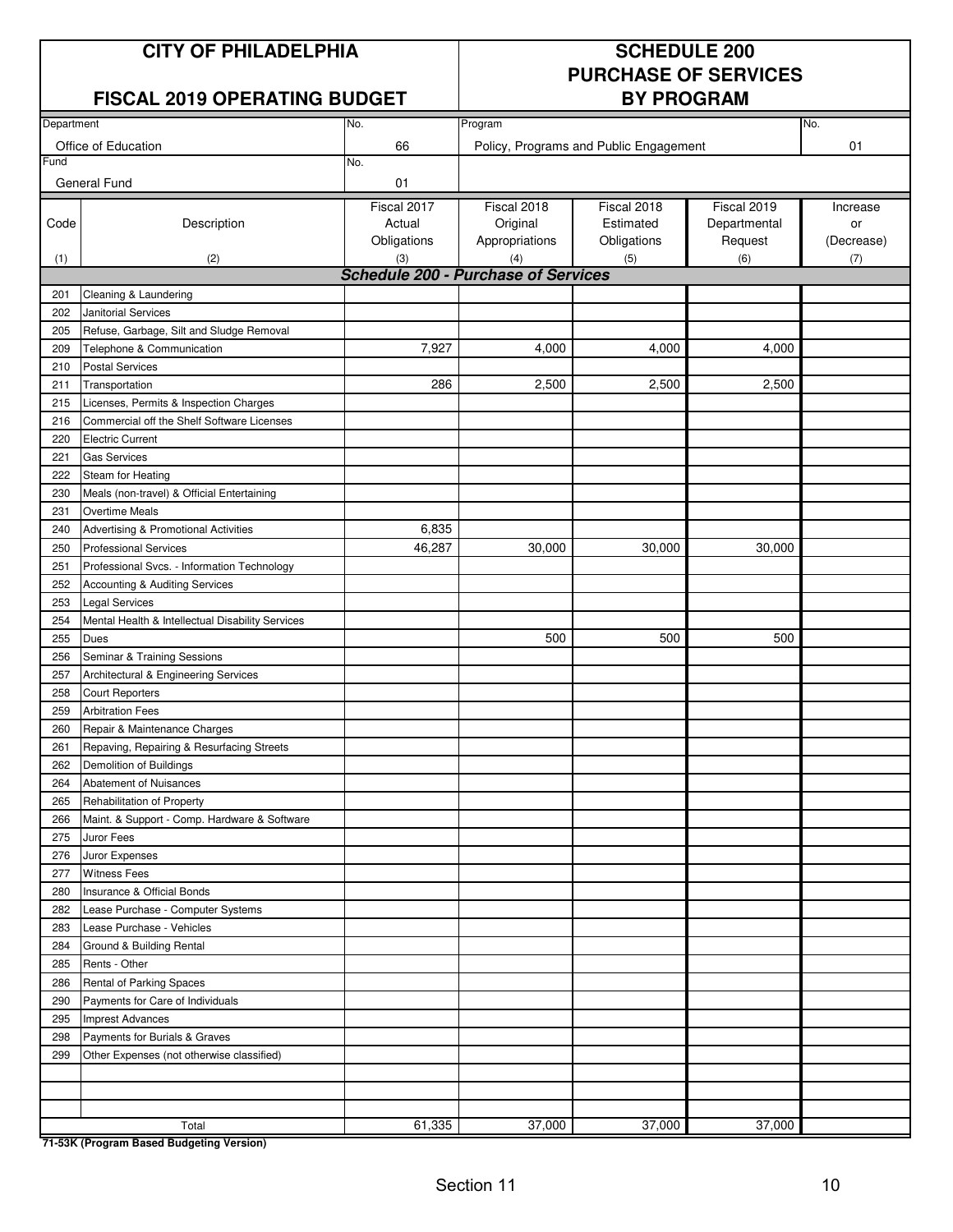#### **FISCAL 2019 OPERATING BUDGET**

## **CITY OF PHILADELPHIA SCHEDULE 300 - 400 MATERIALS, SUPPLIES & EQUIPMENT**

| Department |                                                       | No.         | Program                                        |                                        |              | No.        |
|------------|-------------------------------------------------------|-------------|------------------------------------------------|----------------------------------------|--------------|------------|
|            | Office of Education                                   | 66          |                                                | Policy, Programs and Public Engagement |              | 01         |
| Fund       |                                                       | No.         |                                                |                                        |              |            |
|            | General Fund                                          | 01          |                                                |                                        |              |            |
|            |                                                       | Fiscal 2017 | Fiscal 2018                                    | Fiscal 2018                            | Fiscal 2019  | Increase   |
| Code       | Description                                           | Actual      | Original                                       | Estimated                              | Departmental | or         |
|            |                                                       | Obligations | Appropriations                                 | Obligations                            | Request      | (Decrease) |
| (1)        | (2)                                                   | (3)         | (4)                                            | (5)                                    | (6)          | (7)        |
|            |                                                       |             | <b>Schedule 300 - Materials &amp; Supplies</b> |                                        |              |            |
| 301        | Agricultural & Botanical                              |             |                                                |                                        |              |            |
| 302        | Animal, Livestock & Marine                            |             |                                                |                                        |              |            |
| 303        | Bakeshop, Dining Room & Kitchen                       |             |                                                |                                        |              |            |
| 304        | Books & Other Publications                            |             |                                                |                                        |              |            |
| 305        | <b>Building &amp; Construction</b>                    |             |                                                |                                        |              |            |
| 306        | <b>Library Materials</b>                              |             |                                                |                                        |              |            |
| 307        | <b>Chemicals &amp; Gases</b>                          |             |                                                |                                        |              |            |
| 308        | Dry Goods, Notions & Wearing Apparel                  |             | 1,780                                          | 1,780                                  | 1,780        |            |
| 309        | Cordage & Fibers                                      |             |                                                |                                        |              |            |
| 310        | Electrical & Communication                            |             |                                                |                                        |              |            |
| 311        | General Equipment & Machinery                         |             |                                                |                                        |              |            |
| 312        | Fire Fighting & Safety                                |             |                                                |                                        |              |            |
| 313        | Food                                                  | 309         |                                                |                                        | 1,000        | 1,000      |
| 314        | Fuel - Heating & Cooling                              |             |                                                |                                        |              |            |
| 316        | General Hardware & Minor Tools                        |             |                                                |                                        |              |            |
| 317        | Hospital & Laboratory                                 |             |                                                |                                        |              |            |
| 318        | Janitorial, Laundry & Household                       |             |                                                |                                        |              |            |
| 320        | Office Materials & Supplies                           | 5,790       | 9,000                                          | 9,000                                  | 8,000        | (1,000)    |
| 322        | Small Power Tools & Hand Tools                        |             |                                                |                                        |              |            |
| 323        | Plumbing, AC & Space Heating                          |             |                                                |                                        |              |            |
| 324        | Precision, Photographic & Artists                     |             |                                                |                                        |              |            |
| 325        | Printing                                              | 890         | 5,000                                          | 5,000                                  | 5,000        |            |
| 326        | Recreational & Educational                            |             |                                                |                                        |              |            |
| 328        | Vehicle Parts & Accessories                           |             |                                                |                                        |              |            |
| 335        | Lubricants                                            |             |                                                |                                        |              |            |
| 340        | #2 Diesel Fuel                                        |             |                                                |                                        |              |            |
| 341        | Compressed Natural Gas (CNG)                          |             |                                                |                                        |              |            |
| 342        | Liquid Propane Gas (LPG)                              |             |                                                |                                        |              |            |
| 345        | Gasoline                                              |             |                                                |                                        |              |            |
| 399        | Other Materials & Supplies (not otherwise classified) |             |                                                |                                        |              |            |
|            |                                                       |             |                                                |                                        |              |            |
|            | Total                                                 | 6,989       | 15,780                                         | 15,780                                 | 15,780       |            |
|            |                                                       |             | <b>Schedule 400 - Equipment</b>                |                                        |              |            |
| 405        | Construction, Dredging & Conveying                    |             |                                                |                                        |              |            |
| 410        | Electrical, Lighting & Communications                 |             |                                                |                                        |              |            |
| 411        | General Equipment & Machinery                         |             |                                                |                                        |              |            |
| 412        | Fire Fighting & Emergency                             |             |                                                |                                        |              |            |
| 417        | Hospital & Laboratory                                 |             |                                                |                                        |              |            |
| 420        | Office Equipment                                      |             |                                                |                                        |              |            |
| 423        | Plumbing, AC & Space Heating                          |             |                                                |                                        |              |            |
| 424        | Precision, Photographic & Artists                     |             |                                                |                                        |              |            |
| 426        | Recreational & Educational                            |             |                                                |                                        |              |            |
| 427        | Computer Equipment & Peripherals                      |             |                                                |                                        |              |            |
| 428        | Vehicles                                              |             |                                                |                                        |              |            |
| 430        | Furniture & Furnishings                               |             |                                                |                                        |              |            |
| 499        | Other Equipment (not otherwise classified)            |             |                                                |                                        |              |            |
|            |                                                       |             |                                                |                                        |              |            |
|            | Total                                                 |             |                                                |                                        |              |            |

**71-53L (Program Based Budgeting Version)**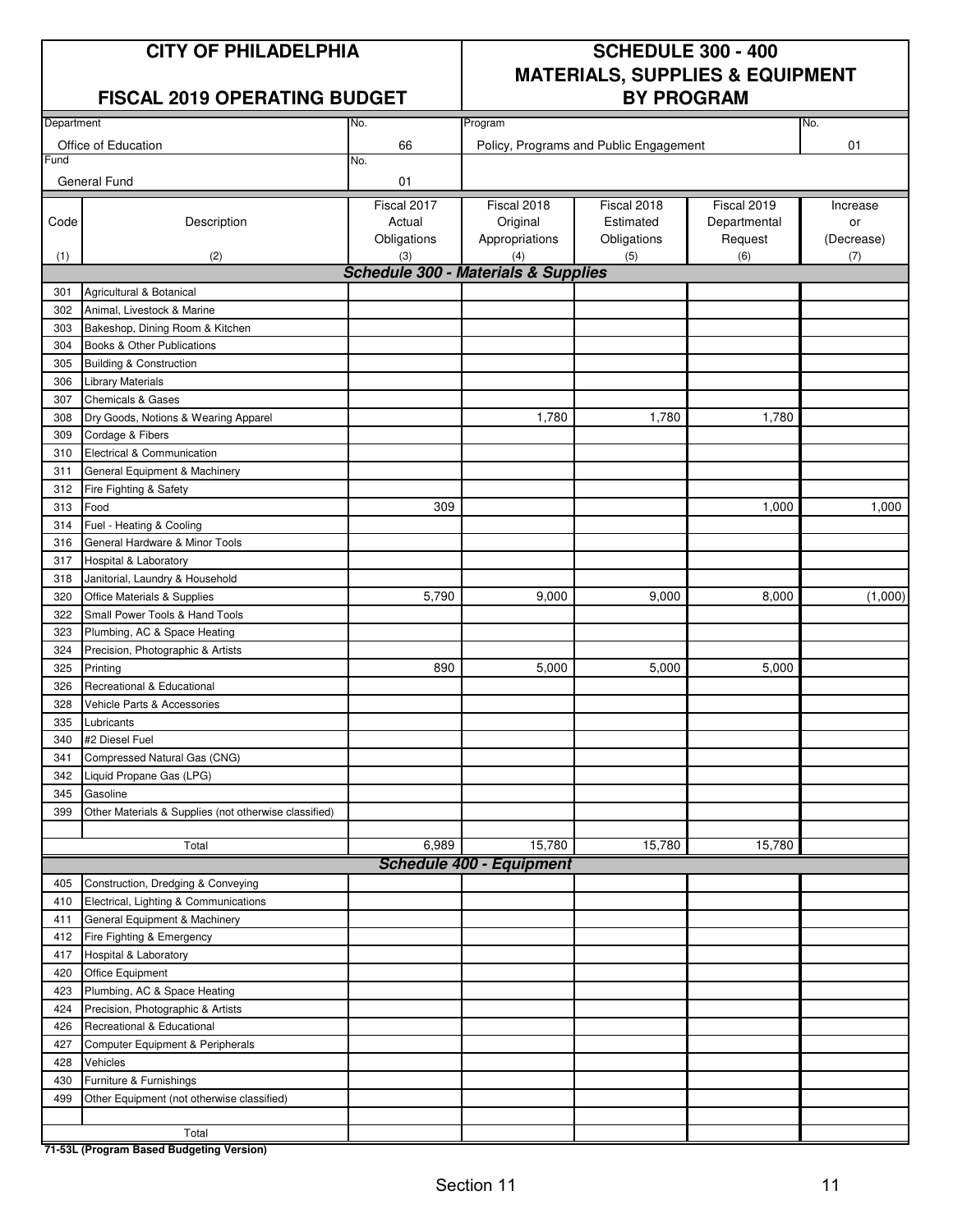|             | <b>CITY OF PHILADELPHIA</b>                                                  |             | <b>SUPPORTING DETAIL:</b> |                         |                                        |                                                                                            |                |
|-------------|------------------------------------------------------------------------------|-------------|---------------------------|-------------------------|----------------------------------------|--------------------------------------------------------------------------------------------|----------------|
|             | <b>FISCAL 2019 OPERATING BUDGET</b>                                          |             |                           |                         |                                        | PROFESSIONAL SERVICES AND                                                                  |                |
| Department  |                                                                              |             | No.                       | Program                 |                                        | CARE OF INDIVIDUALS, BY PROGRAM                                                            | No.            |
|             | Office of Education                                                          |             | 66                        |                         | Policy, Programs and Public Engagement |                                                                                            | 01             |
| Fund        |                                                                              |             | No.                       |                         |                                        |                                                                                            |                |
|             | General Fund                                                                 |             | 01                        |                         |                                        |                                                                                            |                |
|             |                                                                              |             | Fiscal 2017<br>Actual     | Fiscal 2018<br>Original | Fiscal 2018<br>Estimated               | Fiscal 2019<br>Department                                                                  | Increase<br>or |
| Class       | Description                                                                  |             | Obligations               | Appropriation           | Obligations                            | Request                                                                                    | (Decrease)     |
| (1)         | (2)                                                                          |             | (3)                       | (4)                     | (5)                                    | (6)                                                                                        | (7)            |
| 250s<br>290 | Professional Services (250-254, 257-259)<br>Payments for Care of Individuals |             | 46,287                    | 30,000                  | 30,000                                 | 30,000                                                                                     |                |
| Minor       | Name of Contractor                                                           | Fiscal 2017 | Fiscal 2018               | Fiscal 2018             | Fiscal 2019                            | Describe purpose or scope of                                                               |                |
| Object      | or Provider                                                                  | Actual      | Original                  | Estimated               | Department                             | service provided. Include, if                                                              |                |
| Code        |                                                                              | Obligations | Appropriation             | Obligations             | Request                                | applicable, unit cost of service.                                                          |                |
|             | 0250 Replica Creative, LLC                                                   |             | 30,000                    | 30,000                  | 30,000                                 | Department-wide contract for<br>Videography/Photography/Graphic<br>Design for MOE outreach |                |
|             | 0250 US Facilities                                                           | 3,343       |                           |                         |                                        | Department office space buildout                                                           |                |
|             | 0250 Geneva                                                                  | 570         |                           |                         |                                        | <b>Translation services</b>                                                                |                |
|             | 0250 From Theory to Practice                                                 | 31,650      |                           |                         |                                        | ERS assessment of PHLpreK provider                                                         |                |
|             | 0250 SERVE                                                                   | 10,000      |                           |                         |                                        | Two VISTAS for PHLpreK                                                                     |                |
|             | 0250 Miscellaneous                                                           | 724         |                           |                         |                                        |                                                                                            |                |
|             |                                                                              |             |                           |                         |                                        |                                                                                            |                |
|             |                                                                              |             |                           |                         |                                        |                                                                                            |                |
|             |                                                                              |             |                           |                         |                                        |                                                                                            |                |
|             |                                                                              |             |                           |                         |                                        |                                                                                            |                |
|             |                                                                              |             |                           |                         |                                        |                                                                                            |                |
|             |                                                                              |             |                           |                         |                                        |                                                                                            |                |
|             |                                                                              |             |                           |                         |                                        |                                                                                            |                |
|             |                                                                              |             |                           |                         |                                        |                                                                                            |                |
|             |                                                                              |             |                           |                         |                                        |                                                                                            |                |
|             |                                                                              |             |                           |                         |                                        |                                                                                            |                |
|             |                                                                              |             |                           |                         |                                        |                                                                                            |                |
|             |                                                                              |             |                           |                         |                                        |                                                                                            |                |
|             |                                                                              | 46,287      | 30,000                    | 30,000                  | 30,000                                 |                                                                                            |                |

**71-53N (Program Based Budgeting Version)**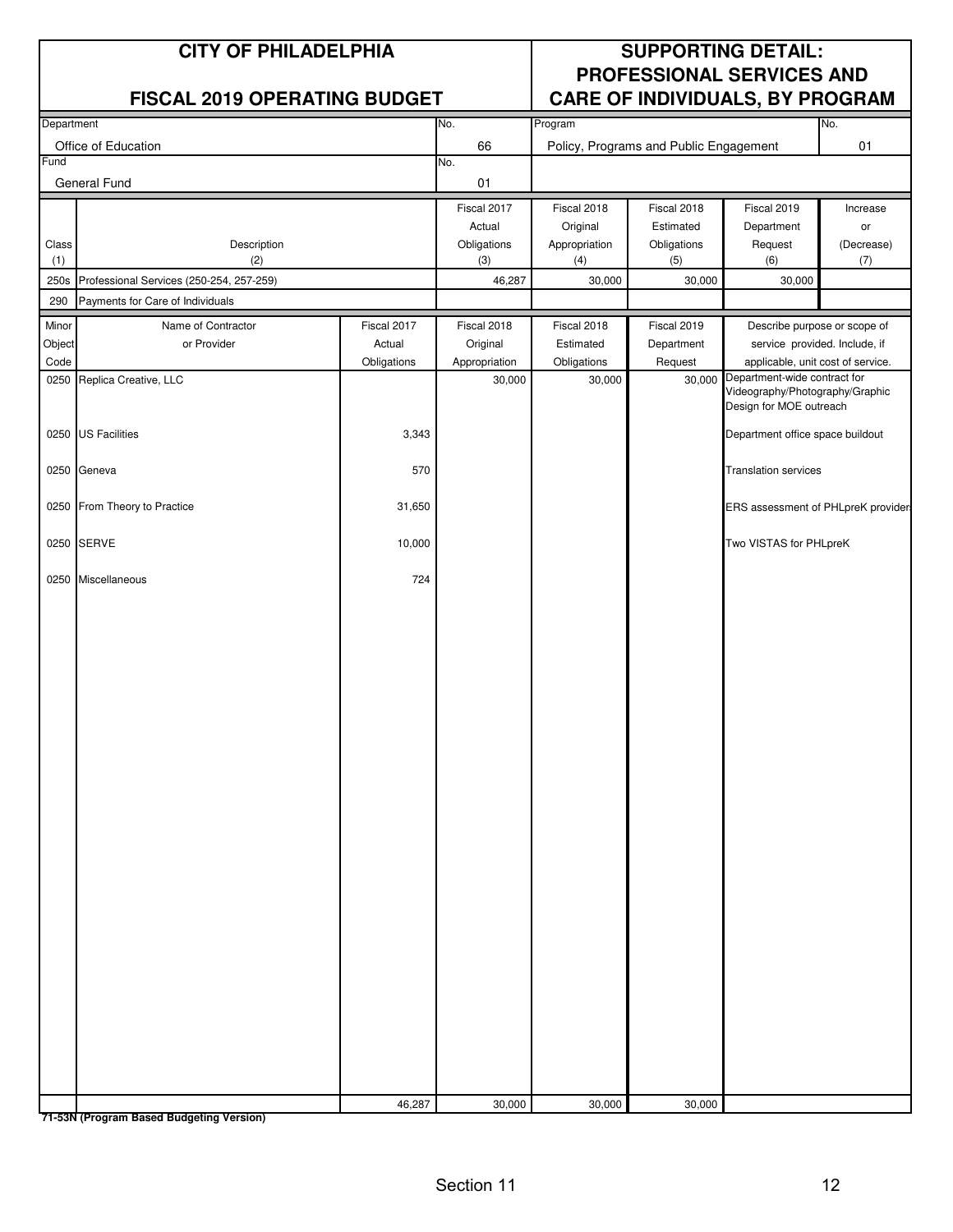|                    | <b>CITY OF PHILADELPHIA</b>                                                                                                                                                                                                                                                                                                                                                                                                                          |                                               |                             | <b>PROGRAM SUMMARY - ALL FUNDS</b> |                                         |                        |
|--------------------|------------------------------------------------------------------------------------------------------------------------------------------------------------------------------------------------------------------------------------------------------------------------------------------------------------------------------------------------------------------------------------------------------------------------------------------------------|-----------------------------------------------|-----------------------------|------------------------------------|-----------------------------------------|------------------------|
|                    | <b>FISCAL 2019 OPERATING BUDGET</b>                                                                                                                                                                                                                                                                                                                                                                                                                  |                                               |                             |                                    |                                         |                        |
| Department         |                                                                                                                                                                                                                                                                                                                                                                                                                                                      | No.                                           | Program                     |                                    |                                         | No.                    |
|                    | Office of Education                                                                                                                                                                                                                                                                                                                                                                                                                                  | 66                                            | PHLpreK                     |                                    |                                         | 02                     |
|                    |                                                                                                                                                                                                                                                                                                                                                                                                                                                      |                                               | <b>Program Description</b>  |                                    |                                         |                        |
|                    | The Administration is committed to providing free, quality pre-K for up to 5,500 three- and four-year-olds over the next five years. Before<br>implementation of PHLpreK, more than 17,000 children in the city between the ages of three and four did not have access to quality pre-K<br>programs, and the overarching goal of this program is to make quality early childhood education affordable and accessible for<br>Philadelphia's families. |                                               |                             |                                    |                                         |                        |
|                    |                                                                                                                                                                                                                                                                                                                                                                                                                                                      |                                               | <b>Program Objectives</b>   |                                    |                                         |                        |
| coaching.          | . Enroll 2,000 children in quality pre-K for the 2018-2019 school year.<br>. Work with PHLpreK providers to ensure they have the resources to achieve and maintain quality.<br>• Strengthen the PHLpreK workforce through increased participation in professional development, continuing education, and instructional                                                                                                                               |                                               |                             |                                    |                                         |                        |
|                    |                                                                                                                                                                                                                                                                                                                                                                                                                                                      |                                               | <b>Performance Measures</b> |                                    |                                         |                        |
|                    | Description                                                                                                                                                                                                                                                                                                                                                                                                                                          |                                               | Fiscal 2017<br>Year-End     | Fiscal 2018<br>Target              | Fiscal 2018<br>Year-to-Date<br>12/31/17 | Fiscal 2019<br>Target  |
| Comments:          | (1)<br>While PBT litigation is pending, additional funding for the expansion of programs supported by the tax, such as PHLpreK and Community Schools, is being                                                                                                                                                                                                                                                                                       |                                               | (2)                         | (3)                                | (4)                                     | (5)                    |
| held in a reserve. |                                                                                                                                                                                                                                                                                                                                                                                                                                                      |                                               |                             |                                    |                                         |                        |
|                    | Number of children enrolled in PHLpreK                                                                                                                                                                                                                                                                                                                                                                                                               |                                               | 1,996                       | 2,000                              | 2,000                                   | 2,000                  |
|                    | Number of teachers receiving career pathways & coaching supports                                                                                                                                                                                                                                                                                                                                                                                     |                                               | N/A                         | 25                                 | 18                                      | 25                     |
| Comments:          | This is a new measure for FY18, so data is not available for FY17.<br>Number of PHLpreK providers that are STAR 3 and 4                                                                                                                                                                                                                                                                                                                              |                                               | 61                          | 69                                 | 69                                      | 86                     |
|                    |                                                                                                                                                                                                                                                                                                                                                                                                                                                      |                                               |                             |                                    |                                         |                        |
|                    |                                                                                                                                                                                                                                                                                                                                                                                                                                                      |                                               |                             |                                    |                                         |                        |
|                    |                                                                                                                                                                                                                                                                                                                                                                                                                                                      |                                               | <b>Summary by Fund</b>      |                                    |                                         |                        |
|                    |                                                                                                                                                                                                                                                                                                                                                                                                                                                      | Fiscal 2017                                   | Fiscal 2018                 | Fiscal 2018                        | Fiscal 2019                             | Increase               |
| Fund               | Fund                                                                                                                                                                                                                                                                                                                                                                                                                                                 | Actual                                        | Original                    | Estimated                          | Proposed                                | or                     |
| No.<br>(1)         | (2)                                                                                                                                                                                                                                                                                                                                                                                                                                                  | Obligations<br>(3)                            | Appropriations<br>(4)       | Obligations<br>(5)                 | <b>Budget</b><br>(6)                    | (Decrease)<br>(7)      |
| 01                 | <b>General Fund</b>                                                                                                                                                                                                                                                                                                                                                                                                                                  | 12,104,044                                    | 36,739,175                  | 20,074,815                         | 20,498,188                              | 423,373                |
|                    |                                                                                                                                                                                                                                                                                                                                                                                                                                                      |                                               |                             |                                    |                                         |                        |
|                    |                                                                                                                                                                                                                                                                                                                                                                                                                                                      |                                               |                             |                                    |                                         |                        |
|                    |                                                                                                                                                                                                                                                                                                                                                                                                                                                      |                                               |                             |                                    |                                         |                        |
|                    |                                                                                                                                                                                                                                                                                                                                                                                                                                                      |                                               |                             |                                    |                                         |                        |
|                    | Total                                                                                                                                                                                                                                                                                                                                                                                                                                                | 12,104,044                                    | 36,739,175                  | 20,074,815                         | 20,498,188                              | 423,373                |
|                    |                                                                                                                                                                                                                                                                                                                                                                                                                                                      | <b>Summary of Full Time Positions by Fund</b> |                             |                                    |                                         |                        |
| Fund               |                                                                                                                                                                                                                                                                                                                                                                                                                                                      | Actual                                        | Fiscal 2018                 | Increment Run                      | Fiscal 2019                             | Inc. $/$ (Dec.)        |
| No.<br>(1)         | Fund<br>(2)                                                                                                                                                                                                                                                                                                                                                                                                                                          | 6/30/17<br>(3)                                | <b>Budgeted</b><br>(4)      | PPE 11/26/17<br>(5)                | <b>Budgeted</b><br>(6)                  | (Col. 6 less 4)<br>(7) |
| 01                 | <b>General Fund</b>                                                                                                                                                                                                                                                                                                                                                                                                                                  | 4                                             | 5                           | 3                                  | 5                                       |                        |
|                    |                                                                                                                                                                                                                                                                                                                                                                                                                                                      |                                               |                             |                                    |                                         |                        |
|                    |                                                                                                                                                                                                                                                                                                                                                                                                                                                      |                                               |                             |                                    |                                         |                        |
|                    |                                                                                                                                                                                                                                                                                                                                                                                                                                                      |                                               |                             |                                    |                                         |                        |
|                    |                                                                                                                                                                                                                                                                                                                                                                                                                                                      |                                               |                             |                                    |                                         |                        |
|                    | <b>Total Full Time</b>                                                                                                                                                                                                                                                                                                                                                                                                                               | 4                                             | 5                           | 3                                  | $5\phantom{.0}$                         |                        |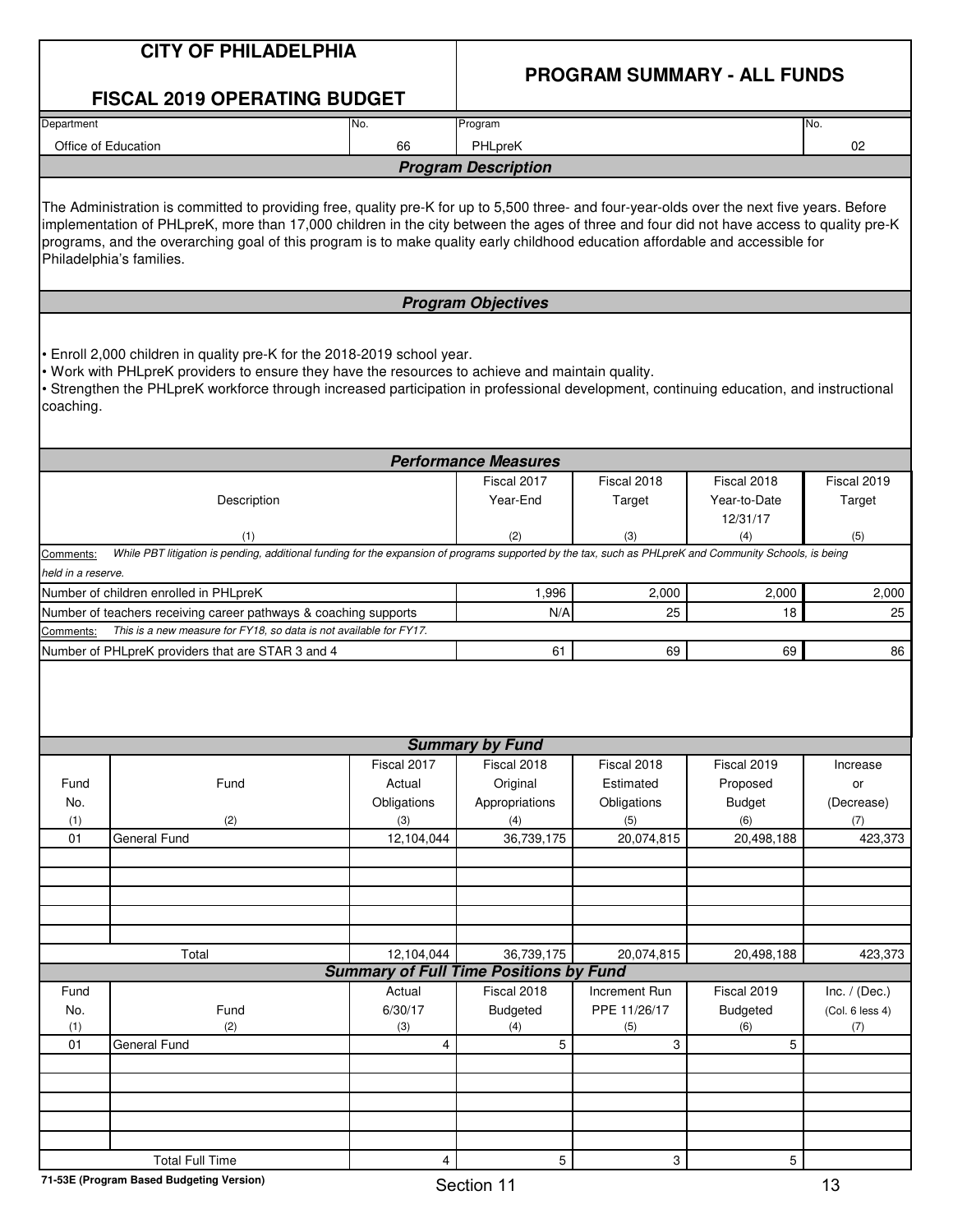# **PROGRAM SUMMARY - ALL FUNDS**

#### **FISCAL 2019 OPERATING BUDGET**

| Department          |                              | No.         | Program                                             |                     |                 | No.                 |
|---------------------|------------------------------|-------------|-----------------------------------------------------|---------------------|-----------------|---------------------|
| Office of Education |                              | 66          | PHLpreK                                             |                     |                 | 02                  |
|                     |                              |             | <b>Selected Associated Non-Tax Revenues by Fund</b> |                     |                 |                     |
|                     |                              | Fiscal 2017 | Fiscal 2018                                         | Fiscal 2018         | Fiscal 2019     | Increase            |
| Fund                | Fund                         | Actual      | Original                                            | Estimate            | Proposed        | or                  |
| No.                 |                              | Revenues    | <b>Budget</b>                                       |                     | <b>Budget</b>   | (Decrease)          |
| (1)                 | (2)                          | (3)         | (4)                                                 | (5)                 | (6)             | (7)                 |
|                     |                              |             |                                                     |                     |                 |                     |
|                     |                              |             |                                                     |                     |                 |                     |
|                     |                              |             |                                                     |                     |                 |                     |
|                     |                              |             |                                                     |                     |                 |                     |
|                     |                              |             | <b>Selected Associated Capital Projects</b>         |                     |                 |                     |
| Dept.               |                              | Carry       | Fiscal 2018                                         | Fiscal 2018         | Fiscal 2019     | Fiscal 2019         |
| Where               | Description                  | Forward     | Original Approp.                                    | Original Approp.    | Proposed Budget | Proposed Bdgt       |
| Appropriated        |                              |             | (GO Only)                                           | (All Other Sources) | (GO Only)       | (All Other Sources) |
| (1)                 | (2)                          | (3)         | (4)                                                 | (5)                 | (6)             | (7)                 |
|                     |                              |             |                                                     |                     |                 |                     |
|                     |                              |             |                                                     |                     |                 |                     |
|                     |                              |             |                                                     |                     |                 |                     |
|                     |                              |             |                                                     |                     |                 |                     |
|                     |                              |             |                                                     |                     |                 |                     |
|                     |                              |             |                                                     |                     |                 |                     |
|                     |                              |             |                                                     |                     |                 |                     |
|                     |                              |             |                                                     |                     |                 |                     |
|                     |                              |             |                                                     |                     |                 |                     |
|                     |                              |             |                                                     |                     |                 |                     |
|                     |                              |             |                                                     |                     |                 |                     |
|                     |                              |             |                                                     |                     |                 |                     |
|                     |                              |             |                                                     |                     |                 |                     |
|                     |                              |             | <b>Selected Associated Operating Costs</b>          |                     |                 |                     |
| Dept.               |                              | Fiscal 2017 | Fiscal 2018                                         | Fiscal 2018         | Fiscal 2019     | Increase            |
| Where               | Description                  | Calculated  | Calculated                                          | Calculated          | Calculated      | or                  |
| Appropriated        |                              | Obligations | Appropriations                                      | Obligations         | <b>Budget</b>   | (Decrease)          |
| (1)                 | (2)                          | (3)         | (4)                                                 | (5)                 | (6)             | (7)                 |
| Finance             | Employee Benefits - Civilian | 138,863     | 183,120                                             | 167,860             | 167,860         |                     |
| Finance             | Employee Benefits - Uniform  |             |                                                     |                     |                 |                     |

**71-53E (Program Based Budgeting Version)**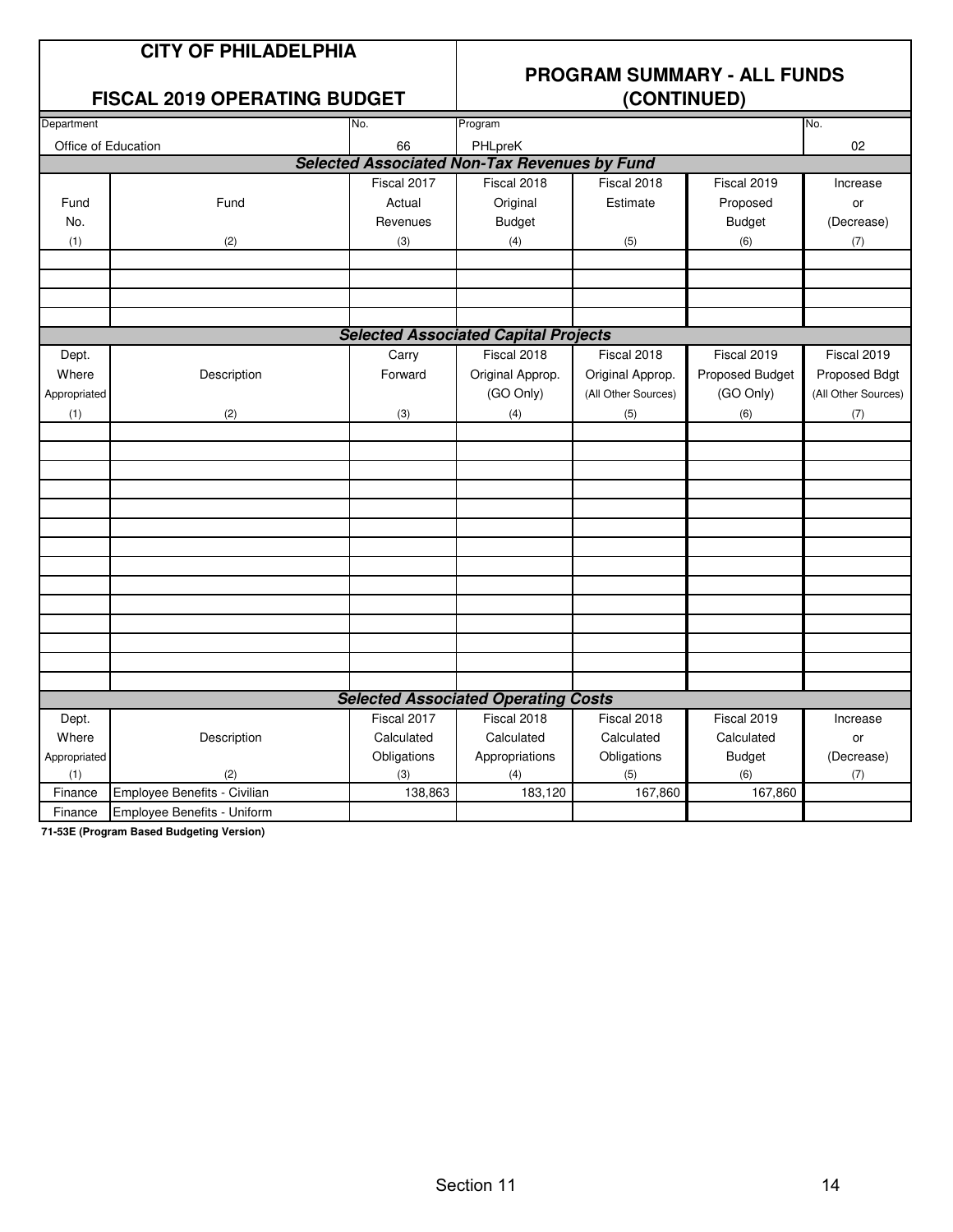#### **PROGRAM SUMMARY**

### **FISCAL 2019 OPERATING BUDGET**

|                    | 1 IUUAL 40 I J<br><u>ULLIAIIN DUDULI</u> |                                                     |                             |              |                 |            |
|--------------------|------------------------------------------|-----------------------------------------------------|-----------------------------|--------------|-----------------|------------|
| Department         |                                          | No.                                                 | Program                     |              |                 | No.        |
|                    | Office of Education                      | 66                                                  | PHLpreK                     |              |                 | 02         |
| Fund               |                                          | No.                                                 |                             |              |                 |            |
| General Fund       |                                          | 01                                                  |                             |              |                 |            |
|                    |                                          |                                                     | <b>Summary by Class</b>     |              |                 |            |
|                    |                                          | Fiscal 2017                                         | Fiscal 2018                 | Fiscal 2018  | Fiscal 2019     | Increase   |
| Class              | Description                              | Actual                                              | Original                    | Estimated    | Proposed        | or         |
|                    |                                          | Obligations                                         | Appropriations              | Obligations  | <b>Budget</b>   | (Decrease) |
| (1)                | (2)                                      | (3)                                                 | (4)                         | (5)          | (6)             | (7)        |
| 100                | <b>Employee Compensation</b>             |                                                     |                             |              |                 |            |
| a)                 | <b>Personal Services</b>                 | 318,492                                             | 420,000                     | 385,000      | 385,000         |            |
| b)                 | <b>Employee Benefits</b>                 |                                                     |                             |              |                 |            |
| 200                | <b>Purchase of Services</b>              | 11,785,358                                          | 36,309,405                  | 19,680,045   | 20,103,418      | 423,373    |
| 300                | Materials and Supplies                   | 194                                                 | 9,770                       | 9,770        | 9,770           |            |
| 400                | Equipment                                |                                                     |                             |              |                 |            |
| 500                | Contributions, Indemnities and Taxes     |                                                     |                             |              |                 |            |
| 700                | <b>Debt Service</b>                      |                                                     |                             |              |                 |            |
| 800                | Payments to Other Funds                  |                                                     |                             |              |                 |            |
| 900                | Advances and Misc. Payments              |                                                     |                             |              |                 |            |
|                    | Total                                    | 12,104,044                                          | 36,739,175                  | 20,074,815   | 20,498,188      | 423,373    |
|                    |                                          |                                                     | <b>Summary of Positions</b> |              |                 |            |
|                    |                                          | Actual                                              | Fiscal 2018                 | Increment    | Fiscal 2019     | Increase   |
|                    |                                          | Positions                                           | <b>Budgeted</b>             | Run          | <b>Budgeted</b> | or         |
| Code               | Category                                 | 6/30/17                                             | Positions                   | PPE 11/26/17 | Positions       | (Decrease) |
| (1)                | (2)                                      | (3)                                                 | (4)                         | (5)          | (6)             | (7)        |
| 101                | Full Time - Civilian                     | 4                                                   | 5                           | 3            | 5               |            |
| 105                | Full Time - Uniform                      |                                                     |                             |              |                 |            |
|                    | Total                                    | 4                                                   | 5                           | 3            | 5               |            |
|                    |                                          | <b>Selected Associated Non-Tax Revenues by Type</b> |                             |              |                 |            |
|                    |                                          | Fiscal 2017                                         | Fiscal 2018                 | Fiscal 2018  | Fiscal 2019     | Increase   |
|                    | Description                              | Actual                                              | Original                    | Estimate     | Proposed        | or         |
|                    |                                          | Revenues                                            | <b>Budget</b>               |              | <b>Budget</b>   | (Decrease) |
|                    | (1)                                      | (2)                                                 | (3)                         | (4)          | (5)             | (6)        |
| Local              |                                          |                                                     |                             |              |                 |            |
| Federal            |                                          |                                                     |                             |              |                 |            |
| <b>State</b>       |                                          |                                                     |                             |              |                 |            |
|                    | <b>Other Governments</b>                 |                                                     |                             |              |                 |            |
| <b>Other Funds</b> |                                          |                                                     |                             |              |                 |            |

**71-53F (Program Based Budgeting Version)**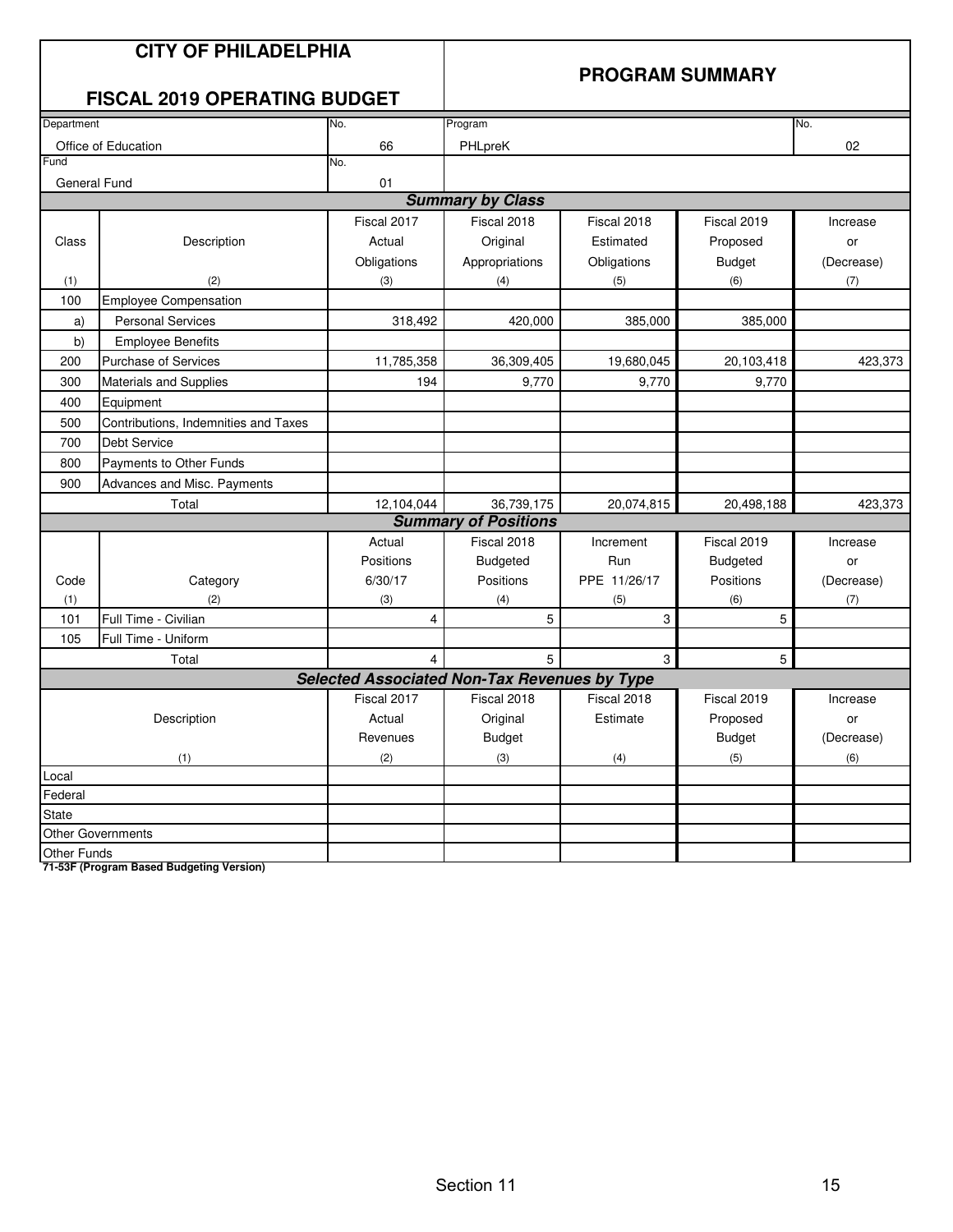|                                                                                                           |              | <b>CITY OF PHILADELPHIA</b><br><b>FISCAL 2019 OPERATING BUDGET</b> |                |                             | <b>SCHEDULE 100</b><br><b>LIST OF POSITIONS</b><br><b>BY PROGRAM</b> |             |                 |                 |                    |                       |                 |
|-----------------------------------------------------------------------------------------------------------|--------------|--------------------------------------------------------------------|----------------|-----------------------------|----------------------------------------------------------------------|-------------|-----------------|-----------------|--------------------|-----------------------|-----------------|
| Department                                                                                                |              |                                                                    |                |                             | No.                                                                  | Program     |                 |                 |                    |                       | No.             |
|                                                                                                           |              | Office of Education                                                |                |                             | 66                                                                   | PHLpreK     |                 |                 |                    |                       | 02              |
| Fund                                                                                                      |              |                                                                    |                |                             | No.                                                                  |             |                 |                 |                    |                       |                 |
|                                                                                                           | General Fund |                                                                    |                |                             | 01                                                                   |             |                 |                 |                    |                       |                 |
|                                                                                                           |              |                                                                    |                |                             |                                                                      | Fiscal      | Fiscal          |                 | Fiscal             |                       | Inc.            |
|                                                                                                           |              |                                                                    |                |                             | Salary                                                               | 2017        | 2018            | Increment       | 2019               | Annual                | (Dec.)          |
| Line                                                                                                      | Class        | Title                                                              |                |                             | Range                                                                | Actual Pos. | <b>Budgeted</b> | Run-PPE         | Budgeted           | Salary                | (Col. 8)        |
| No.                                                                                                       | Code         |                                                                    |                |                             | (in dollars)                                                         | 6/30/17     | Positions       | 11/26/17        | Positions          | 7/1/18                | less Col. 6)    |
| (1)                                                                                                       | (2)          | (3)                                                                |                |                             | (4)                                                                  | (5)         | (6)             | (7)             | (8)                | (9)                   | (10)            |
| $\mathbf{1}$                                                                                              | D041         | Data and Compliance Coordinator                                    |                |                             | 55,000 - 65,000                                                      |             |                 |                 | $\mathbf{1}$       | \$65,000              |                 |
| $\overline{c}$                                                                                            |              | D406 Deputy Pre-K Director                                         |                |                             | 75,000 - 90,000                                                      |             |                 |                 | -1                 | \$90,000              |                 |
| 3<br>$\overline{4}$                                                                                       |              | F072 Family Engagement Coordinator<br>P375 Pre-K Director          |                |                             | 55,000 - 65,000<br>115,000                                           | 1<br>1      | 1               | 1<br>1          | -1<br>$\mathbf{1}$ | \$55,000<br>\$115,000 |                 |
| 5                                                                                                         |              | P722 Provider Engagement Coordinator                               |                |                             | 55,000 - 65,000                                                      | 1           | 1               |                 |                    |                       | (1)             |
| 6                                                                                                         |              | W304 Workforce Development Coordinator                             |                |                             | 55,000 - 65,000                                                      | 1           | 1               | 1               | $\mathbf{1}$       | \$60,000              |                 |
| <b>Total Gross Requirements</b><br>Plus: Earned Increment<br>Plus: Longevity<br>Less: (Vacancy Allowance) |              |                                                                    |                |                             | 4                                                                    | 5           | 3               | 5               | 385,000<br>385,000 |                       |                 |
|                                                                                                           |              |                                                                    |                | <b>Total Budget Request</b> | <b>Summary of Personal Services</b>                                  |             |                 |                 |                    |                       |                 |
|                                                                                                           |              |                                                                    |                | Fiscal 2017                 |                                                                      | Fiscal 2018 |                 |                 | Fiscal 2019        | Inc. $/$ (Dec.)       | Inc. $/$ (Dec.) |
| Line                                                                                                      |              |                                                                    | Actual         | Actual                      | Budgeted                                                             | Estimated   | Increment       | Budgeted        | Department         | in Require.           | in Bud. Pos.    |
| No.                                                                                                       |              | Category                                                           | Positions      | Obligations                 | Positions                                                            | Obligations | Run-PPE         | Positions       | Request            | (Col. 9               | (Col. 8         |
|                                                                                                           |              |                                                                    | 6/30/17        |                             |                                                                      |             | 11/26/17        |                 |                    | less Col. 6)          | less Col. 5)    |
| (1)<br>$\mathbf{1}$                                                                                       | Lump Sum     | (2)                                                                | (3)            | (4)<br>3,592                | (5)                                                                  | (6)         | (7)             | (8)             | (9)                | (10)                  | (11)            |
| $\overline{2}$                                                                                            |              | Full Time - Civilian                                               | $\overline{4}$ | 313,940                     | 5                                                                    | 382,693     | 3               | 5               | 385,000            | 2,307                 |                 |
| $\mathbf{3}$                                                                                              |              | Full Time - Uniform                                                |                |                             |                                                                      |             |                 |                 |                    |                       |                 |
| $\overline{4}$                                                                                            |              | Bonus, Gross Adj.                                                  |                |                             |                                                                      | 1,923       |                 |                 |                    | (1,923)               |                 |
| 5                                                                                                         |              | PT, Temp/Seas, Bd, SCG                                             |                | 960                         |                                                                      | 384         |                 |                 |                    | (384)                 |                 |
| 6                                                                                                         |              | Overtime - Civilian                                                |                |                             |                                                                      |             |                 |                 |                    |                       |                 |
| $\overline{7}$                                                                                            |              | Overtime - Uniform                                                 |                |                             |                                                                      |             |                 |                 |                    |                       |                 |
| 8                                                                                                         |              | Holiday Overtime - Civilian                                        |                |                             |                                                                      |             |                 |                 |                    |                       |                 |
| 9                                                                                                         |              | Unused Uniform Leave                                               |                |                             |                                                                      |             |                 |                 |                    |                       |                 |
| 10                                                                                                        | Shift/Stress |                                                                    |                |                             |                                                                      |             |                 |                 |                    |                       |                 |
| 11                                                                                                        |              | H&L, IOD, LT-Sick                                                  |                |                             |                                                                      |             |                 |                 |                    |                       |                 |
| 12                                                                                                        |              |                                                                    |                |                             |                                                                      |             |                 |                 |                    |                       |                 |
|                                                                                                           |              | Total                                                              | $\overline{4}$ | 318,492                     | $5\phantom{.0}$                                                      | 385,000     | 3               | $5\overline{)}$ | 385,000            |                       |                 |

**71-53J (Program Based Budgeting Version)**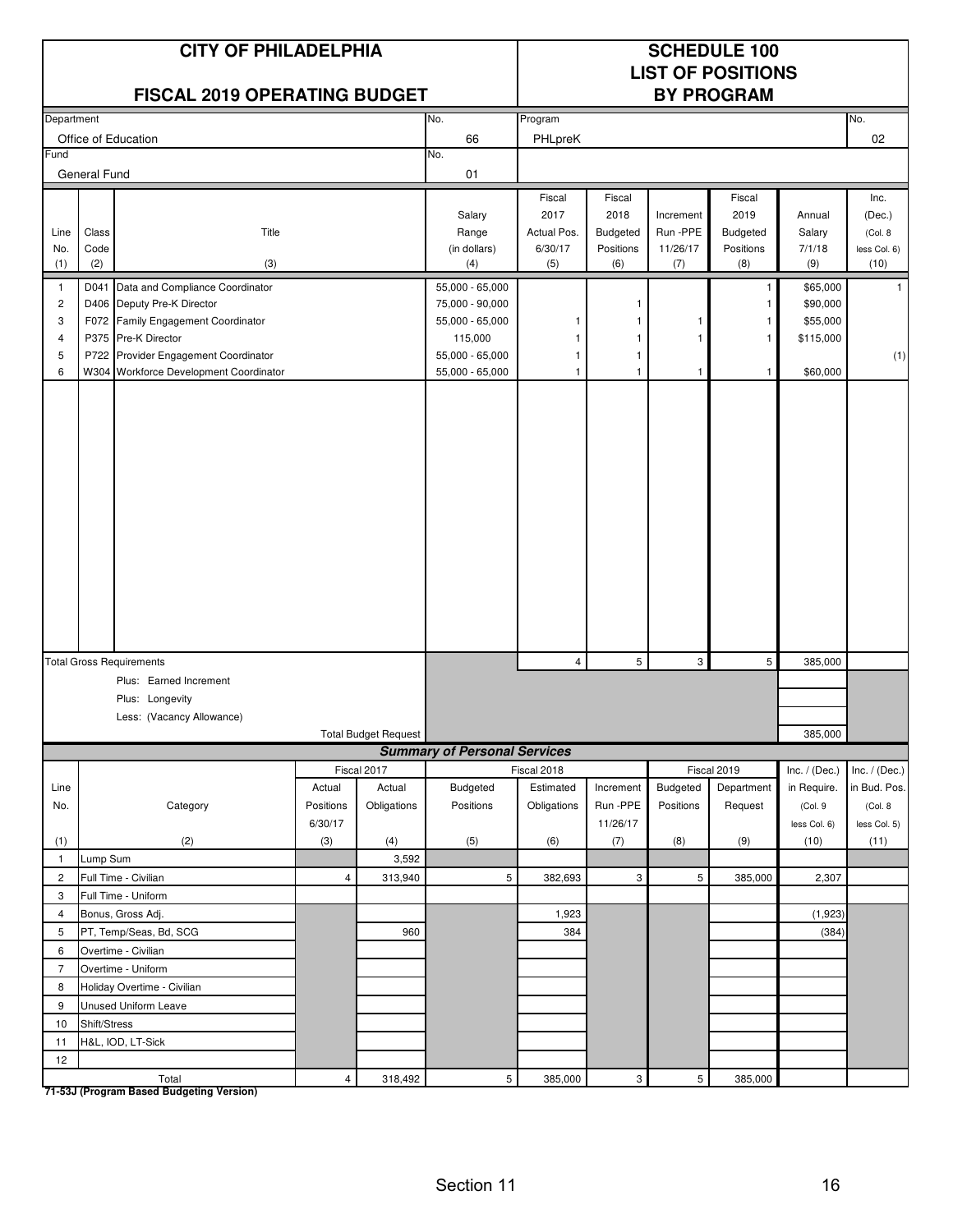#### **CITY OF PHILADELPHIA SCHEDULE 200**

# **PURCHASE OF SERVICES**

#### **FISCAL 2019 OPERATING BUDGET**

| Department |                                                  | No.                                               | Program                    |             | No.          |            |
|------------|--------------------------------------------------|---------------------------------------------------|----------------------------|-------------|--------------|------------|
|            | Office of Education                              | 66                                                | PHLpreK                    |             |              | 02         |
| Fund       |                                                  | No.                                               |                            |             |              |            |
|            | General Fund                                     | 01                                                |                            |             |              |            |
|            |                                                  | Fiscal 2017                                       | Fiscal 2018                | Fiscal 2018 | Fiscal 2019  |            |
|            |                                                  | Actual                                            |                            | Estimated   |              | Increase   |
| Code       | Description                                      |                                                   | Original<br>Appropriations |             | Departmental | or         |
|            |                                                  | Obligations                                       |                            | Obligations | Request      | (Decrease) |
| (1)        | (2)                                              | (3)<br><b>Schedule 200 - Purchase of Services</b> | (4)                        | (5)         | (6)          | (7)        |
|            |                                                  |                                                   |                            |             |              |            |
| 201        | Cleaning & Laundering                            |                                                   |                            |             |              |            |
| 202        | <b>Janitorial Services</b>                       |                                                   |                            |             |              |            |
| 205        | Refuse, Garbage, Silt and Sludge Removal         |                                                   |                            |             |              |            |
| 209        | Telephone & Communication                        |                                                   |                            |             |              |            |
| 210        | <b>Postal Services</b>                           |                                                   |                            | 105         |              | (105)      |
| 211        | Transportation                                   |                                                   | 8,000                      | 2,750       | 4,000        | 1,250      |
| 215        | Licenses, Permits & Inspection Charges           |                                                   |                            |             |              |            |
| 216        | Commercial off the Shelf Software Licenses       |                                                   |                            |             |              |            |
| 220        | <b>Electric Current</b>                          |                                                   |                            |             |              |            |
| 221        | <b>Gas Services</b>                              |                                                   |                            |             |              |            |
| 222        | Steam for Heating                                |                                                   |                            |             |              |            |
| 230        | Meals (non-travel) & Official Entertaining       |                                                   |                            |             |              |            |
| 231        | <b>Overtime Meals</b>                            |                                                   |                            |             |              |            |
| 240        | Advertising & Promotional Activities             | 18,475                                            | 20,000                     | 20,000      | 20,000       |            |
| 250        | <b>Professional Services</b>                     | 11,753,803                                        | 36,281,405                 | 19,657,190  | 20,075,418   | 418,228    |
| 251        | Professional Svcs. - Information Technology      |                                                   |                            |             |              |            |
| 252        | Accounting & Auditing Services                   |                                                   |                            |             |              |            |
| 253        | Legal Services                                   |                                                   |                            |             |              |            |
| 254        | Mental Health & Intellectual Disability Services |                                                   |                            |             |              |            |
| 255        | Dues                                             | 3,219                                             |                            |             |              |            |
| 256        | Seminar & Training Sessions                      | 8,190                                             |                            |             | 4,000        | 4,000      |
| 257        | Architectural & Engineering Services             |                                                   |                            |             |              |            |
| 258        | <b>Court Reporters</b>                           |                                                   |                            |             |              |            |
| 259        | <b>Arbitration Fees</b>                          |                                                   |                            |             |              |            |
| 260        | Repair & Maintenance Charges                     | 1,671                                             |                            |             |              |            |
| 261        | Repaving, Repairing & Resurfacing Streets        |                                                   |                            |             |              |            |
| 262        | Demolition of Buildings                          |                                                   |                            |             |              |            |
| 264        | Abatement of Nuisances                           |                                                   |                            |             |              |            |
| 265        | Rehabilitation of Property                       |                                                   |                            |             |              |            |
| 266        | Maint. & Support - Comp. Hardware & Software     |                                                   |                            |             |              |            |
| 275        | Juror Fees                                       |                                                   |                            |             |              |            |
| 276        | Juror Expenses                                   |                                                   |                            |             |              |            |
| 277        | <b>Witness Fees</b>                              |                                                   |                            |             |              |            |
| 280        | Insurance & Official Bonds                       |                                                   |                            |             |              |            |
| 282        | Lease Purchase - Computer Systems                |                                                   |                            |             |              |            |
| 283        | Lease Purchase - Vehicles                        |                                                   |                            |             |              |            |
| 284        | Ground & Building Rental                         |                                                   |                            |             |              |            |
| 285        | Rents - Other                                    |                                                   |                            |             |              |            |
| 286        | Rental of Parking Spaces                         |                                                   |                            |             |              |            |
| 290        | Payments for Care of Individuals                 |                                                   |                            |             |              |            |
| 295        | <b>Imprest Advances</b>                          |                                                   |                            |             |              |            |
| 298        | Payments for Burials & Graves                    |                                                   |                            |             |              |            |
|            |                                                  |                                                   |                            |             |              |            |
| 299        | Other Expenses (not otherwise classified)        |                                                   |                            |             |              |            |
|            |                                                  |                                                   |                            |             |              |            |
|            |                                                  |                                                   |                            |             |              |            |
|            | Total                                            | 11,785,358                                        | 36,309,405                 | 19,680,045  | 20,103,418   | 423,373    |
|            | 71-53K (Program Based Budgeting Version)         |                                                   |                            |             |              |            |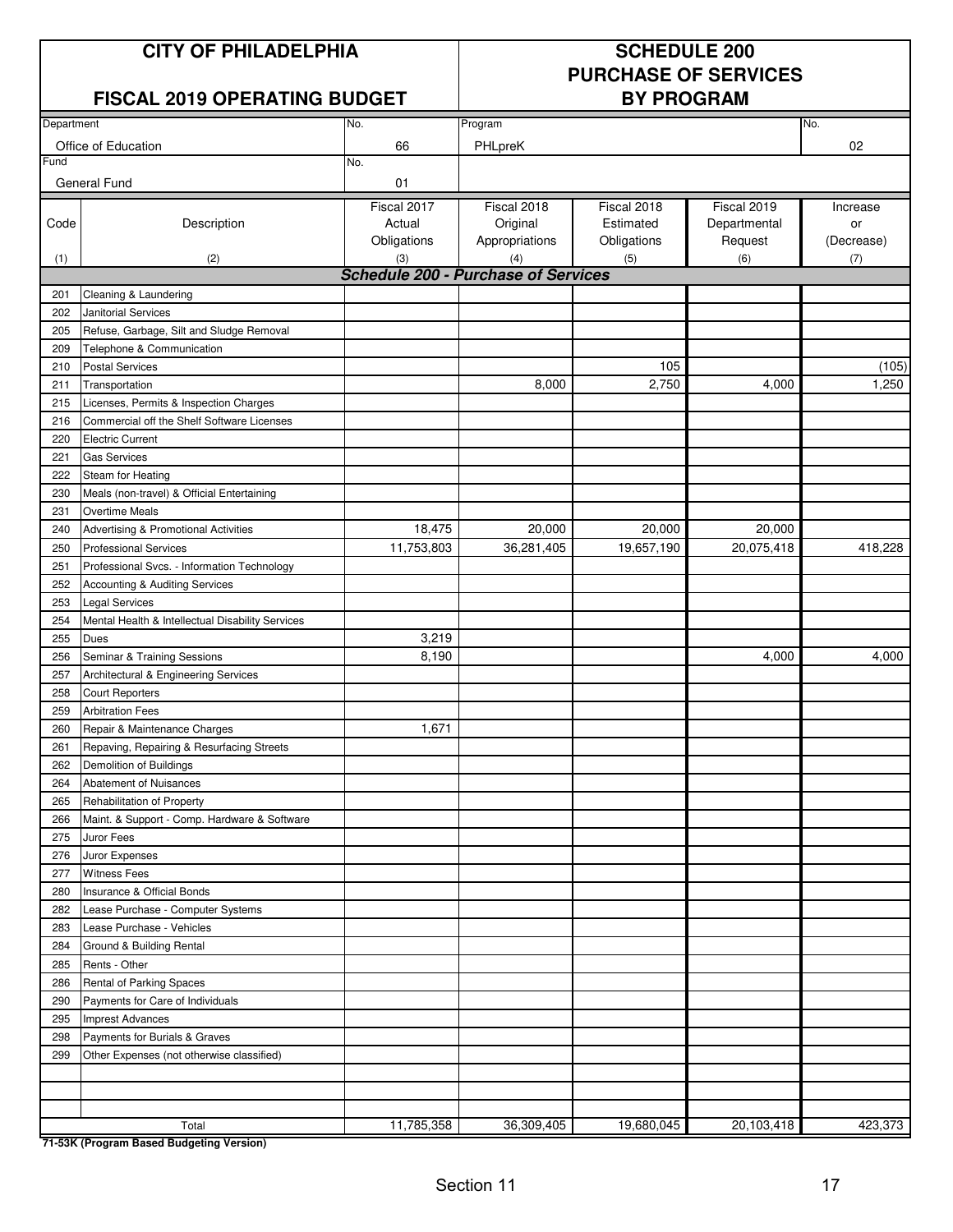## **CITY OF PHILADELPHIA SCHEDULE 300 - 400 MATERIALS, SUPPLIES & EQUIPMENT**

#### **FISCAL 2019 OPERATING BUDGET**

| Department |                                                       | No.         | Program                                        |             | No.          |            |
|------------|-------------------------------------------------------|-------------|------------------------------------------------|-------------|--------------|------------|
|            | Office of Education                                   | 66          | PHLpreK                                        |             |              | 02         |
| Fund       |                                                       | No.         |                                                |             |              |            |
|            | General Fund                                          | 01          |                                                |             |              |            |
|            |                                                       | Fiscal 2017 | Fiscal 2018                                    | Fiscal 2018 | Fiscal 2019  | Increase   |
| Code       | Description                                           | Actual      | Original                                       | Estimated   | Departmental | or         |
|            |                                                       | Obligations | Appropriations                                 | Obligations | Request      | (Decrease) |
|            | (2)                                                   | (3)         | (4)                                            | (5)         | (6)          | (7)        |
| (1)        |                                                       |             | <b>Schedule 300 - Materials &amp; Supplies</b> |             |              |            |
| 301        | Agricultural & Botanical                              |             |                                                |             |              |            |
| 302        | Animal, Livestock & Marine                            |             |                                                |             |              |            |
| 303        | Bakeshop, Dining Room & Kitchen                       |             |                                                |             |              |            |
| 304        | Books & Other Publications                            |             |                                                |             |              |            |
| 305        | <b>Building &amp; Construction</b>                    |             |                                                |             |              |            |
| 306        |                                                       |             |                                                |             |              |            |
| 307        | Library Materials                                     |             |                                                |             |              |            |
|            | <b>Chemicals &amp; Gases</b>                          |             | 6,270                                          | 6,270       | 6,270        |            |
| 308        | Dry Goods, Notions & Wearing Apparel                  |             |                                                |             |              |            |
| 309        | Cordage & Fibers                                      |             |                                                |             |              |            |
| 310        | Electrical & Communication                            |             |                                                |             |              |            |
| 311        | General Equipment & Machinery                         |             |                                                |             |              |            |
| 312        | Fire Fighting & Safety                                |             |                                                |             |              |            |
| 313        | Food                                                  |             | 1,000                                          | 1,000       | 1,000        |            |
| 314        | Fuel - Heating & Cooling                              |             |                                                |             |              |            |
| 316        | General Hardware & Minor Tools                        |             |                                                |             |              |            |
| 317        | Hospital & Laboratory                                 |             |                                                |             |              |            |
| 318        | Janitorial, Laundry & Household                       |             |                                                |             |              |            |
| 320        | Office Materials & Supplies                           | 194         |                                                |             |              |            |
| 322        | Small Power Tools & Hand Tools                        |             |                                                |             |              |            |
| 323        | Plumbing, AC & Space Heating                          |             |                                                |             |              |            |
| 324        | Precision, Photographic & Artists                     |             |                                                |             |              |            |
| 325        | Printing                                              |             | 2,500                                          | 2,500       | 2,500        |            |
| 326        | Recreational & Educational                            |             |                                                |             |              |            |
| 328        | Vehicle Parts & Accessories                           |             |                                                |             |              |            |
| 335        | Lubricants                                            |             |                                                |             |              |            |
| 340        | #2 Diesel Fuel                                        |             |                                                |             |              |            |
| 341        | Compressed Natural Gas (CNG)                          |             |                                                |             |              |            |
| 342        | Liquid Propane Gas (LPG)                              |             |                                                |             |              |            |
| 345        | Gasoline                                              |             |                                                |             |              |            |
| 399        | Other Materials & Supplies (not otherwise classified) |             |                                                |             |              |            |
|            |                                                       |             |                                                |             |              |            |
|            | Total                                                 | 194         | 9,770                                          | 9,770       | 9,770        |            |
|            |                                                       |             | <b>Schedule 400 - Equipment</b>                |             |              |            |
| 405        | Construction, Dredging & Conveying                    |             |                                                |             |              |            |
| 410        | Electrical, Lighting & Communications                 |             |                                                |             |              |            |
| 411        | General Equipment & Machinery                         |             |                                                |             |              |            |
| 412        | Fire Fighting & Emergency                             |             |                                                |             |              |            |
| 417        | Hospital & Laboratory                                 |             |                                                |             |              |            |
| 420        | Office Equipment                                      |             |                                                |             |              |            |
| 423        | Plumbing, AC & Space Heating                          |             |                                                |             |              |            |
| 424        | Precision, Photographic & Artists                     |             |                                                |             |              |            |
| 426        | Recreational & Educational                            |             |                                                |             |              |            |
| 427        | Computer Equipment & Peripherals                      |             |                                                |             |              |            |
| 428        | Vehicles                                              |             |                                                |             |              |            |
| 430        | Furniture & Furnishings                               |             |                                                |             |              |            |
| 499        | Other Equipment (not otherwise classified)            |             |                                                |             |              |            |
|            |                                                       |             |                                                |             |              |            |
|            | Total                                                 |             |                                                |             |              |            |
|            | 71-53L (Program Based Budgeting Version)              |             |                                                |             |              |            |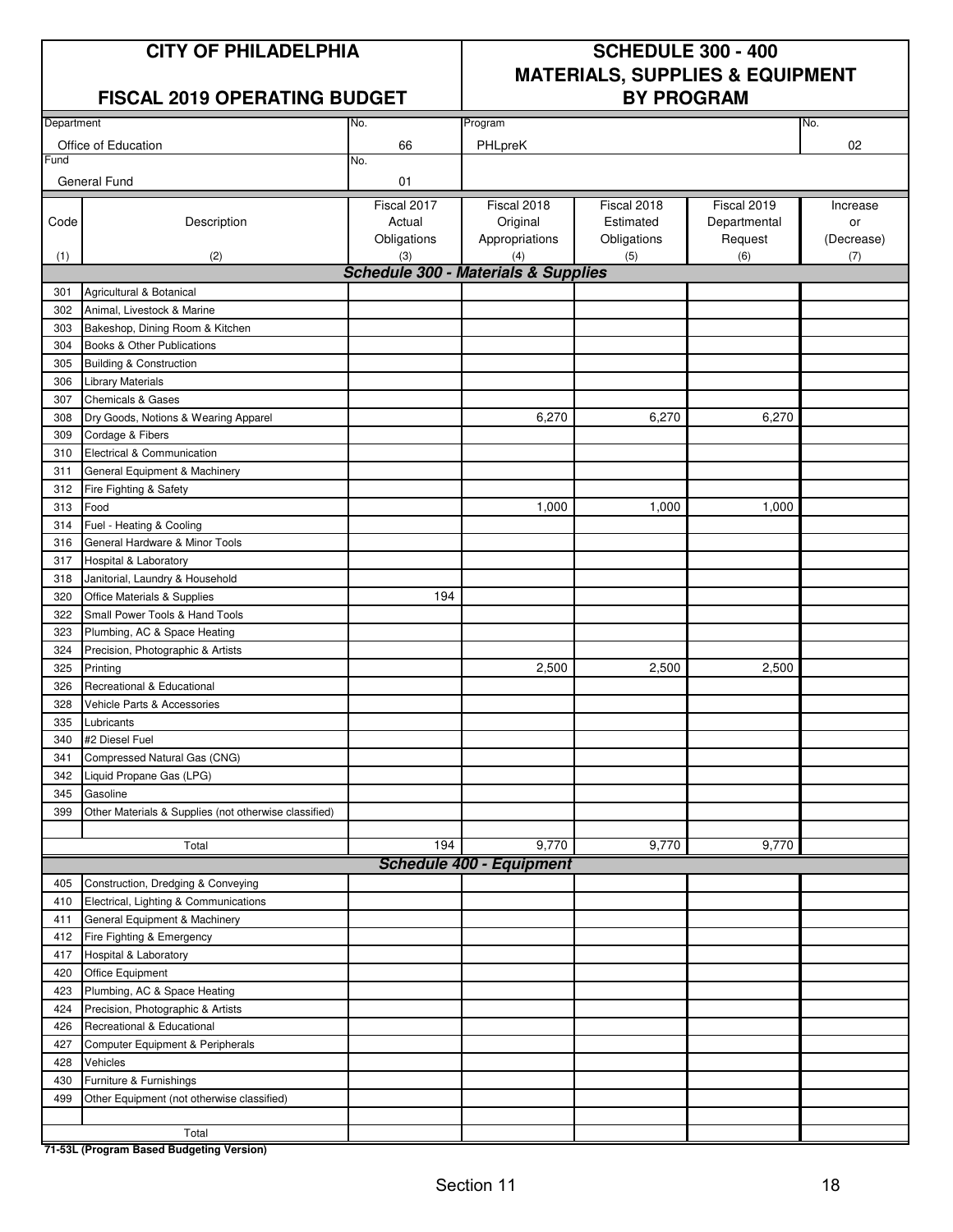|              | <b>CITY OF PHILADELPHIA</b>              |             |                    | <b>SUPPORTING DETAIL:</b> |                    |                                                                                                                   |                   |  |
|--------------|------------------------------------------|-------------|--------------------|---------------------------|--------------------|-------------------------------------------------------------------------------------------------------------------|-------------------|--|
|              |                                          |             |                    |                           |                    | <b>PROFESSIONAL SERVICES AND</b>                                                                                  |                   |  |
|              | <b>FISCAL 2019 OPERATING BUDGET</b>      |             |                    |                           |                    | CARE OF INDIVIDUALS, BY PROGRAM                                                                                   |                   |  |
| Department   |                                          |             | No.                | Program                   |                    |                                                                                                                   | No.<br>02         |  |
| Fund         | Office of Education                      |             | 66<br>No.          | PHLpreK                   |                    |                                                                                                                   |                   |  |
|              | General Fund                             |             | 01                 |                           |                    |                                                                                                                   |                   |  |
|              |                                          |             | Fiscal 2017        | Fiscal 2018               | Fiscal 2018        | Fiscal 2019                                                                                                       | Increase          |  |
|              |                                          |             | Actual             | Original                  | Estimated          | Department                                                                                                        | or                |  |
| Class<br>(1) | Description<br>(2)                       |             | Obligations<br>(3) | Appropriation<br>(4)      | Obligations<br>(5) | Request<br>(6)                                                                                                    | (Decrease)<br>(7) |  |
| 250s         | Professional Services (250-254, 257-259) |             | 11,753,803         | 36,281,405                | 19,657,190         | 20,075,418                                                                                                        | 418,228           |  |
| 290          | Payments for Care of Individuals         |             |                    |                           |                    |                                                                                                                   |                   |  |
| Minor        | Name of Contractor                       | Fiscal 2017 | Fiscal 2018        | Fiscal 2018               | Fiscal 2019        | Describe purpose or scope of                                                                                      |                   |  |
| Object       | or Provider                              | Actual      | Original           | Estimated                 | Department         | service provided. Include, if                                                                                     |                   |  |
| Code         |                                          | Obligations | Appropriation      | Obligations               | Request            | applicable, unit cost of service.<br><b>Translation services</b>                                                  |                   |  |
| 250          | Geneva                                   | 162         | 1,000              | 1,000                     | 5,960              |                                                                                                                   |                   |  |
| 250          | <b>BDT</b>                               | 210,000     | 150,000            | 50,000                    | 160,000            | MOE call center contract                                                                                          |                   |  |
| 250          | <b>SERVE</b>                             |             | 15,000             | 10,000                    | 5,000              | <b>VISTAs</b>                                                                                                     |                   |  |
| 250          | <b>PHMC</b>                              | 11,524,903  | 19,451,045         | 19,596,190                | 19,904,458         | PHMC/UAC Intermediary contract with<br>2,000 pre-K seats                                                          |                   |  |
| 250          | PHLPREK 3K SET ASIDE                     |             | 16,664,360         |                           |                    | This includes cost of 1,000 pre-K seats,<br>workforce/quality supports, one-stop<br>eligibility/enrollment system |                   |  |
| 250          | Please Touch Museum                      | 15,000      |                    |                           |                    | Day passes to the museum provided to all<br>PHLpreK graduates and their families.                                 |                   |  |
| 250          | Various                                  | 3,738       |                    |                           |                    | PHLpreK move up day supplies including t-<br>shirts and backpacks.                                                |                   |  |
|              |                                          |             |                    |                           |                    |                                                                                                                   |                   |  |
|              |                                          |             |                    |                           |                    |                                                                                                                   |                   |  |
|              |                                          |             |                    |                           |                    |                                                                                                                   |                   |  |
|              |                                          |             |                    |                           |                    |                                                                                                                   |                   |  |
|              |                                          |             |                    |                           |                    |                                                                                                                   |                   |  |
|              |                                          |             |                    |                           |                    |                                                                                                                   |                   |  |
|              |                                          |             |                    |                           |                    |                                                                                                                   |                   |  |
|              |                                          |             |                    |                           |                    |                                                                                                                   |                   |  |
|              | Total                                    | 11,753,803  | 36,281,405         | 19,657,190                | 20,075,418         |                                                                                                                   |                   |  |

**71-53N (Program Based Budgeting Version)**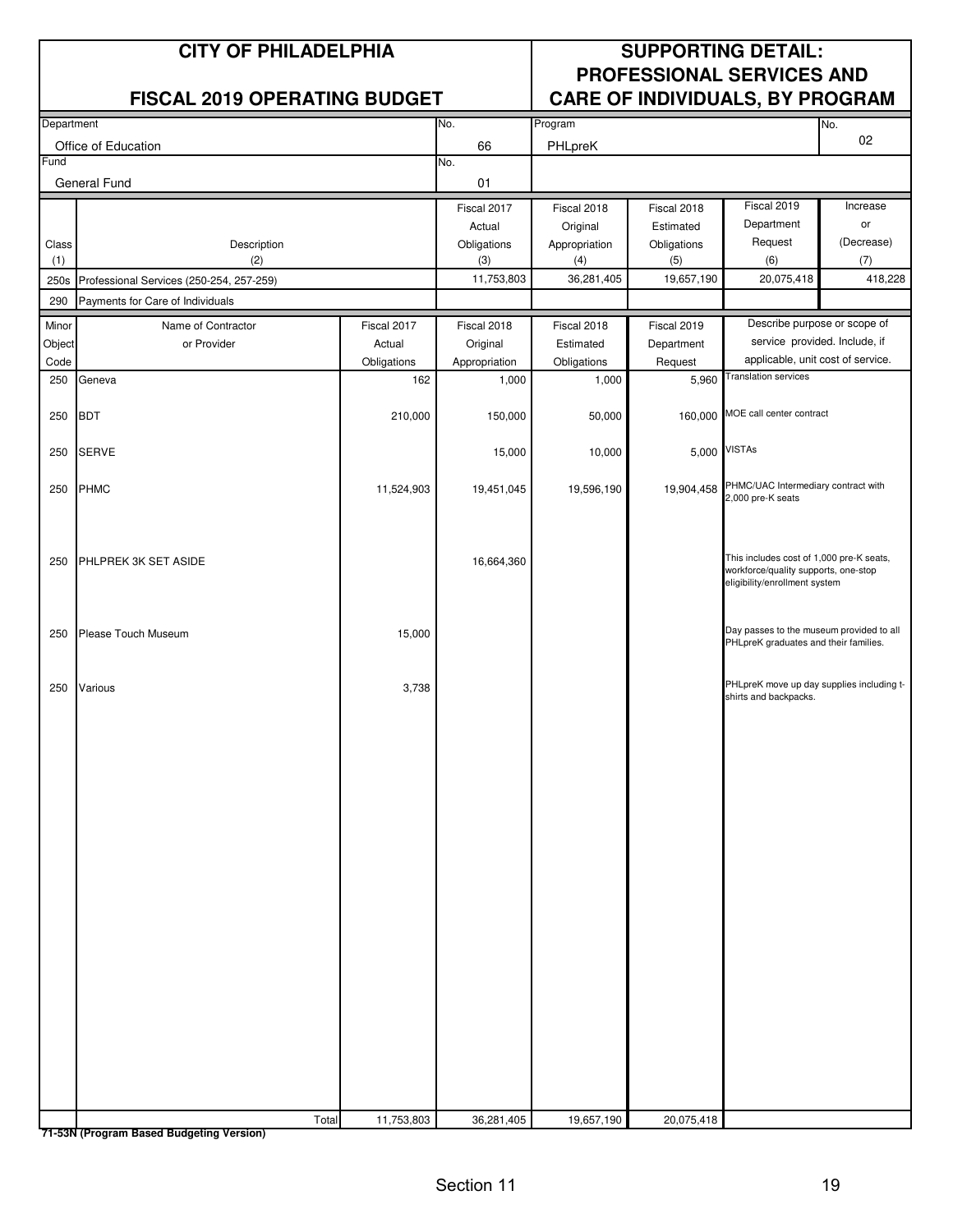|                    | <b>CITY OF PHILADELPHIA</b>                                                                                                                                                                                                                                                                                                                                                                                                                                                                                                                                                                                                                                                            |             |                                               |                                                  |                          |                                                   |  |  |  |
|--------------------|----------------------------------------------------------------------------------------------------------------------------------------------------------------------------------------------------------------------------------------------------------------------------------------------------------------------------------------------------------------------------------------------------------------------------------------------------------------------------------------------------------------------------------------------------------------------------------------------------------------------------------------------------------------------------------------|-------------|-----------------------------------------------|--------------------------------------------------|--------------------------|---------------------------------------------------|--|--|--|
|                    | <b>FISCAL 2019 OPERATING BUDGET</b>                                                                                                                                                                                                                                                                                                                                                                                                                                                                                                                                                                                                                                                    |             | <b>PROGRAM SUMMARY - ALL FUNDS</b>            |                                                  |                          |                                                   |  |  |  |
| Department         |                                                                                                                                                                                                                                                                                                                                                                                                                                                                                                                                                                                                                                                                                        | No.         | Program                                       |                                                  |                          | No.                                               |  |  |  |
|                    | Office of Education                                                                                                                                                                                                                                                                                                                                                                                                                                                                                                                                                                                                                                                                    | 66          | <b>Community Schools</b>                      |                                                  |                          | 03                                                |  |  |  |
|                    |                                                                                                                                                                                                                                                                                                                                                                                                                                                                                                                                                                                                                                                                                        |             | <b>Program Description</b>                    |                                                  |                          |                                                   |  |  |  |
|                    | Mayor Kenney is committed to creating 20 community schools in Philadelphia by FY23. Community schools are traditional District-run<br>schools where there is a strategic, coordinated plan that aligns services from the City and community service providers. These services are<br>aligned to address the broader set of needs that children have, such as health, social/emotional needs and expanded learning<br>opportunities. Community schools also strengthen neighborhoods by improving access to programs, services, and supports for the children<br>and families of Philadelphia. This effort is a collaboration between the City and the School District of Philadelphia. |             |                                               |                                                  |                          |                                                   |  |  |  |
|                    |                                                                                                                                                                                                                                                                                                                                                                                                                                                                                                                                                                                                                                                                                        |             | <b>Program Objectives</b>                     |                                                  |                          |                                                   |  |  |  |
|                    | Establish designated Community Schools as neighborhood anchors by expanding programs, services, and community engagement.<br>• Implement programs in schools that align to each community school's plan to address non-academic barriers to learning.                                                                                                                                                                                                                                                                                                                                                                                                                                  |             | <b>Performance Measures</b>                   |                                                  |                          |                                                   |  |  |  |
|                    |                                                                                                                                                                                                                                                                                                                                                                                                                                                                                                                                                                                                                                                                                        |             | Fiscal 2017<br>Year-End                       | Fiscal 2018                                      | Fiscal 2018              | Fiscal 2019                                       |  |  |  |
|                    | Description                                                                                                                                                                                                                                                                                                                                                                                                                                                                                                                                                                                                                                                                            |             |                                               | Target                                           | Year-to-Date<br>12/31/17 | Target                                            |  |  |  |
|                    | (1)                                                                                                                                                                                                                                                                                                                                                                                                                                                                                                                                                                                                                                                                                    |             | (2)                                           | (3)                                              | (4)                      | (5)                                               |  |  |  |
| Comments:          | While PBT litigation is pending, additional funding for the expansion of programs supported by the tax, such as PHLpreK and Community Schools, is being                                                                                                                                                                                                                                                                                                                                                                                                                                                                                                                                |             |                                               |                                                  |                          |                                                   |  |  |  |
| held in a reserve. |                                                                                                                                                                                                                                                                                                                                                                                                                                                                                                                                                                                                                                                                                        |             |                                               |                                                  |                          |                                                   |  |  |  |
| community school   | Milestone: Complete a needs assessment and strategic plan for each                                                                                                                                                                                                                                                                                                                                                                                                                                                                                                                                                                                                                     |             |                                               |                                                  |                          |                                                   |  |  |  |
| Comments:          | This is an annual milestone measure.                                                                                                                                                                                                                                                                                                                                                                                                                                                                                                                                                                                                                                                   |             | 9                                             | 12                                               | N/A                      | 12                                                |  |  |  |
|                    | Milestone: Implement three programs per school as identified by a<br>community school's strategic plan                                                                                                                                                                                                                                                                                                                                                                                                                                                                                                                                                                                 |             | N/A                                           | 27 total programs<br>implemented in 9<br>schools | N/A                      | 36 total programs<br>implemented in 12<br>schools |  |  |  |
| Comments:          | This is an annual milestone measure. This is a new measure for FY18, so data is not available for FY17.                                                                                                                                                                                                                                                                                                                                                                                                                                                                                                                                                                                |             |                                               |                                                  |                          |                                                   |  |  |  |
|                    |                                                                                                                                                                                                                                                                                                                                                                                                                                                                                                                                                                                                                                                                                        | Fiscal 2017 | <b>Summary by Fund</b><br>Fiscal 2018         | Fiscal 2018                                      | Fiscal 2019              | Increase                                          |  |  |  |
| Fund               | Fund                                                                                                                                                                                                                                                                                                                                                                                                                                                                                                                                                                                                                                                                                   | Actual      | Original                                      | Estimated                                        | Proposed                 | or                                                |  |  |  |
| No.                |                                                                                                                                                                                                                                                                                                                                                                                                                                                                                                                                                                                                                                                                                        | Obligations | Appropriations                                | Obligations                                      | <b>Budget</b>            | (Decrease)                                        |  |  |  |
| (1)                | (2)                                                                                                                                                                                                                                                                                                                                                                                                                                                                                                                                                                                                                                                                                    | (3)         | (4)                                           | (5)                                              | (6)                      | (7)                                               |  |  |  |
| 01                 | <b>General Fund</b>                                                                                                                                                                                                                                                                                                                                                                                                                                                                                                                                                                                                                                                                    | 1,204,626   | 5,107,638                                     | 2,412,000                                        | 3,246,400                | 834,400                                           |  |  |  |
| 08                 | <b>Grants Revenue Fund</b>                                                                                                                                                                                                                                                                                                                                                                                                                                                                                                                                                                                                                                                             |             |                                               | 220.339                                          | 301,860                  | 81,521                                            |  |  |  |
|                    |                                                                                                                                                                                                                                                                                                                                                                                                                                                                                                                                                                                                                                                                                        |             |                                               |                                                  |                          |                                                   |  |  |  |
|                    |                                                                                                                                                                                                                                                                                                                                                                                                                                                                                                                                                                                                                                                                                        |             |                                               |                                                  |                          |                                                   |  |  |  |
|                    |                                                                                                                                                                                                                                                                                                                                                                                                                                                                                                                                                                                                                                                                                        |             |                                               |                                                  |                          |                                                   |  |  |  |
|                    | Total                                                                                                                                                                                                                                                                                                                                                                                                                                                                                                                                                                                                                                                                                  | 1,204,626   | 5,107,638                                     | 2,632,339                                        | 3,548,260                | 915,921                                           |  |  |  |
|                    |                                                                                                                                                                                                                                                                                                                                                                                                                                                                                                                                                                                                                                                                                        |             | <b>Summary of Full Time Positions by Fund</b> |                                                  |                          |                                                   |  |  |  |
| Fund               |                                                                                                                                                                                                                                                                                                                                                                                                                                                                                                                                                                                                                                                                                        | Actual      | Fiscal 2018                                   | Increment Run                                    | Fiscal 2019              | Inc. $/$ (Dec.)                                   |  |  |  |
| No.                | Fund                                                                                                                                                                                                                                                                                                                                                                                                                                                                                                                                                                                                                                                                                   | 6/30/17     | <b>Budgeted</b>                               | PPE 11/26/17                                     | <b>Budgeted</b>          | (Col. 6 less 4)                                   |  |  |  |
| (1)                | (2)                                                                                                                                                                                                                                                                                                                                                                                                                                                                                                                                                                                                                                                                                    | (3)         | (4)                                           | (5)                                              | (6)                      | (7)                                               |  |  |  |
| 01<br>08           | <b>General Fund</b><br><b>Grants Revenue Fund</b>                                                                                                                                                                                                                                                                                                                                                                                                                                                                                                                                                                                                                                      | 19          | 22                                            | 22                                               | 22<br>$\mathbf{1}$       | $\mathbf{1}$                                      |  |  |  |
|                    |                                                                                                                                                                                                                                                                                                                                                                                                                                                                                                                                                                                                                                                                                        |             |                                               |                                                  |                          |                                                   |  |  |  |
|                    |                                                                                                                                                                                                                                                                                                                                                                                                                                                                                                                                                                                                                                                                                        |             |                                               |                                                  |                          |                                                   |  |  |  |
|                    |                                                                                                                                                                                                                                                                                                                                                                                                                                                                                                                                                                                                                                                                                        |             |                                               |                                                  |                          |                                                   |  |  |  |
|                    |                                                                                                                                                                                                                                                                                                                                                                                                                                                                                                                                                                                                                                                                                        |             |                                               |                                                  |                          |                                                   |  |  |  |
|                    | <b>Total Full Time</b>                                                                                                                                                                                                                                                                                                                                                                                                                                                                                                                                                                                                                                                                 | 19          | 22                                            | 22                                               | 23                       | $\mathbf{1}$                                      |  |  |  |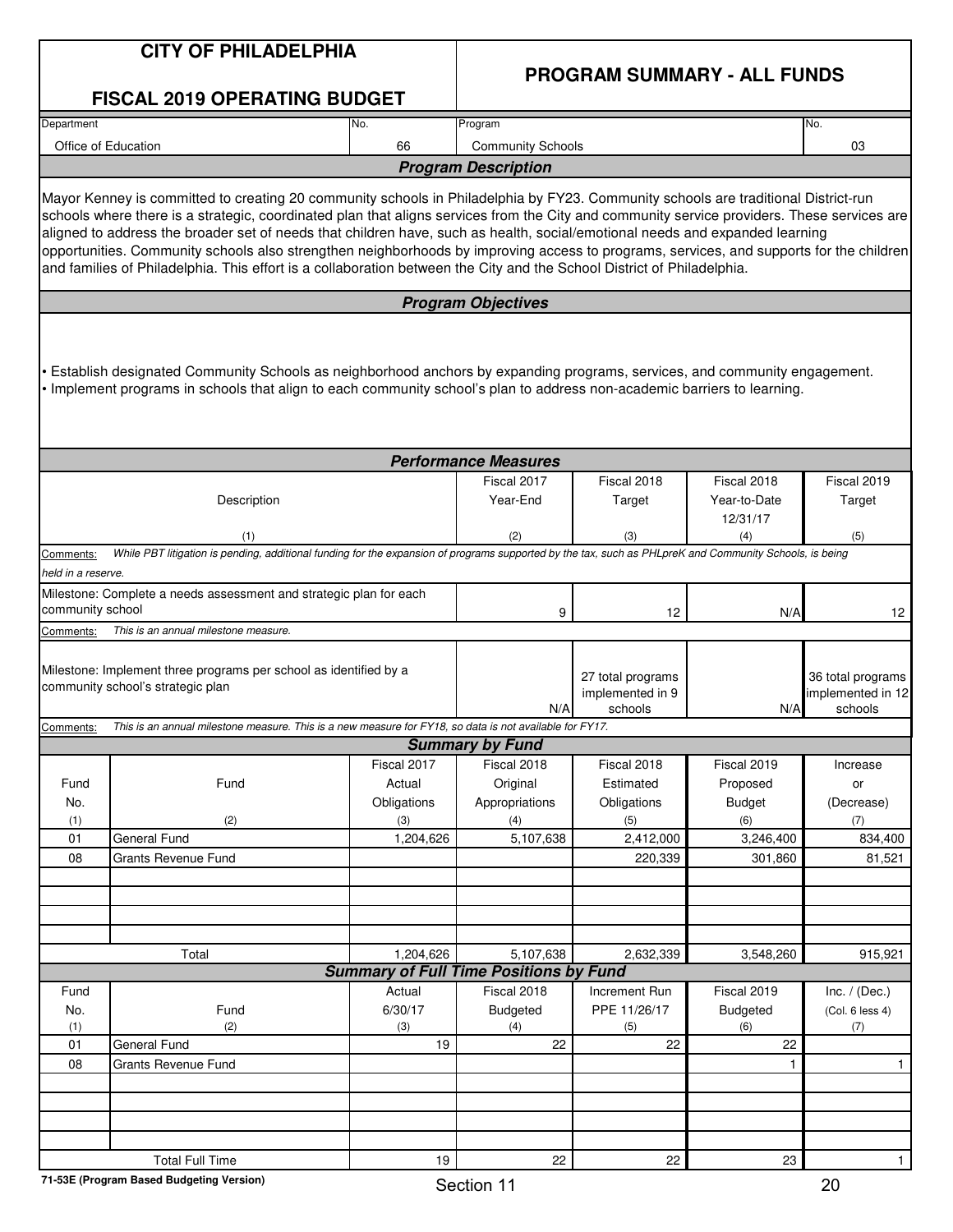#### **FISCAL 2019 OPERATING BUDGET**

## **PROGRAM SUMMARY - ALL FUNDS**

| Department          |                              | No.         | Program                                             |                     |                 | No.                 |  |  |
|---------------------|------------------------------|-------------|-----------------------------------------------------|---------------------|-----------------|---------------------|--|--|
| Office of Education |                              | 66          | <b>Community Schools</b>                            |                     |                 | 03                  |  |  |
|                     |                              |             | <b>Selected Associated Non-Tax Revenues by Fund</b> |                     |                 |                     |  |  |
|                     |                              | Fiscal 2017 | Fiscal 2018                                         | Fiscal 2018         | Fiscal 2019     | Increase            |  |  |
| Fund                | Fund                         | Actual      | Original                                            | Estimate            | Proposed        | or                  |  |  |
| No.                 |                              | Revenues    | <b>Budget</b>                                       |                     | <b>Budget</b>   | (Decrease)          |  |  |
| (1)                 | (2)                          | (3)         | (4)                                                 | (5)                 | (6)             | (7)                 |  |  |
| 08                  | Grants Revenue Fund          |             |                                                     | 220,339             | 301,860         | 81,521              |  |  |
|                     |                              |             |                                                     |                     |                 |                     |  |  |
|                     |                              |             |                                                     |                     |                 |                     |  |  |
|                     |                              |             |                                                     |                     |                 |                     |  |  |
|                     |                              |             | <b>Selected Associated Capital Projects</b>         |                     |                 |                     |  |  |
| Dept.               |                              | Carry       | Fiscal 2018                                         | Fiscal 2018         | Fiscal 2019     | Fiscal 2019         |  |  |
| Where               | Description                  | Forward     | Original Approp.                                    | Original Approp.    | Proposed Budget | Proposed Bdgt       |  |  |
| Appropriated        |                              |             | (GO Only)                                           | (All Other Sources) | (GO Only)       | (All Other Sources) |  |  |
| (1)                 | (2)                          | (3)         | (4)                                                 | (5)                 | (6)             | (7)                 |  |  |
|                     |                              |             |                                                     |                     |                 |                     |  |  |
|                     |                              |             |                                                     |                     |                 |                     |  |  |
|                     |                              |             |                                                     |                     |                 |                     |  |  |
|                     |                              |             |                                                     |                     |                 |                     |  |  |
|                     |                              |             |                                                     |                     |                 |                     |  |  |
|                     |                              |             |                                                     |                     |                 |                     |  |  |
|                     |                              |             |                                                     |                     |                 |                     |  |  |
|                     |                              |             |                                                     |                     |                 |                     |  |  |
|                     |                              |             |                                                     |                     |                 |                     |  |  |
|                     |                              |             |                                                     |                     |                 |                     |  |  |
|                     |                              |             |                                                     |                     |                 |                     |  |  |
|                     |                              |             |                                                     |                     |                 |                     |  |  |
|                     |                              |             |                                                     |                     |                 |                     |  |  |
|                     |                              |             |                                                     |                     |                 |                     |  |  |
|                     |                              |             | <b>Selected Associated Operating Costs</b>          |                     |                 |                     |  |  |
| Dept.               |                              | Fiscal 2017 | Fiscal 2018                                         | Fiscal 2018         | Fiscal 2019     | Increase            |  |  |
| Where               | Description                  | Calculated  | Calculated                                          | Calculated          | Calculated      | or                  |  |  |
| Appropriated        |                              | Obligations | Appropriations                                      | Obligations         | <b>Budget</b>   | (Decrease)          |  |  |
| (1)                 | (2)                          | (3)         | (4)                                                 | (5)                 | (6)             | (7)                 |  |  |
| Finance             | Employee Benefits - Civilian | 486,619     | 701,020                                             | 697,842             | 703,413         | 5,571               |  |  |
| Finance             | Employee Benefits - Uniform  |             |                                                     |                     |                 |                     |  |  |

**71-53E (Program Based Budgeting Version)**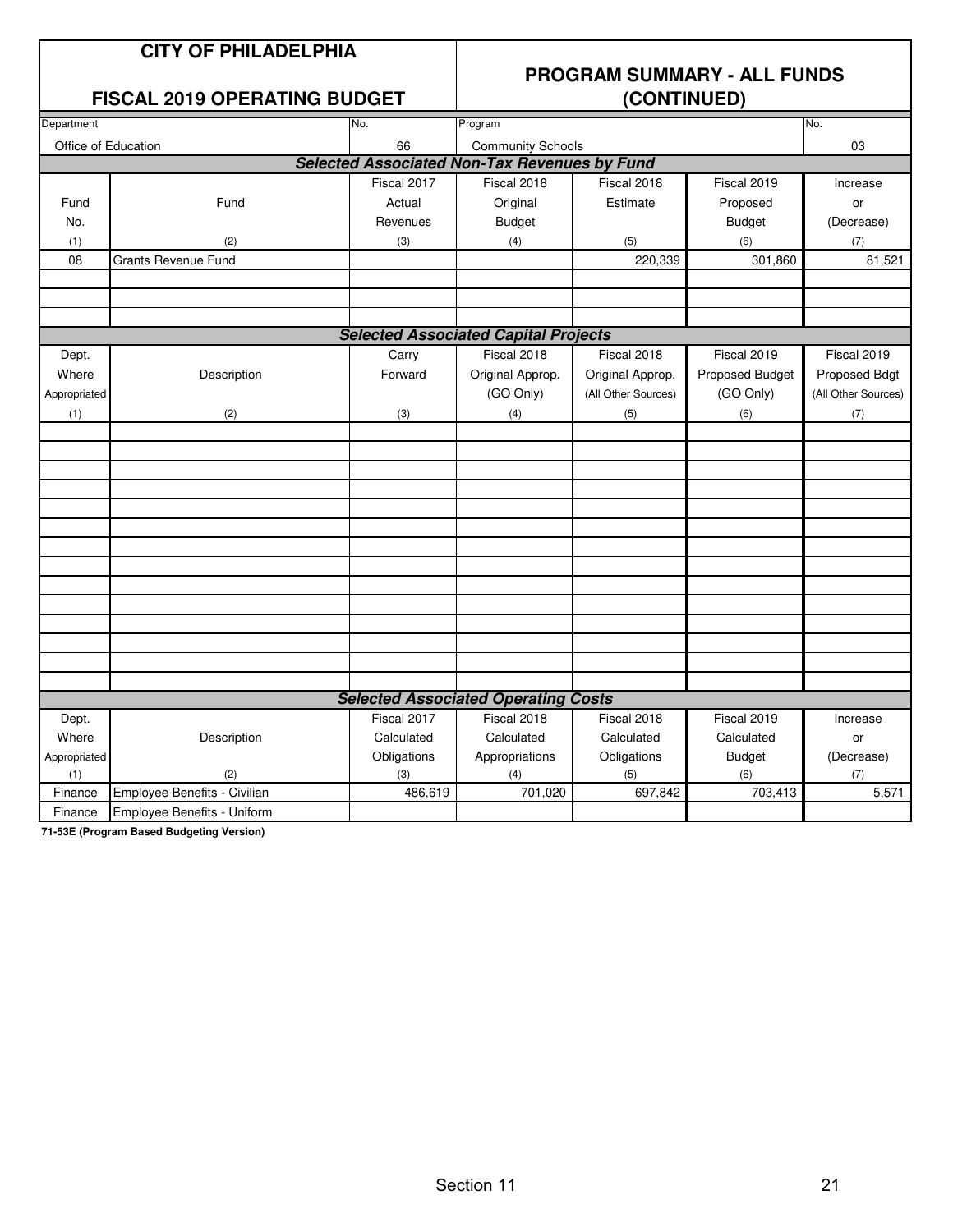#### **PROGRAM SUMMARY**

#### **FISCAL 2019 OPERATING BUDGET**

| Department         |                                      | No.                                                 | Program                     |              |               | No.        |
|--------------------|--------------------------------------|-----------------------------------------------------|-----------------------------|--------------|---------------|------------|
|                    | Office of Education                  | 66                                                  | <b>Community Schools</b>    |              |               | 03         |
| Fund               |                                      | No.                                                 |                             |              |               |            |
| General Fund       |                                      | 01                                                  |                             |              |               |            |
|                    |                                      |                                                     | <b>Summary by Class</b>     |              |               |            |
|                    |                                      | Fiscal 2017                                         | Fiscal 2018                 | Fiscal 2018  | Fiscal 2019   | Increase   |
| Class              | Description                          | Actual                                              | Original                    | Estimated    | Proposed      | or         |
|                    |                                      | Obligations                                         | Appropriations              | Obligations  | <b>Budget</b> | (Decrease) |
| (1)                | (2)                                  | (3)                                                 | (4)                         | (5)          | (6)           | (7)        |
| 100                | <b>Employee Compensation</b>         |                                                     |                             |              |               |            |
| a)                 | <b>Personal Services</b>             | 1,116,099                                           | 1,607,843                   | 1,555,000    | 1,555,000     |            |
| b)                 | <b>Employee Benefits</b>             |                                                     |                             |              |               |            |
| 200                | <b>Purchase of Services</b>          | 78,109                                              | 3,060,595                   | 737,000      | 1,571,400     | 834,400    |
| 300                | Materials and Supplies               | 10,419                                              | 313,200                     | 17,500       | 17,500        |            |
| 400                | Equipment                            |                                                     | 26,000                      | 2,500        | 2,500         |            |
| 500                | Contributions, Indemnities and Taxes |                                                     | 100,000                     | 100,000      | 100,000       |            |
| 700                | <b>Debt Service</b>                  |                                                     |                             |              |               |            |
| 800                | Payments to Other Funds              |                                                     |                             |              |               |            |
| 900                | Advances and Misc. Payments          |                                                     |                             |              |               |            |
|                    | Total                                | 1,204,627                                           | 5,107,638                   | 2,412,000    | 3,246,400     | 834,400    |
|                    |                                      |                                                     | <b>Summary of Positions</b> |              |               |            |
|                    |                                      | Actual                                              | Fiscal 2018                 | Increment    | Fiscal 2019   | Increase   |
|                    |                                      | Positions                                           | <b>Budgeted</b>             | Run          | Budgeted      | or         |
| Code               | Category                             | 6/30/17                                             | Positions                   | PPE 11/26/17 | Positions     | (Decrease) |
| (1)                | (2)                                  | (3)                                                 | (4)                         | (5)          | (6)           | (7)        |
| 101                | Full Time - Civilian                 | 19                                                  | 22                          | 22           | 22            |            |
| 105                | Full Time - Uniform                  |                                                     |                             |              |               |            |
|                    | Total                                | 19                                                  | 22                          | 22           | 22            |            |
|                    |                                      | <b>Selected Associated Non-Tax Revenues by Type</b> |                             |              |               |            |
|                    |                                      | Fiscal 2017                                         | Fiscal 2018                 | Fiscal 2018  | Fiscal 2019   | Increase   |
|                    | Description                          | Actual                                              | Original                    | Estimate     | Proposed      | or         |
|                    |                                      | Revenues                                            | <b>Budget</b>               |              | <b>Budget</b> | (Decrease) |
|                    | (1)                                  | (2)                                                 | (3)                         | (4)          | (5)           | (6)        |
| Local              |                                      |                                                     |                             |              |               |            |
| Federal            |                                      |                                                     |                             |              |               |            |
| <b>State</b>       |                                      |                                                     |                             |              |               |            |
|                    | <b>Other Governments</b>             |                                                     |                             |              |               |            |
| <b>Other Funds</b> |                                      |                                                     |                             |              |               |            |

**71-53F (Program Based Budgeting Version)**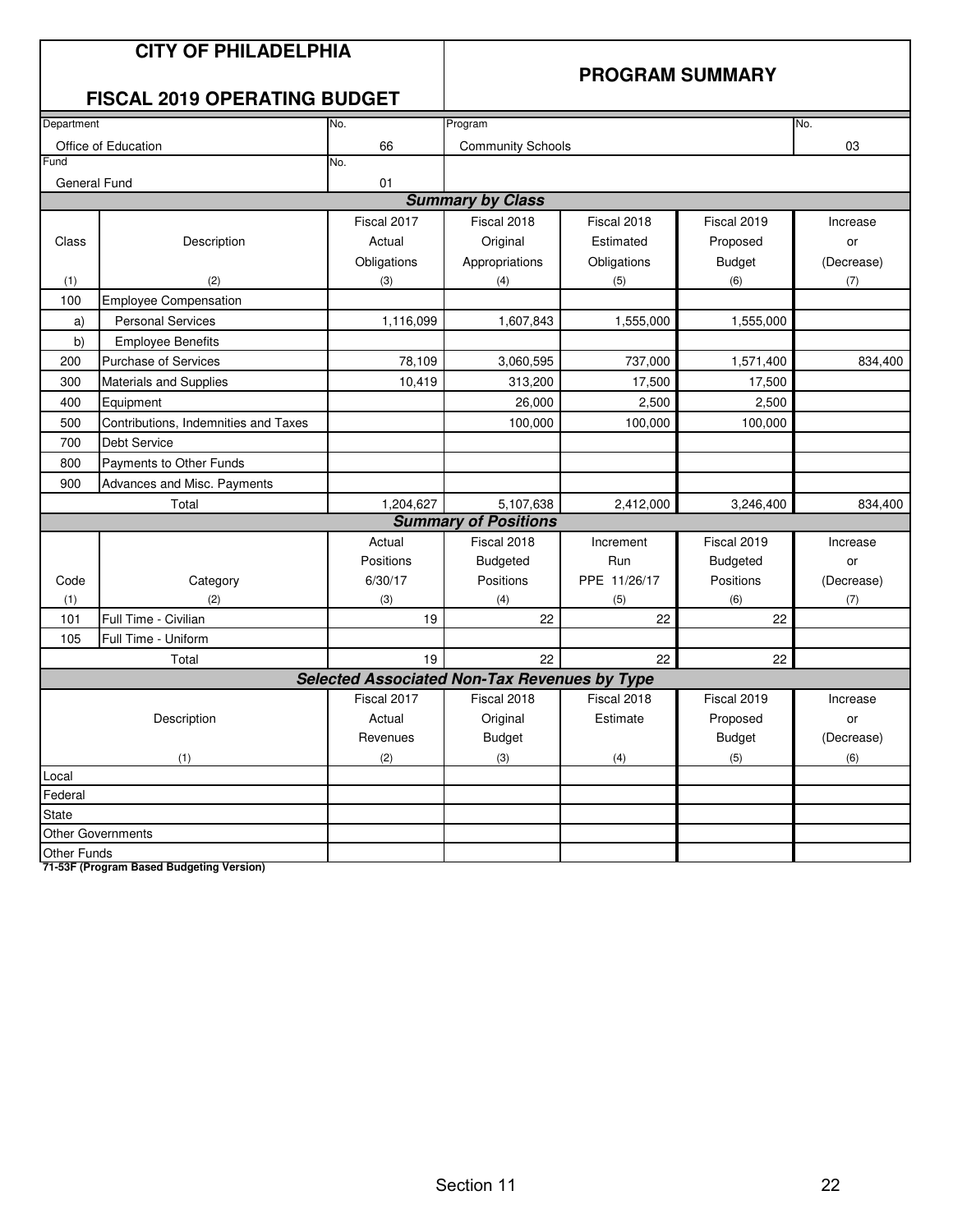|                |                                       | <b>CITY OF PHILADELPHIA</b>                                   |           | <b>SCHEDULE 100</b><br><b>LIST OF POSITIONS</b> |                                     |                          |                              |                      |                       |                        |                         |
|----------------|---------------------------------------|---------------------------------------------------------------|-----------|-------------------------------------------------|-------------------------------------|--------------------------|------------------------------|----------------------|-----------------------|------------------------|-------------------------|
|                |                                       | <b>FISCAL 2019 OPERATING BUDGET</b>                           |           |                                                 |                                     |                          |                              |                      | <b>BY PROGRAM</b>     |                        |                         |
| Department     |                                       |                                                               |           |                                                 | No.                                 | Program                  |                              |                      |                       |                        | No.                     |
|                |                                       | Office of Education                                           |           |                                                 | 66                                  | <b>Community Schools</b> |                              |                      |                       |                        | 03                      |
| Fund           | General Fund                          |                                                               |           |                                                 | No.<br>01                           |                          |                              |                      |                       |                        |                         |
|                |                                       |                                                               |           |                                                 |                                     | Fiscal                   | Fiscal                       |                      | Fiscal                |                        | Inc.                    |
|                |                                       |                                                               |           |                                                 | Salary                              | 2017                     | 2018                         | Increment            | 2019                  | Annual                 | (Dec.)                  |
| Line           | Class<br>Code                         | Title                                                         |           |                                                 | Range                               | Actual Pos.<br>6/30/17   | <b>Budgeted</b><br>Positions | Run -PPE<br>11/26/17 | Budgeted<br>Positions | Salary<br>7/1/18       | (Col. 8)                |
| No.<br>(1)     | (2)                                   | (3)                                                           |           |                                                 | (in dollars)<br>(4)                 | (5)                      | (6)                          | (7)                  | (8)                   | (9)                    | less Col. 6)<br>(10)    |
| $\mathbf{1}$   |                                       | C417 Community School Coordinator                             |           |                                                 | 55,000 - 65,000                     | 10                       | 9                            | 13                   | 11                    | \$761,667              | $\overline{\mathbf{c}}$ |
| 2              |                                       | C416 Community School Cooridnator Supervisor                  |           |                                                 | 65,000 - 70,000                     |                          |                              | $\overline{2}$       | $\overline{2}$        | \$144,000              |                         |
| 3              |                                       | C406 Community Schools Assistant Director                     |           |                                                 | 75,000 - 85,000                     |                          |                              |                      | 1                     | \$85,000               |                         |
| 4              |                                       | C404 Community Schools Director                               |           |                                                 | 115,000                             |                          |                              |                      | $\mathbf{1}$          | \$115,000              | $\mathbf{1}$            |
| 5              |                                       | D043 Data Analyst                                             |           |                                                 | 68,000                              | 1                        | 1                            | 1                    | 1                     | \$68,000               |                         |
| 6              |                                       | D336 Deputy Education Advisor                                 |           |                                                 | 115,000                             |                          |                              | 1                    |                       |                        | (1)                     |
| $\overline{7}$ |                                       | D478 Development Associate                                    |           |                                                 | 55,000 - 60,000                     |                          |                              | 1                    | 1                     | \$58,000               |                         |
| 8<br>9         |                                       | E695 Executive Assistant<br>H048 Healthy Schools Coordinator  |           |                                                 | 42,000<br>55,000 - 65,000           |                          | 3                            |                      |                       |                        | (1)                     |
| 10             |                                       | P541 Program Coordinator                                      |           |                                                 | 45,000 - 50,000                     |                          |                              |                      |                       |                        | (3)<br>(1)              |
| 11             |                                       | P549 Program Manager                                          |           |                                                 | $60,000 - 65,000$                   |                          |                              | 1                    |                       |                        |                         |
| 12             |                                       | P564 Program Services Administrator                           |           |                                                 | 45,000 - 53,000                     |                          |                              | 1                    | 1                     | \$45,000               | $\mathbf{1}$            |
| 13             | Z772<br>Project Manager               |                                                               |           |                                                 | 60,000 - 65,000                     |                          |                              |                      | $\overline{4}$        | \$260,000              | 4                       |
| 14             | <b>TBD</b><br>Regional Coordinator    |                                                               |           |                                                 | 60,000 - 70,000                     |                          |                              |                      |                       |                        | (1)                     |
| 15             | R532<br>Research and Policy Associate |                                                               |           | 85,000                                          | -1                                  | 1                        |                              |                      |                       | (1)                    |                         |
| 16             | T082                                  | Technical Assistance and Capcacity Coordinator                |           | 62,000 - 80,000                                 | $\overline{c}$                      | $\overline{c}$           | $\overline{\mathbf{c}}$      |                      |                       | (2)                    |                         |
|                |                                       |                                                               |           |                                                 |                                     |                          |                              |                      | \$1,536,667           |                        |                         |
|                |                                       |                                                               |           |                                                 |                                     |                          |                              |                      |                       |                        |                         |
| 17<br>18       |                                       | PT, Temp/Seas, Bd, SCG<br>Expense Transfer to Grant Fund / 08 |           |                                                 |                                     |                          |                              |                      |                       | \$30,000<br>(\$11,667) |                         |
|                |                                       |                                                               |           |                                                 |                                     |                          |                              |                      |                       |                        |                         |
|                |                                       |                                                               |           |                                                 |                                     |                          |                              |                      |                       |                        |                         |
|                |                                       |                                                               |           |                                                 |                                     |                          |                              |                      |                       |                        |                         |
|                |                                       | <b>Total Gross Requirements</b>                               |           |                                                 |                                     | 19                       | 22                           | 22                   | 22                    | 1,555,000              |                         |
|                |                                       | Plus: Earned Increment                                        |           |                                                 |                                     |                          |                              |                      |                       |                        |                         |
|                |                                       | Plus: Longevity                                               |           |                                                 |                                     |                          |                              |                      |                       |                        |                         |
|                |                                       | Less: (Vacancy Allowance)                                     |           |                                                 |                                     |                          |                              |                      |                       |                        |                         |
|                |                                       |                                                               |           | <b>Total Budget Request</b>                     | <b>Summary of Personal Services</b> |                          |                              |                      |                       | 1,555,000              |                         |
|                |                                       |                                                               |           | Fiscal 2017                                     |                                     | Fiscal 2018              |                              |                      | Fiscal 2019           | Inc. $/$ (Dec.)        | Inc. $/$ (Dec.)         |
| Line           |                                       |                                                               | Actual    | Actual                                          | Budgeted                            | Estimated                | Increment                    | Budgeted             | Department            | in Require.            | in Bud. Pos.            |
| No.            |                                       | Category                                                      | Positions | Obligations                                     | Positions                           | Obligations              | Run -PPE                     | Positions            | Request               | (Col.9                 | (Col. 8)                |
|                |                                       |                                                               | 6/30/17   |                                                 |                                     |                          | 11/26/17                     |                      |                       | less Col. 6)           | less Col. 5)            |
| (1)            |                                       | (2)                                                           | (3)       | (4)                                             | (5)                                 | (6)                      | (7)                          | (8)                  | (9)                   | (10)                   | (11)                    |
| $\mathbf{1}$   | Lump Sum                              |                                                               |           | 496                                             |                                     | 4,952                    |                              |                      |                       | (4,952)                |                         |
| $\overline{c}$ |                                       | Full Time - Civilian                                          | 19        | 1,114,523                                       | 22                                  | 1,550,048                | 22                           | 22                   | 1,525,000             | (25, 048)              |                         |
| 3              |                                       | Full Time - Uniform                                           |           |                                                 |                                     |                          |                              |                      |                       |                        |                         |
| 4              |                                       | Bonus, Gross Adj.                                             |           | 1,080                                           |                                     |                          |                              |                      |                       |                        |                         |
| 5              |                                       | PT, Temp/Seas, Bd, SCG                                        |           |                                                 |                                     |                          |                              |                      | 30,000                | 30,000                 |                         |
| 6              |                                       | Overtime - Civilian                                           |           |                                                 |                                     |                          |                              |                      |                       |                        |                         |
| $\overline{7}$ |                                       | Overtime - Uniform                                            |           |                                                 |                                     |                          |                              |                      |                       |                        |                         |
| 8              |                                       | Holiday Overtime - Civilian                                   |           |                                                 |                                     |                          |                              |                      |                       |                        |                         |
| 9              |                                       | <b>Unused Uniform Leave</b>                                   |           |                                                 |                                     |                          |                              |                      |                       |                        |                         |
| 10             | Shift/Stress                          |                                                               |           |                                                 |                                     |                          |                              |                      |                       |                        |                         |
| 11             |                                       | H&L, IOD, LT-Sick                                             |           |                                                 |                                     |                          |                              |                      |                       |                        |                         |
| 12             |                                       |                                                               |           |                                                 |                                     |                          |                              |                      |                       |                        |                         |
|                |                                       | Total                                                         | 19        | 1,116,099                                       | 22                                  | 1,555,000                | 22                           | 22                   | 1,555,000             |                        |                         |

**71-53J (Program Based Budgeting Version)**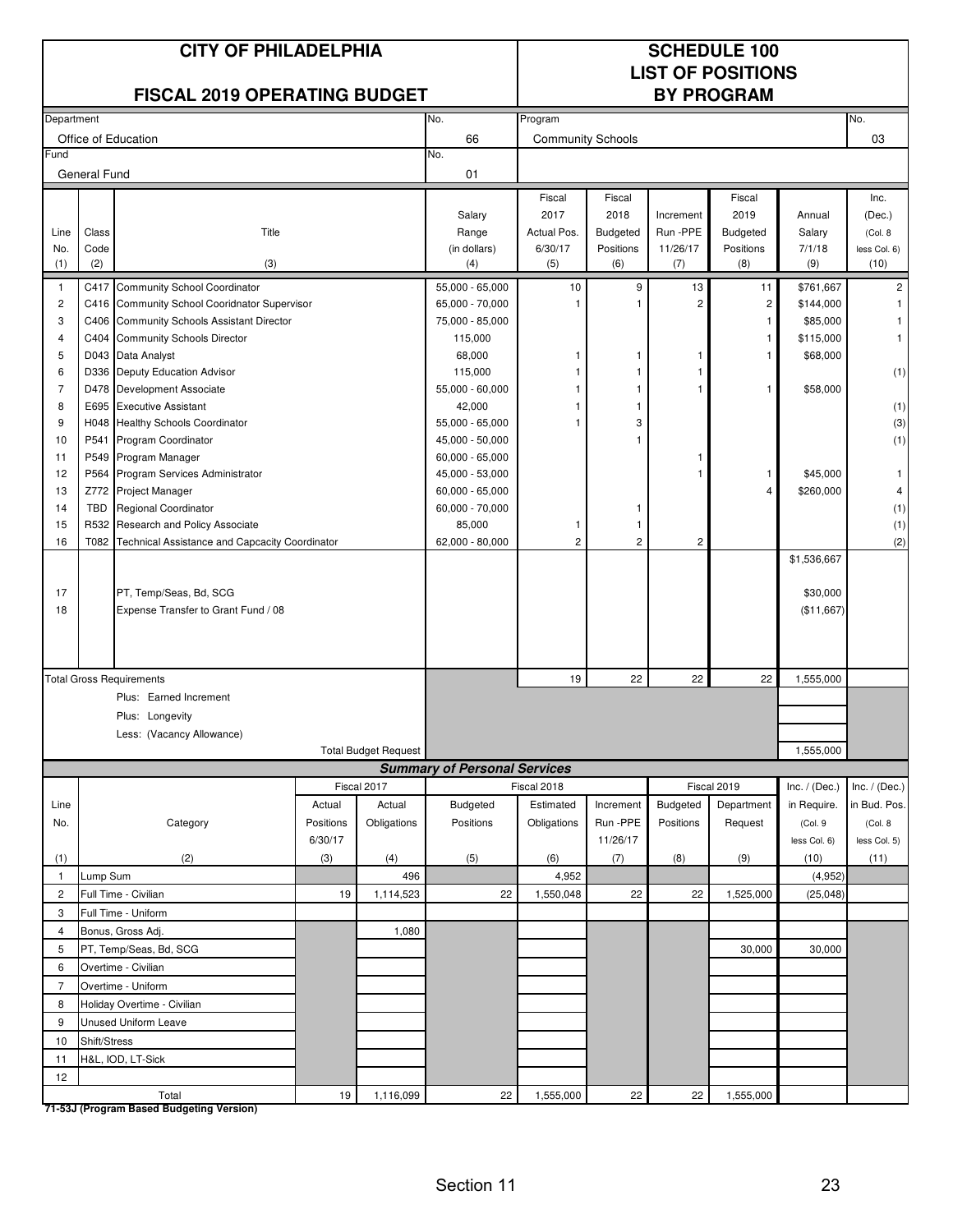#### **CITY OF PHILADELPHIA SCHEDULE 200**

#### **FISCAL 2019 OPERATING BUDGET**

# **PURCHASE OF SERVICES**

| Department<br>No.<br>Program |                                                  |                                            |                          |             |              | No.        |
|------------------------------|--------------------------------------------------|--------------------------------------------|--------------------------|-------------|--------------|------------|
|                              |                                                  |                                            |                          |             |              |            |
| Fund                         | Office of Education                              | 66                                         | <b>Community Schools</b> |             |              | 03         |
|                              |                                                  | No.                                        |                          |             |              |            |
|                              | General Fund                                     | 01                                         |                          |             |              |            |
|                              |                                                  | Fiscal 2017                                | Fiscal 2018              | Fiscal 2018 | Fiscal 2019  | Increase   |
| Code                         | Description                                      | Actual                                     | Original                 | Estimated   | Departmental | or         |
|                              |                                                  | Obligations                                | Appropriations           | Obligations | Request      | (Decrease) |
| (1)                          | (2)                                              | (3)                                        | (4)                      | (5)         | (6)          | (7)        |
|                              |                                                  | <b>Schedule 200 - Purchase of Services</b> |                          |             |              |            |
| 201                          | Cleaning & Laundering                            |                                            |                          |             |              |            |
| 202                          | Janitorial Services                              |                                            |                          |             |              |            |
| 205                          | Refuse, Garbage, Silt and Sludge Removal         |                                            |                          |             |              |            |
| 209                          | Telephone & Communication                        | 40                                         | 13,000                   | 1,000       | 5,000        | 4,000      |
| 210                          | <b>Postal Services</b>                           | 2,576                                      | 20,000                   |             |              |            |
| 211                          | Transportation                                   | 4,192                                      | 25,000                   | 10,000      | 10,000       |            |
| 215                          | Licenses, Permits & Inspection Charges           |                                            |                          |             |              |            |
| 216                          | Commercial off the Shelf Software Licenses       |                                            |                          |             |              |            |
| 220                          | <b>Electric Current</b>                          |                                            |                          |             |              |            |
| 221                          | <b>Gas Services</b>                              |                                            |                          |             |              |            |
| 222                          | Steam for Heating                                |                                            |                          |             |              |            |
| 230                          | Meals (non-travel) & Official Entertaining       | 1,304                                      | 42,000                   | 5,000       | 5,000        |            |
| 231                          | <b>Overtime Meals</b>                            |                                            |                          |             |              |            |
| 240                          | Advertising & Promotional Activities             | 25,540                                     | 5,000                    | 872         |              | (872)      |
| 250                          | <b>Professional Services</b>                     | 39,052                                     | 2,930,595                | 709,960     | 1,541,400    | 831,440    |
| 251                          | Professional Svcs. - Information Technology      | 5,405                                      |                          |             |              |            |
| 252                          | Accounting & Auditing Services                   |                                            |                          |             |              |            |
| 253                          | <b>Legal Services</b>                            |                                            |                          |             |              |            |
| 254                          | Mental Health & Intellectual Disability Services |                                            |                          |             |              |            |
| 255                          | Dues                                             |                                            | 2,000                    |             |              |            |
| 256                          | Seminar & Training Sessions                      |                                            | 18,000                   | 10,000      | 10,000       |            |
| 257                          | Architectural & Engineering Services             |                                            |                          |             |              |            |
| 258                          | <b>Court Reporters</b>                           |                                            |                          |             |              |            |
| 259                          | <b>Arbitration Fees</b>                          |                                            |                          |             |              |            |
| 260                          | Repair & Maintenance Charges                     |                                            |                          | 168         |              | (168)      |
| 261                          | Repaving, Repairing & Resurfacing Streets        |                                            |                          |             |              |            |
| 262                          | Demolition of Buildings                          |                                            |                          |             |              |            |
| 264                          | Abatement of Nuisances                           |                                            |                          |             |              |            |
| 265                          | Rehabilitation of Property                       |                                            |                          |             |              |            |
| 266                          | Maint. & Support - Comp. Hardware & Software     |                                            | 5,000                    |             |              |            |
| 275                          | Juror Fees                                       |                                            |                          |             |              |            |
| 276                          | Juror Expenses                                   |                                            |                          |             |              |            |
| 277                          | <b>Witness Fees</b>                              |                                            |                          |             |              |            |
| 280                          | Insurance & Official Bonds                       |                                            |                          |             |              |            |
| 282                          | Lease Purchase - Computer Systems                |                                            |                          |             |              |            |
| 283                          | Lease Purchase - Vehicles                        |                                            |                          |             |              |            |
| 284                          | Ground & Building Rental                         |                                            |                          |             |              |            |
| 285                          | Rents - Other                                    |                                            |                          |             |              |            |
| 286                          | Rental of Parking Spaces                         |                                            |                          |             |              |            |
| 290                          | Payments for Care of Individuals                 |                                            |                          |             |              |            |
| 295                          | <b>Imprest Advances</b>                          |                                            |                          |             |              |            |
| 298                          | Payments for Burials & Graves                    |                                            |                          |             |              |            |
| 299                          | Other Expenses (not otherwise classified)        |                                            |                          |             |              |            |
|                              |                                                  |                                            |                          |             |              |            |
|                              |                                                  |                                            |                          |             |              |            |
|                              |                                                  |                                            |                          |             |              | 834,400    |
|                              | Total                                            | 78,109                                     | 3,060,595                | 737,000     | 1,571,400    |            |

**71-53K (Program Based Budgeting Version)**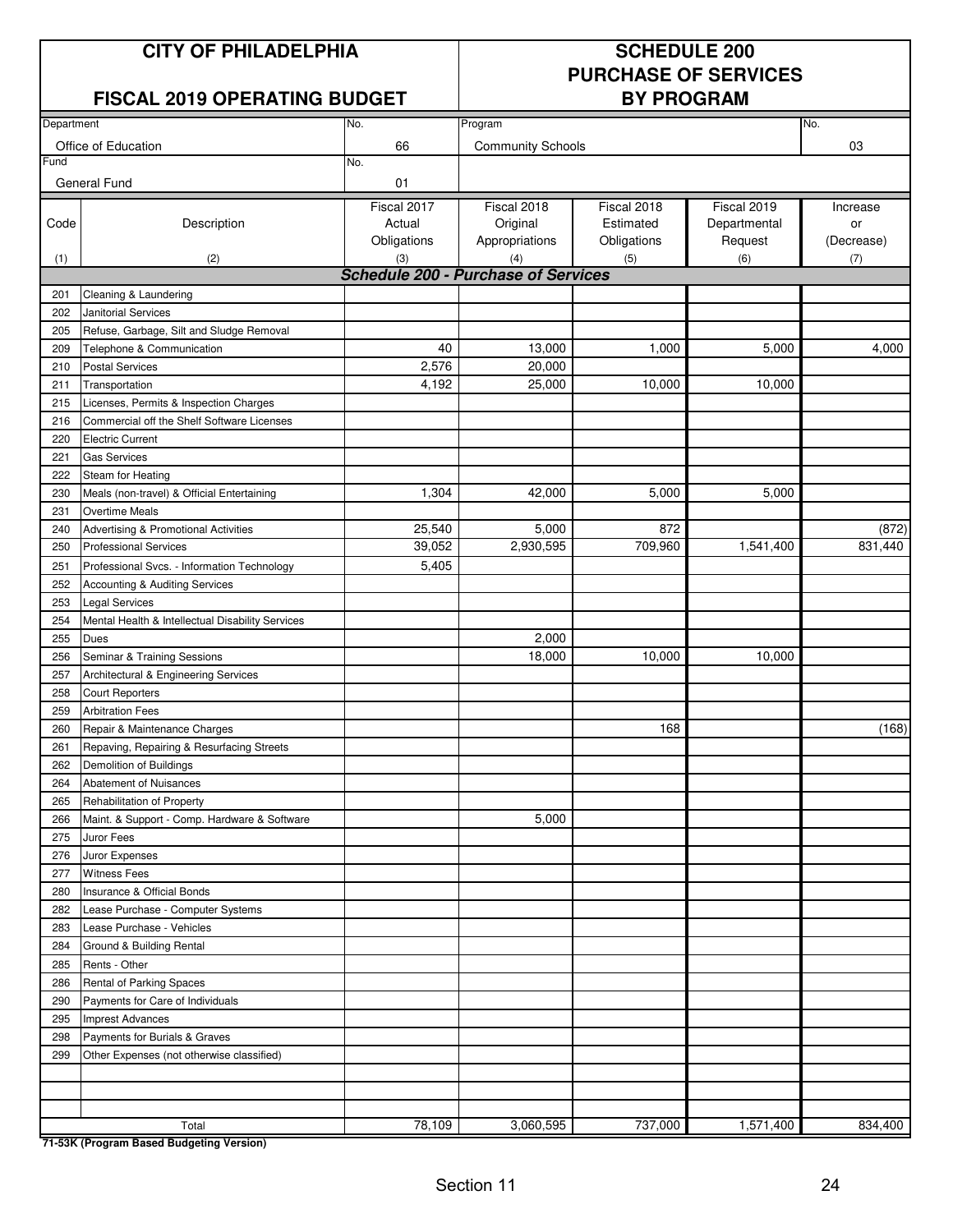#### **FISCAL 2019 OPERATING BUDGET**

## **CITY OF PHILADELPHIA SCHEDULE 300 - 400 MATERIALS, SUPPLIES & EQUIPMENT**

| Department |                                                                                             | No.                | Program                                        |                    |                | No.               |
|------------|---------------------------------------------------------------------------------------------|--------------------|------------------------------------------------|--------------------|----------------|-------------------|
|            | Office of Education                                                                         | 66                 | <b>Community Schools</b>                       |                    |                | 03                |
| Fund       |                                                                                             | No.                |                                                |                    |                |                   |
|            | General Fund                                                                                | 01                 |                                                |                    |                |                   |
|            |                                                                                             |                    |                                                |                    |                |                   |
|            |                                                                                             | Fiscal 2017        | Fiscal 2018                                    | Fiscal 2018        | Fiscal 2019    | Increase          |
| Code       | Description                                                                                 | Actual             | Original                                       | Estimated          | Departmental   | or                |
| (1)        | (2)                                                                                         | Obligations<br>(3) | Appropriations<br>(4)                          | Obligations<br>(5) | Request<br>(6) | (Decrease)<br>(7) |
|            |                                                                                             |                    | <b>Schedule 300 - Materials &amp; Supplies</b> |                    |                |                   |
| 301        | Agricultural & Botanical                                                                    |                    |                                                |                    |                |                   |
|            | Animal, Livestock & Marine                                                                  |                    |                                                |                    |                |                   |
| 302        |                                                                                             |                    |                                                |                    |                |                   |
| 303        | Bakeshop, Dining Room & Kitchen                                                             |                    |                                                |                    |                |                   |
| 304        | Books & Other Publications                                                                  |                    | 5,000                                          | 500                | 500            |                   |
| 305        | <b>Building &amp; Construction</b>                                                          |                    |                                                |                    |                |                   |
| 306        | Library Materials                                                                           |                    |                                                |                    |                |                   |
| 307        | <b>Chemicals &amp; Gases</b>                                                                |                    |                                                |                    |                |                   |
| 308        | Dry Goods, Notions & Wearing Apparel                                                        |                    | 25,500                                         | 1,000              | 1,000          |                   |
| 309        | Cordage & Fibers                                                                            |                    |                                                |                    |                |                   |
| 310        | Electrical & Communication                                                                  |                    | 5,000                                          |                    |                |                   |
| 311        | General Equipment & Machinery                                                               |                    |                                                |                    |                |                   |
| 312        | Fire Fighting & Safety                                                                      |                    |                                                |                    |                |                   |
| 313        | Food                                                                                        | 2,247              |                                                | 1,000              |                | (1,000)           |
| 314        | Fuel - Heating & Cooling                                                                    |                    |                                                |                    |                |                   |
| 316        | General Hardware & Minor Tools                                                              |                    |                                                |                    |                |                   |
| 317        | Hospital & Laboratory                                                                       |                    |                                                |                    |                |                   |
| 318        | Janitorial, Laundry & Household                                                             |                    |                                                |                    |                |                   |
| 320        | Office Materials & Supplies                                                                 | 1,130              | 47,000                                         | 10,000             | 11,000         | 1,000             |
| 322        | Small Power Tools & Hand Tools                                                              |                    |                                                |                    |                |                   |
| 323        | Plumbing, AC & Space Heating                                                                |                    |                                                |                    |                |                   |
| 324        | Precision, Photographic & Artists                                                           |                    |                                                |                    |                |                   |
| 325        | Printing                                                                                    | 7,042              | 17,500                                         | 5,000              | 5,000          |                   |
| 326        | Recreational & Educational                                                                  |                    |                                                |                    |                |                   |
| 328        | Vehicle Parts & Accessories                                                                 |                    |                                                |                    |                |                   |
| 335        | Lubricants                                                                                  |                    |                                                |                    |                |                   |
| 340        | #2 Diesel Fuel                                                                              |                    |                                                |                    |                |                   |
| 341        | Compressed Natural Gas (CNG)                                                                |                    |                                                |                    |                |                   |
| 342        | Liquid Propane Gas (LPG)                                                                    |                    |                                                |                    |                |                   |
| 345        | Gasoline                                                                                    |                    |                                                |                    |                |                   |
|            |                                                                                             |                    |                                                |                    |                |                   |
| 399<br>399 | Other Materials & Supplies (not otherwise classified)<br>Community Schools FY2018 Set Aside |                    | 213,200                                        |                    |                |                   |
|            | Total                                                                                       | 10,419             | 313,200                                        | 17,500             | 17,500         |                   |
|            |                                                                                             |                    | <b>Schedule 400 - Equipment</b>                |                    |                |                   |
| 405        | Construction, Dredging & Conveying                                                          |                    |                                                |                    |                |                   |
|            |                                                                                             |                    |                                                |                    |                |                   |
| 410        | Electrical, Lighting & Communications                                                       |                    |                                                |                    |                |                   |
| 411        | General Equipment & Machinery                                                               |                    |                                                |                    |                |                   |
| 412        | Fire Fighting & Emergency                                                                   |                    |                                                |                    |                |                   |
| 417        | Hospital & Laboratory                                                                       |                    |                                                |                    |                |                   |
| 420        | Office Equipment                                                                            |                    | 15,000                                         | 2,500              | 2,500          |                   |
| 423        | Plumbing, AC & Space Heating                                                                |                    |                                                |                    |                |                   |
| 424        | Precision, Photographic & Artists                                                           |                    |                                                |                    |                |                   |
| 426        | Recreational & Educational                                                                  |                    |                                                |                    |                |                   |
| 427        | Computer Equipment & Peripherals                                                            |                    | 8,000                                          |                    |                |                   |
| 428        | Vehicles                                                                                    |                    |                                                |                    |                |                   |
| 430        | Furniture & Furnishings                                                                     |                    | 3,000                                          |                    |                |                   |
| 499        | Other Equipment (not otherwise classified)                                                  |                    |                                                |                    |                |                   |
|            |                                                                                             |                    |                                                |                    |                |                   |
|            | Total                                                                                       |                    | 26,000                                         | 2,500              | 2,500          |                   |

**71-53L (Program Based Budgeting Version)**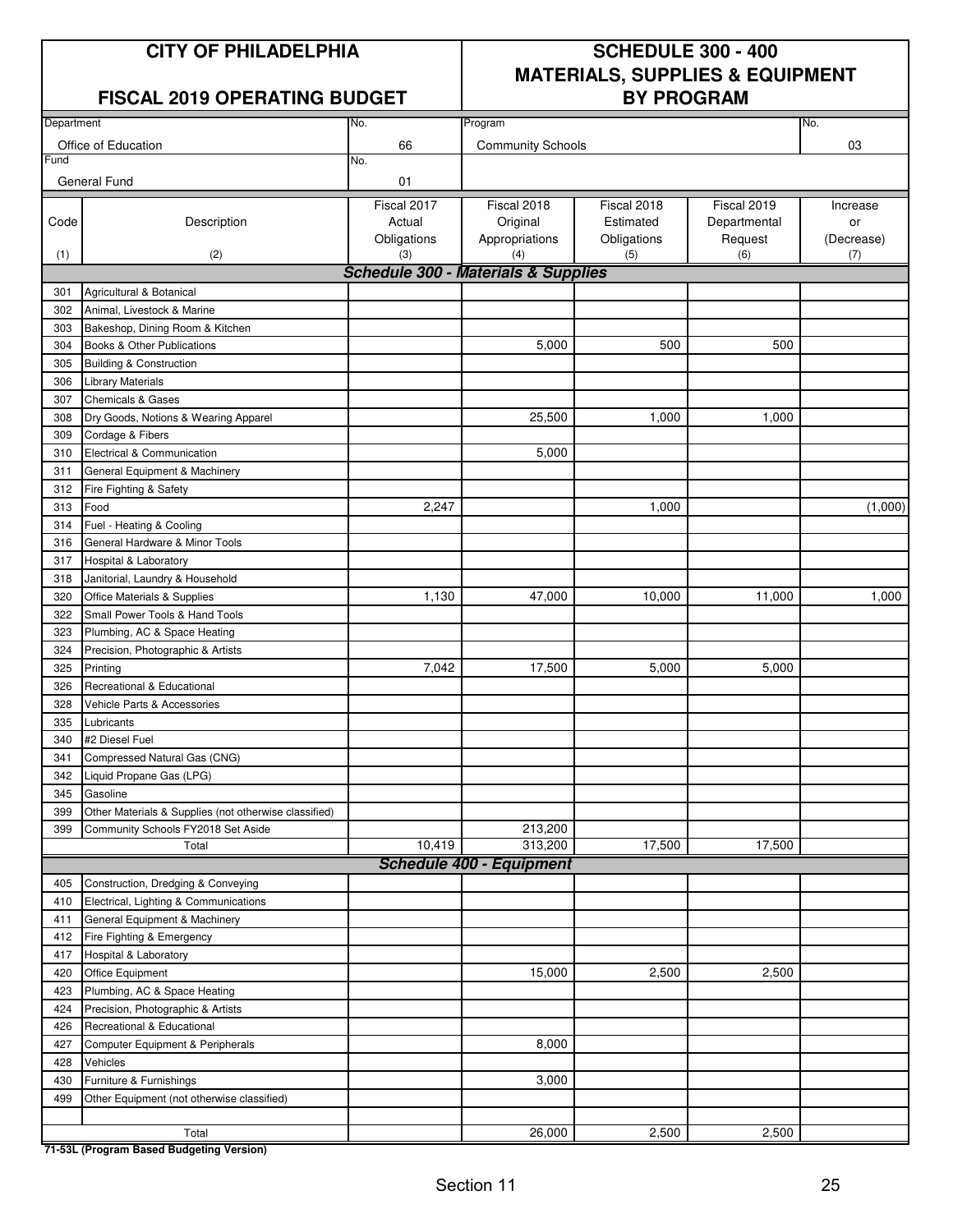## **SCHEDULE 500 - 700 - 800 - 900**

#### **FISCAL 2019 OPERATING BUDGET**

| Department |                                                      | No.         | Program                                                         |             |              | No.        |
|------------|------------------------------------------------------|-------------|-----------------------------------------------------------------|-------------|--------------|------------|
|            | Office of Education                                  | 66          | <b>Community Schools</b>                                        |             |              | 03         |
| Fund       |                                                      | No.         |                                                                 |             |              |            |
|            | General Fund                                         | 01          |                                                                 |             |              |            |
|            |                                                      | Fiscal 2017 | Fiscal 2018                                                     | Fiscal 2018 | Fiscal 2019  | Increase   |
| Code       | Description                                          | Actual      | Original                                                        | Estimated   | Departmental | or         |
|            |                                                      | Obligations | Appropriations                                                  | Obligations | Request      | (Decrease) |
| (1)        | (2)                                                  | (3)         | (4)                                                             | (5)         | (6)          | (7)        |
|            |                                                      |             | Schedule 500 - Contributions, Indemnities & Taxes               |             |              |            |
| 501        | Celebrations                                         |             |                                                                 |             |              |            |
| 504        | <b>Meritorious Awards</b>                            |             |                                                                 |             |              |            |
| 505        | Contributions to Educational & Recreational Org.     |             |                                                                 |             |              |            |
| 506        | Payments to Prisoners                                |             |                                                                 |             |              |            |
| 512        | Refunds                                              |             |                                                                 |             |              |            |
| 513        | Indemnities                                          |             |                                                                 |             |              |            |
| 515        | <b>Taxes</b>                                         |             |                                                                 |             |              |            |
|            | Contributions to Other Govt. Agencies and Non-Profit |             |                                                                 |             |              |            |
| 517        | Org. not Educational or Recreational                 |             | 100,000                                                         | 100,000     | 100,000      |            |
|            |                                                      |             |                                                                 |             |              |            |
|            |                                                      |             |                                                                 |             |              |            |
|            |                                                      |             |                                                                 |             |              |            |
|            |                                                      |             |                                                                 |             |              |            |
|            |                                                      |             |                                                                 |             |              |            |
|            |                                                      |             |                                                                 |             |              |            |
|            |                                                      |             |                                                                 |             |              |            |
|            | Total                                                |             | 100,000                                                         | 100,000     | 100,000      |            |
|            |                                                      |             | <b>Schedule 700 - Debt Services</b>                             |             |              |            |
| 701        | Interest on City Debt - Long Term                    |             |                                                                 |             |              |            |
| 702        | Principal Payments on City Debt - Long Term          |             |                                                                 |             |              |            |
| 703        | Interest on City Debt - Short Term                   |             |                                                                 |             |              |            |
| 704        | Sinking Fund Reserve Payment                         |             |                                                                 |             |              |            |
| 705        | Commitment Fee Expense                               |             |                                                                 |             |              |            |
| 706        | Arbitrage Payments                                   |             |                                                                 |             |              |            |
|            |                                                      |             |                                                                 |             |              |            |
|            |                                                      |             |                                                                 |             |              |            |
|            | Total                                                |             |                                                                 |             |              |            |
|            |                                                      |             | <b>Schedule 800 - Payments to Other Funds</b>                   |             |              |            |
| 801        | Payments to General Fund                             |             |                                                                 |             |              |            |
|            | 803 Payments to Water Fund                           |             |                                                                 |             |              |            |
| 804        | Payments to Capital Projects Fund                    |             |                                                                 |             |              |            |
| 805        | Payments to Special Funds                            |             |                                                                 |             |              |            |
| 806        | Payments to Bond Fund                                |             |                                                                 |             |              |            |
| 807        | Payments to Other Funds                              |             |                                                                 |             |              |            |
| 809        | Payments to Aviation Fund                            |             |                                                                 |             |              |            |
| 812        | Payments to Grants Revenue Fund                      |             |                                                                 |             |              |            |
|            |                                                      |             |                                                                 |             |              |            |
|            |                                                      |             |                                                                 |             |              |            |
|            | Total                                                |             |                                                                 |             |              |            |
|            |                                                      |             | <b>Schedule 900 - Advances and Other Miscellaneous Payments</b> |             |              |            |
| 901        | Advances to Create Working Capital Funds             |             |                                                                 |             |              |            |
| 902        | Miscellaneous Advances                               |             |                                                                 |             |              |            |
|            |                                                      |             |                                                                 |             |              |            |
|            |                                                      |             |                                                                 |             |              |            |
|            |                                                      |             |                                                                 |             |              |            |
|            | Total                                                |             |                                                                 |             |              |            |
|            | 71-53M (Program Rased Budgeting Version)             |             |                                                                 |             |              |            |

**71-53M (Program Based Budgeting Version)**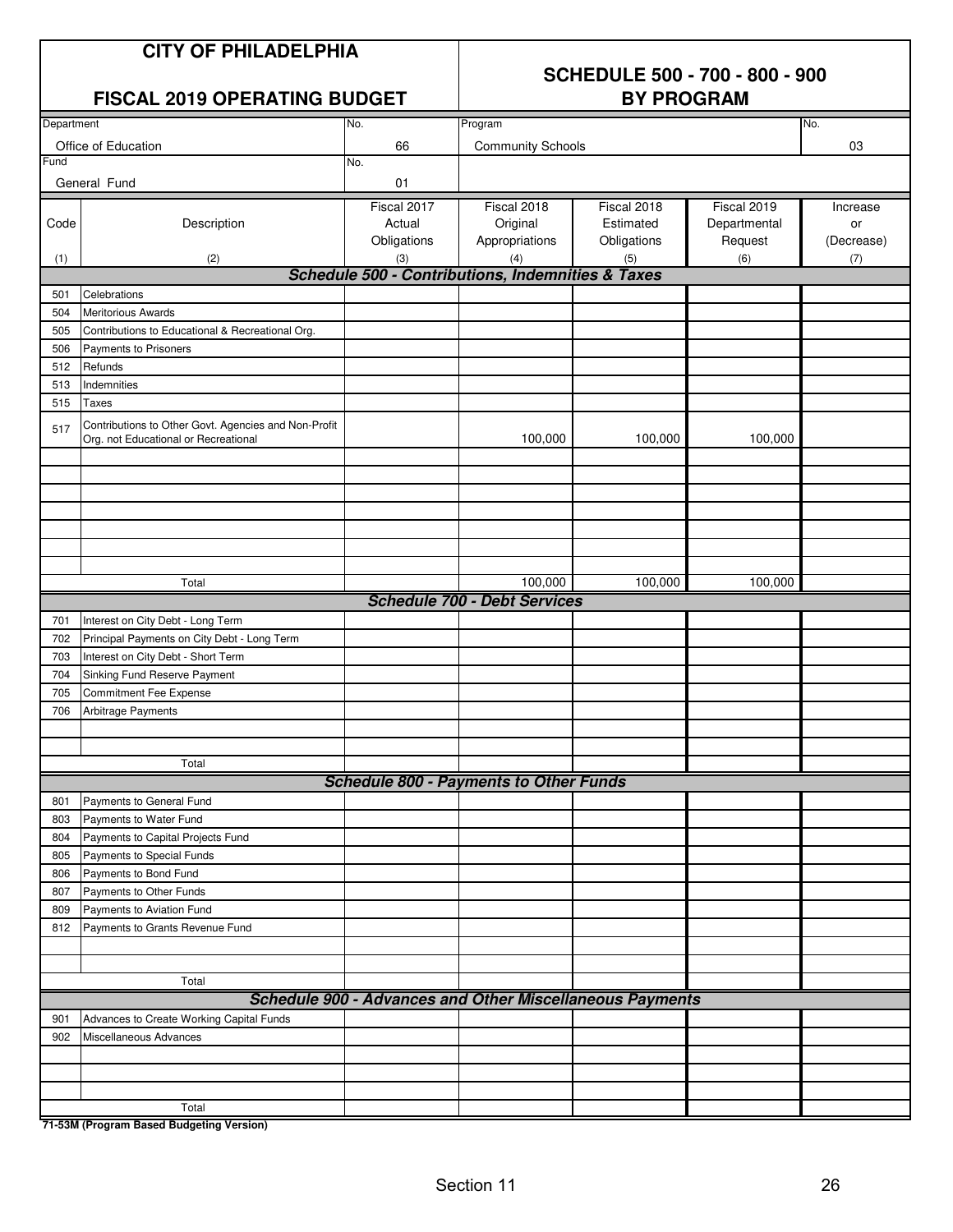#### **CITY OF PHILADELPHIA SUPPORTING DETAIL: PROFESSIONAL SERVICES AND FISCAL 2019 OPERATING BUDGET CARE OF INDIVIDUALS, BY PROGRAM**

| Department          |                                          | No.         | Program       |                          |             | No.                                                                                                                                                                          |                              |
|---------------------|------------------------------------------|-------------|---------------|--------------------------|-------------|------------------------------------------------------------------------------------------------------------------------------------------------------------------------------|------------------------------|
| Office of Education |                                          |             | 66            | <b>Community Schools</b> |             |                                                                                                                                                                              | 03                           |
| Fund                |                                          |             | No.           |                          |             |                                                                                                                                                                              |                              |
|                     | General Fund                             | 01          |               |                          |             |                                                                                                                                                                              |                              |
|                     |                                          |             | Fiscal 2017   | Fiscal 2018              | Fiscal 2018 | Fiscal 2019                                                                                                                                                                  | Increase                     |
|                     |                                          |             | Actual        | Original                 | Estimated   | Department                                                                                                                                                                   | or                           |
| Class               | Description                              |             | Obligations   | Appropriation            | Obligations | Request                                                                                                                                                                      | (Decrease)                   |
| (1)                 | (2)                                      |             | (3)           | (4)                      | (5)         | (6)                                                                                                                                                                          | (7)                          |
| 250s                | Professional Services (250-254, 257-259) |             | 44,457        | 2,930,595                | 709,960     | 1,541,400                                                                                                                                                                    | 831,440                      |
| 290                 | Payments for Care of Individuals         |             |               |                          |             |                                                                                                                                                                              |                              |
| Minor               | Name of Contractor                       | Fiscal 2017 | Fiscal 2018   | Fiscal 2018              | Fiscal 2019 |                                                                                                                                                                              | Describe purpose or scope of |
| Object              | or Provider                              | Actual      | Original      | Estimated                | Department  | service provided. Include, if                                                                                                                                                |                              |
| Code                |                                          | Obligations | Appropriation | Obligations              | Request     | applicable, unit cost of service.                                                                                                                                            |                              |
| 250                 | Research for Action                      | 23,000      | 500,000       | 195,000                  |             | 244,000 Develop and implement an evaluation plan                                                                                                                             |                              |
|                     |                                          |             |               |                          |             | of the community school initiative                                                                                                                                           |                              |
| 250                 | Thomas P. Miller and Associates, LLC     |             |               | 26,000                   |             | 6,000 Social ROI of initiative                                                                                                                                               |                              |
| 250                 | <b>Health Federation</b>                 |             |               | 82,685                   |             | 100,000 Healthy schools consultant                                                                                                                                           |                              |
| 250                 | TBD                                      |             | 250,000       | 22,308                   |             | 100,000 Basic Needs: Food/Nutrition Access,<br>Clothing, and Housing/Legal                                                                                                   |                              |
| 250                 | TBD                                      |             | 250,000       |                          |             | 180,600 Health and Wellness - Physical Health &<br>Wellness Services, and Social & Emotional                                                                                 |                              |
| 250                 | Various                                  |             | 250,000       | 96,967                   |             | Wellness<br>373,800 Economic Stability - Adult Literacy with OAE<br>to provide AABE/GED/ESL Classes to<br>adults. Job Training, Benefits Access, and                         |                              |
| 250                 | <b>PYN</b>                               |             |               | 161,500                  |             | Immigrants.<br>287,000 Youth Learning & Development - After<br>School Activities & Supports, and School                                                                      |                              |
| 250                 | TBD                                      |             | 50,000        | 18,000                   |             | Climate<br>100,000 Strong Communities - Social & Cultural<br>Opportunities, Community Beautification,<br>and Family & Community Engagement                                   |                              |
| 250                 | <b>TBD</b>                               |             | 165,000       |                          |             | Contracts with partnership facilitators to<br>provide materials to support meetings<br>including food, offering incentives and<br>planning/training for meeting facilitation |                              |
| 250                 | TBD                                      |             | 200,000       |                          |             | Dental                                                                                                                                                                       |                              |
| 250                 | School District of Philadelphia          |             | 100,000       | 100,000                  |             | 135,000 Community Programs in Community<br>Schools (MOU with SDP)                                                                                                            |                              |
| 250                 | Geneva                                   | 3,110       | 2,500         | 2,500                    |             | 10,000 Translation services                                                                                                                                                  |                              |
| 250                 | <b>SERVE</b>                             |             |               | 5,000                    | 5,000 VISTA |                                                                                                                                                                              |                              |
| 250                 | JPG Photography                          | 8,510       |               |                          |             | Photography and videography services                                                                                                                                         |                              |
| 250                 | <b>US Facilities</b>                     | 3,336       |               |                          |             | Office space modifications                                                                                                                                                   |                              |
| 250                 | Miscellaneous                            | 1,096       |               |                          |             | Various purchases to support program                                                                                                                                         |                              |
| 250                 | Community Schools FY2018 Set Aside       |             | 1,163,095     |                          |             |                                                                                                                                                                              |                              |
| 251                 | <b>Xerox Corporation</b>                 | 5,405       |               |                          |             | Miscoded Copier Purchase (Class 420)                                                                                                                                         |                              |
|                     | Total                                    | 44,457      | 2,930,595     | 709,960                  | 1,541,400   |                                                                                                                                                                              |                              |

**71-53N (Program Based Budgeting Version)**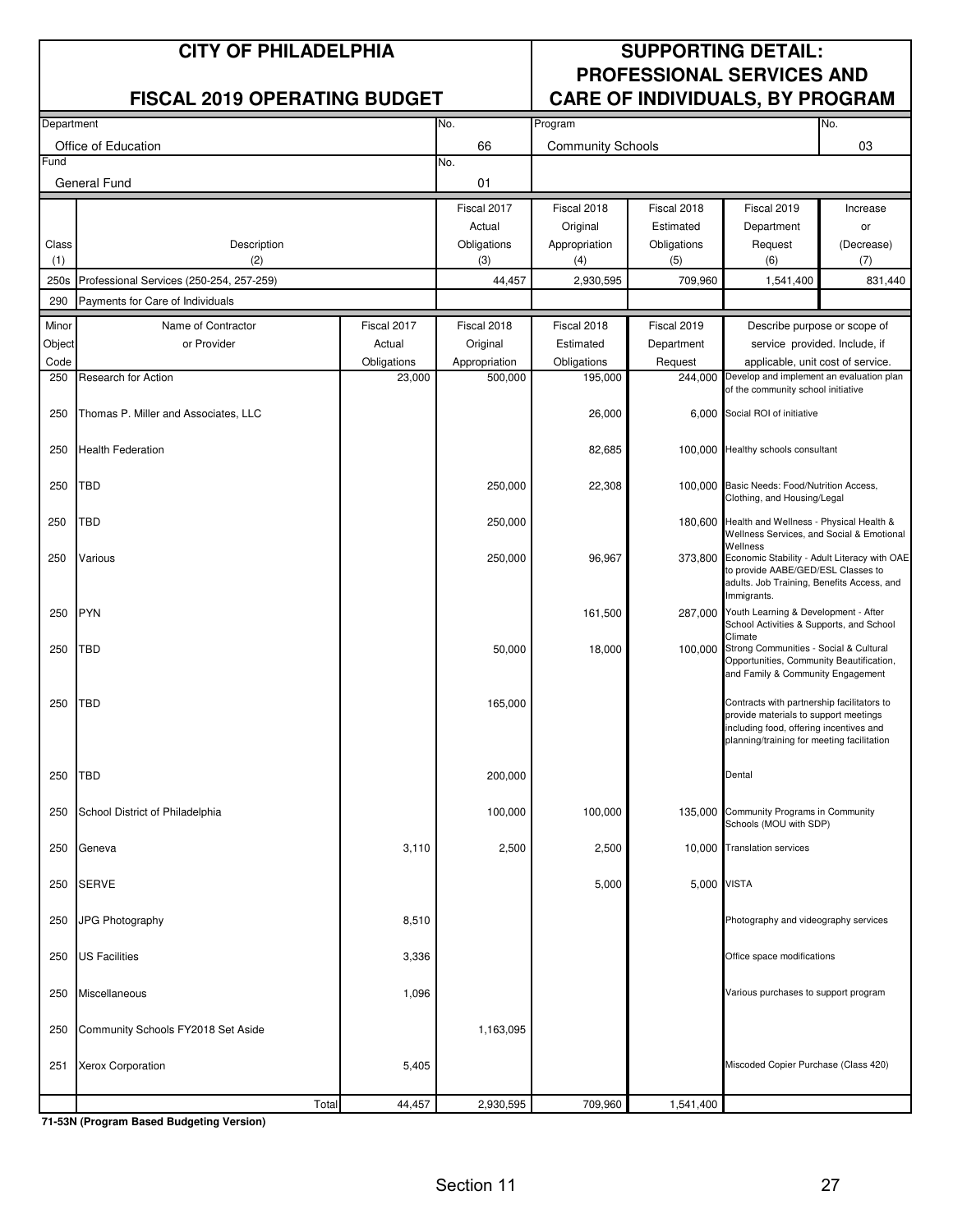#### **FISCAL 2019 OPERATING BUDGET**

## **CITY OF PHILADELPHIA SUPPORTING DETAIL: CLASSES OTHER THAN**

| Department                  |                                   |                                      | No.                                      | Program                                 |                                      |                                                                    | No.                                                           |
|-----------------------------|-----------------------------------|--------------------------------------|------------------------------------------|-----------------------------------------|--------------------------------------|--------------------------------------------------------------------|---------------------------------------------------------------|
| Office of Education<br>Fund |                                   |                                      | 66<br>No.                                | <b>Community Schools</b>                |                                      |                                                                    | 03                                                            |
| General Fund                |                                   |                                      | $01\,$                                   |                                         |                                      |                                                                    |                                                               |
| Minor<br>Object<br>Code     | Name of Contractor<br>or Provider | Fiscal 2017<br>Actual<br>Obligations | Fiscal 2018<br>Original<br>Appropriation | Fiscal 2018<br>Estimated<br>Obligations | Fiscal 2019<br>Department<br>Request | applicable, unit cost of service.                                  | Describe purpose or scope of<br>service provided. Include, if |
|                             | 0399 TBD                          |                                      | 213,200                                  |                                         |                                      | Community Schools FY2018 Set<br>Aside for Materials and Supplies   |                                                               |
|                             | 0517 TBD                          |                                      | 100,000                                  | 100,000                                 |                                      | 100,000 Community Schools Contributions to<br>Non-Profit Agencies. |                                                               |
|                             |                                   |                                      |                                          |                                         |                                      |                                                                    |                                                               |
|                             |                                   |                                      |                                          |                                         |                                      |                                                                    |                                                               |
|                             |                                   |                                      |                                          |                                         |                                      |                                                                    |                                                               |
|                             |                                   |                                      |                                          |                                         |                                      |                                                                    |                                                               |
|                             |                                   |                                      |                                          |                                         |                                      |                                                                    |                                                               |
|                             |                                   |                                      |                                          |                                         |                                      |                                                                    |                                                               |
|                             |                                   |                                      |                                          |                                         |                                      |                                                                    |                                                               |
|                             |                                   |                                      |                                          |                                         |                                      |                                                                    |                                                               |
|                             |                                   |                                      |                                          |                                         |                                      |                                                                    |                                                               |
|                             |                                   |                                      |                                          |                                         |                                      |                                                                    |                                                               |
|                             |                                   |                                      |                                          |                                         |                                      |                                                                    |                                                               |
|                             |                                   |                                      |                                          |                                         |                                      |                                                                    |                                                               |
|                             |                                   |                                      |                                          |                                         |                                      |                                                                    |                                                               |

**71-53O (Program Based Budgeting Version)**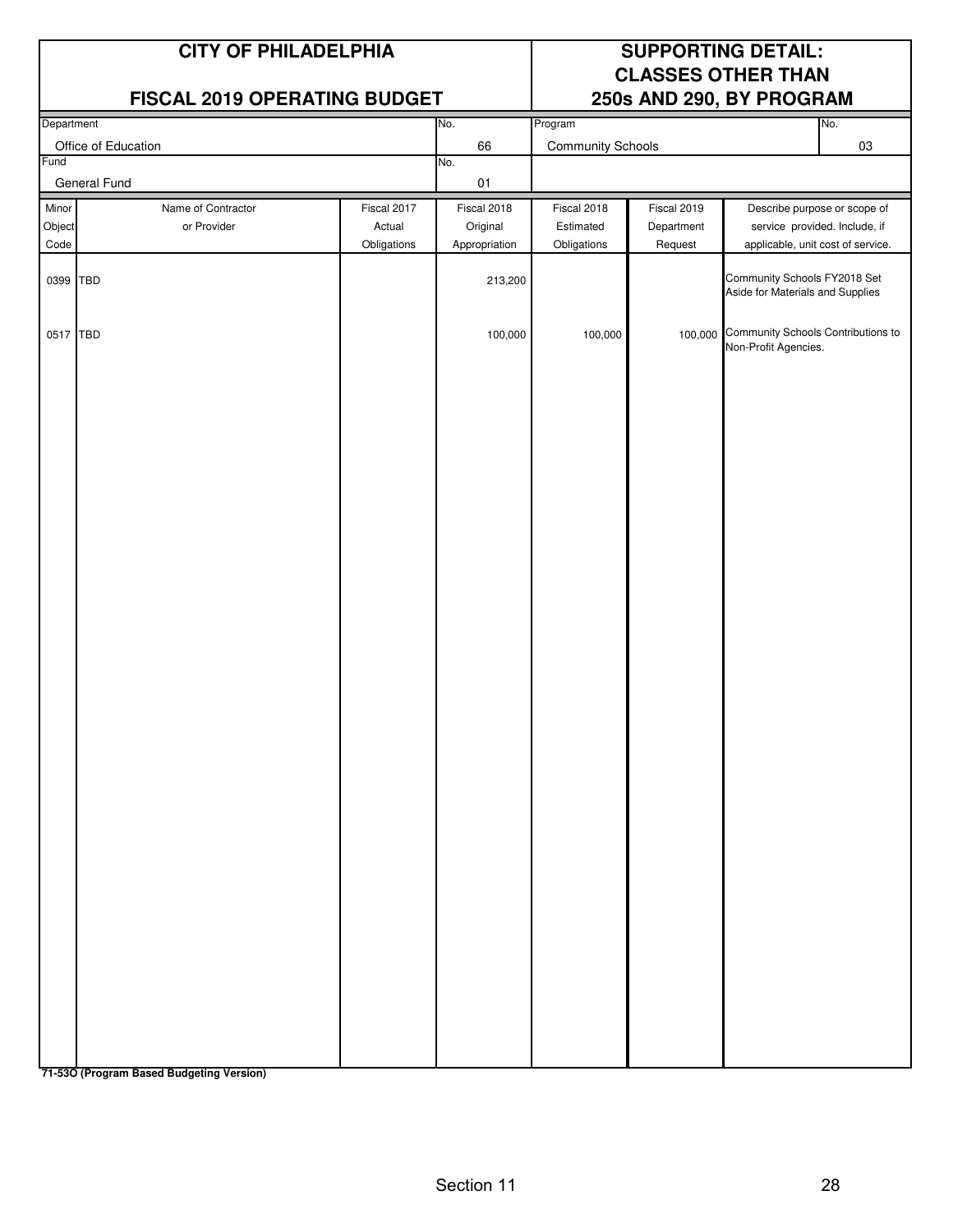| <b>CITY OF PHILADELPHIA</b><br><b>FISCAL 2019 OPERATING BUDGET</b> |                                      |             |                                                     | <b>PROGRAM SUMMARY</b> |                 |              |  |
|--------------------------------------------------------------------|--------------------------------------|-------------|-----------------------------------------------------|------------------------|-----------------|--------------|--|
| Department<br>No.                                                  |                                      |             | Program<br>No.                                      |                        |                 |              |  |
|                                                                    | Office of Education                  | 66          | <b>Community Schools</b>                            |                        |                 | 03           |  |
| Fund                                                               |                                      | No.         |                                                     |                        |                 |              |  |
|                                                                    | <b>Grants Revenue Fund</b>           | 08          |                                                     |                        |                 |              |  |
|                                                                    |                                      |             | <b>Summary by Class</b>                             |                        |                 |              |  |
|                                                                    |                                      | Fiscal 2017 | Fiscal 2018                                         | Fiscal 2018            | Fiscal 2019     | Increase     |  |
| Class                                                              | Description                          | Actual      | Original                                            | Estimated              | Proposed        | or           |  |
|                                                                    |                                      | Obligations | Appropriations                                      | Obligations            | <b>Budget</b>   | (Decrease)   |  |
| (1)                                                                | (2)                                  | (3)         | (4)                                                 | (5)                    | (6)             | (7)          |  |
| 100                                                                | <b>Employee Compensation</b>         |             |                                                     |                        |                 |              |  |
| a)                                                                 | <b>Personal Services</b>             |             |                                                     | 63,889                 | 76,667          | 12,778       |  |
| b)                                                                 | <b>Employee Benefits</b>             |             |                                                     | 28,386                 | 34,063          | 5,677        |  |
| 200                                                                | Purchase of Services                 |             |                                                     | 123,314                | 189,630         | 66,316       |  |
| 300                                                                | Materials and Supplies               |             |                                                     | 2,500                  | 1,500           | (1,000)      |  |
| 400                                                                | Equipment                            |             |                                                     | 2,250                  |                 | (2, 250)     |  |
| 500                                                                | Contributions, Indemnities and Taxes |             |                                                     |                        |                 |              |  |
| 700                                                                | Debt Service                         |             |                                                     |                        |                 |              |  |
| 800                                                                | Payments to Other Funds              |             |                                                     |                        |                 |              |  |
| 900                                                                | Advances and Misc. Payments          |             |                                                     |                        |                 |              |  |
| Total                                                              |                                      |             |                                                     | 220,339                | 301,860         | 81,521       |  |
|                                                                    |                                      |             | <b>Summary of Positions</b>                         |                        |                 |              |  |
|                                                                    |                                      | Actual      | Fiscal 2018                                         | Increment              | Fiscal 2019     | Increase     |  |
|                                                                    |                                      | Positions   | <b>Budgeted</b>                                     | Run                    | <b>Budgeted</b> | or           |  |
| Code                                                               | Category                             | 6/30/17     | Positions                                           | PPE 11/26/17           | Positions       | (Decrease)   |  |
| (1)                                                                | (2)                                  | (3)         | (4)                                                 | (5)                    | (6)             | (7)          |  |
| 101                                                                | Full Time - Civilian                 |             |                                                     |                        | 1               | $\mathbf{1}$ |  |
| 105                                                                | Full Time - Uniform                  |             |                                                     |                        |                 |              |  |
|                                                                    | Total                                |             |                                                     |                        | 1               | $\mathbf{1}$ |  |
|                                                                    |                                      |             | <b>Selected Associated Non-Tax Revenues by Type</b> |                        |                 |              |  |
|                                                                    |                                      | Fiscal 2017 | Fiscal 2018                                         | Fiscal 2018            | Fiscal 2019     | Increase     |  |
|                                                                    | Description                          | Actual      | Original                                            | Estimate               | Proposed        | or           |  |
|                                                                    |                                      | Revenues    | Budget                                              |                        | Budget          | (Decrease)   |  |
|                                                                    | (1)                                  | (2)         | (3)                                                 | (4)                    | (5)             | (6)          |  |
| Local                                                              |                                      |             |                                                     |                        |                 |              |  |
| Federal                                                            |                                      |             |                                                     | 220,339                | 301,860         | 301,860      |  |
| State                                                              |                                      |             |                                                     |                        |                 |              |  |
|                                                                    | Other Governments                    |             |                                                     |                        |                 |              |  |
| Other Funds                                                        |                                      |             |                                                     |                        |                 |              |  |

**71-53F (Program Based Budgeting Version)**